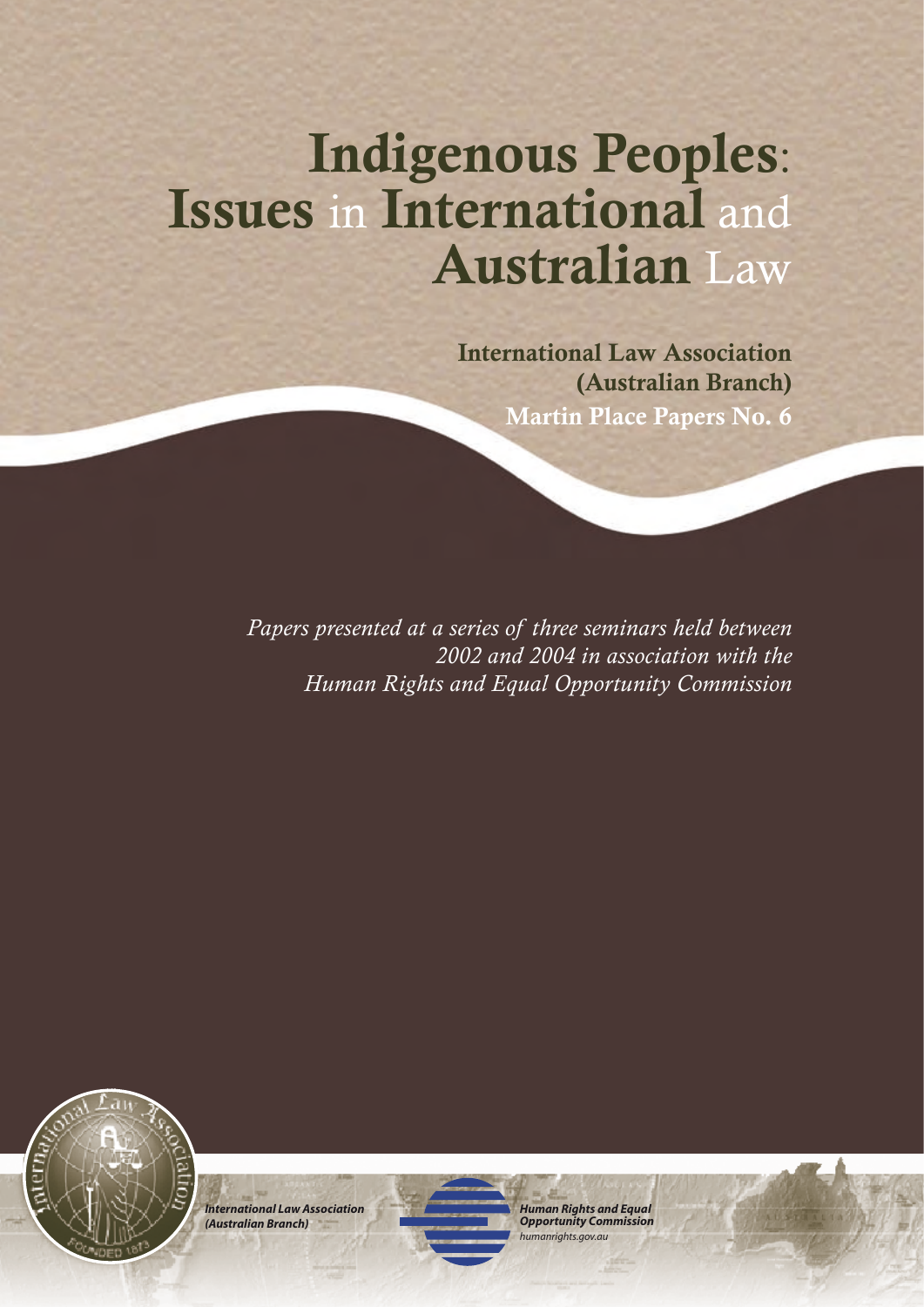© International Law Association (Australian Branch) Inc. GPO Box 2652 Sydney NSW 2001

Email: info@ila.org.au Web: www.ila.org.au

This work is protected by copyright.

Apart from any use permitted under the *Copyright Act (1968)* (Cth), no part may be reproduced without prior written permission. Requests and inquiries concerning the reproduction of material should be addressed to the International Law Association (Australian Branch) at the above address.

ISSN 0728-7445

## Design and layout: JAG Designs

These papers were presented at a series of three seminars held between 2002 and 2004 in association with the Human Rights and Equal Opportunity Commission.

Human Rights and Equal Opportunity Commission GPO Box 5218 Sydney NSW 2000

Web: www.humanrights.gov.au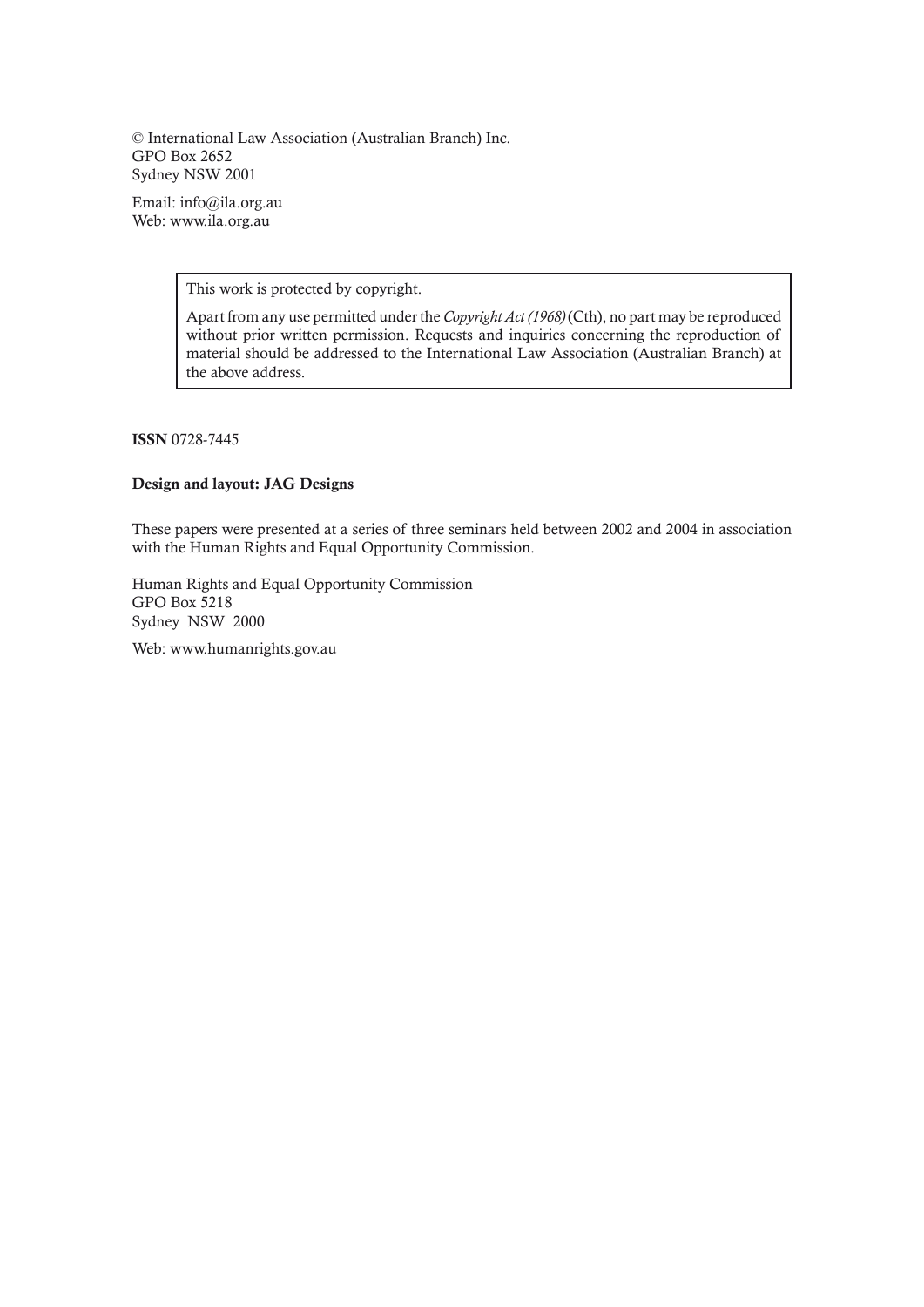# Indigenous Peoples: Issues in International and Australian Law

## International Law Association (Australian Branch) Martin Place Papers No. 6

*Papers presented at a series of three seminars held between 2002 and 2004 in association with the Human Rights and Equal Opportunity Commission*

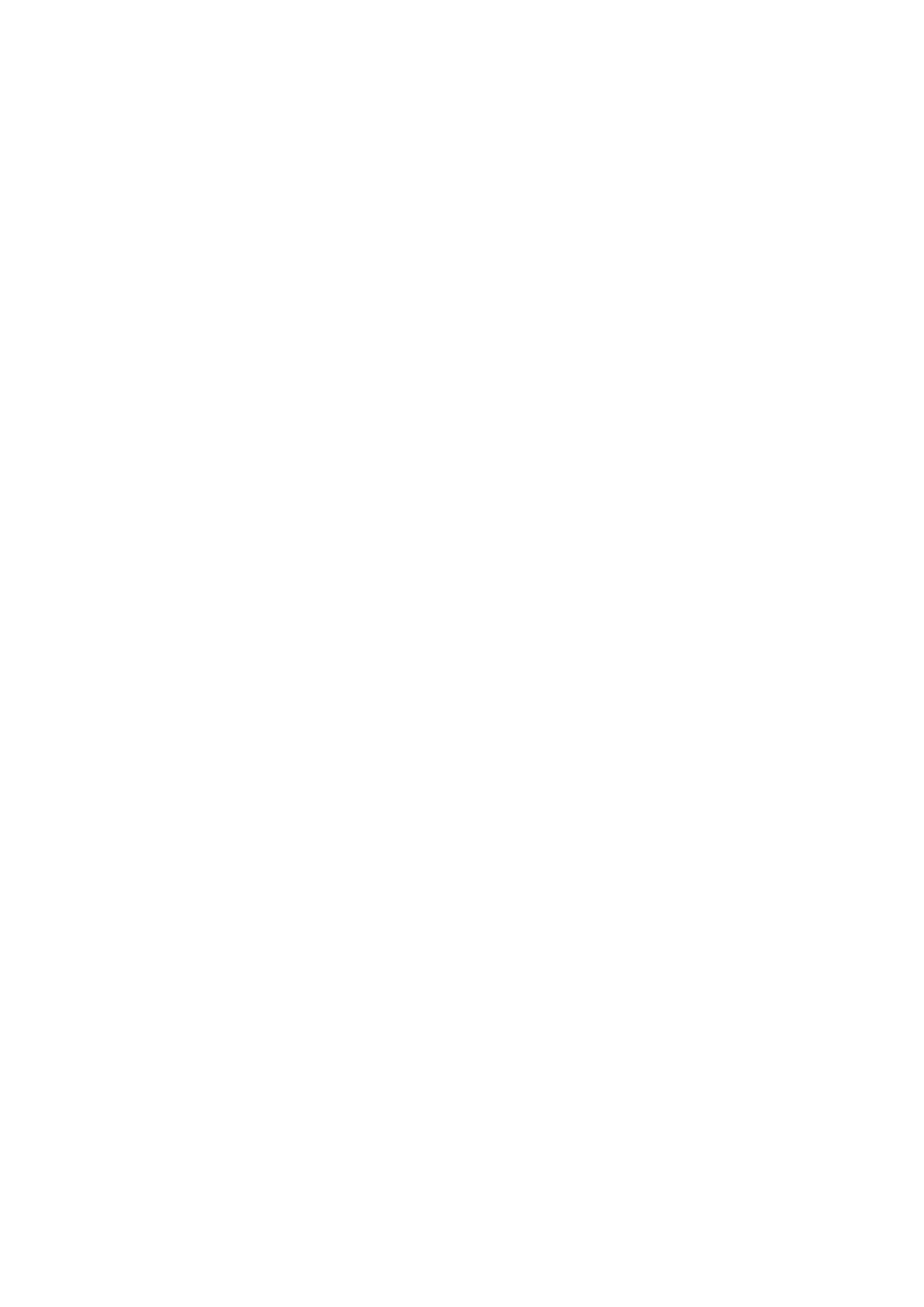## About the International Law Association

The International Law Association (ILA) was founded in Brussels in 1873. Its objectives include the study, elucidation and advancement of international law, public and private, the study of comparative law, the making of proposals for the solution of conflicts of law and for the unification of law, and the furthering of international understanding and goodwill. The ILA has consultative status, as an international non-governmental organisation, with a number of the United Nations specialised agencies. An Australian Branch of the ILA was formed in 1959. The Branch is active in organising conferences, seminars and workshops on a wide range of international law topics.

## Office Bearers of the ILA Australian Branch Committee 2006

| Patron:                          | The Hon Sir Gerard Brennan, AC, KBE.                                                                                                                                                                          |
|----------------------------------|---------------------------------------------------------------------------------------------------------------------------------------------------------------------------------------------------------------|
| <b>President:</b>                | Professor Ivan Shearer AM, RFD.                                                                                                                                                                               |
| <b>Immediate Past President:</b> | Miss Margaret Brewster (President Emeritus)                                                                                                                                                                   |
| Vice-presidents:                 | Dr Christopher Ward<br>Associate Professor Rosemary Rayfuse                                                                                                                                                   |
| <b>Directors of Studies:</b>     | Professor Andrew Byrnes<br>Dr Keith Suter                                                                                                                                                                     |
| Secretary:                       | Martijn Wilder                                                                                                                                                                                                |
| Treasurer:                       | Damian Sturzaker                                                                                                                                                                                              |
| <b>Committee of Management:</b>  | Mr Jan Bloemendal<br>Dr Katrin Cutbush-Sabine<br>Professor David Flint AM<br>Mr Steven Freeland<br>Mr Ricky J Lee<br>Dr Jane McAdam<br>Mr Greg Marks<br>Mr Andrew Percival<br>Mr Peter Willis<br>Dr Ben Saul. |

## Previous publications in this series

| <b>Martin Place Papers No. 1:</b> | Foreign Governments and the New International Order<br>edited by $D \to$ Flint (1982).                                                  |
|-----------------------------------|-----------------------------------------------------------------------------------------------------------------------------------------|
| <b>Martin Place Papers No. 2:</b> | Prospects for a New Law of the Sea<br>edited by I A Shearer (1983).                                                                     |
| <b>Martin Place Papers No. 3:</b> | International Law and the Australian Practitioner<br>edited by I A Shearer (1993).                                                      |
| <b>Martin Place Papers No. 4:</b> | The East Timor Case in the International Court of Justice<br>edited by M Brewster and I A Shearer (1995).                               |
| <b>Martin Place Papers No. 5:</b> | Colloquium to Celebrate the $50th$ Anniversary of the International<br>Court of Justice<br>edited by M Brewster and I A Shearer (1996). |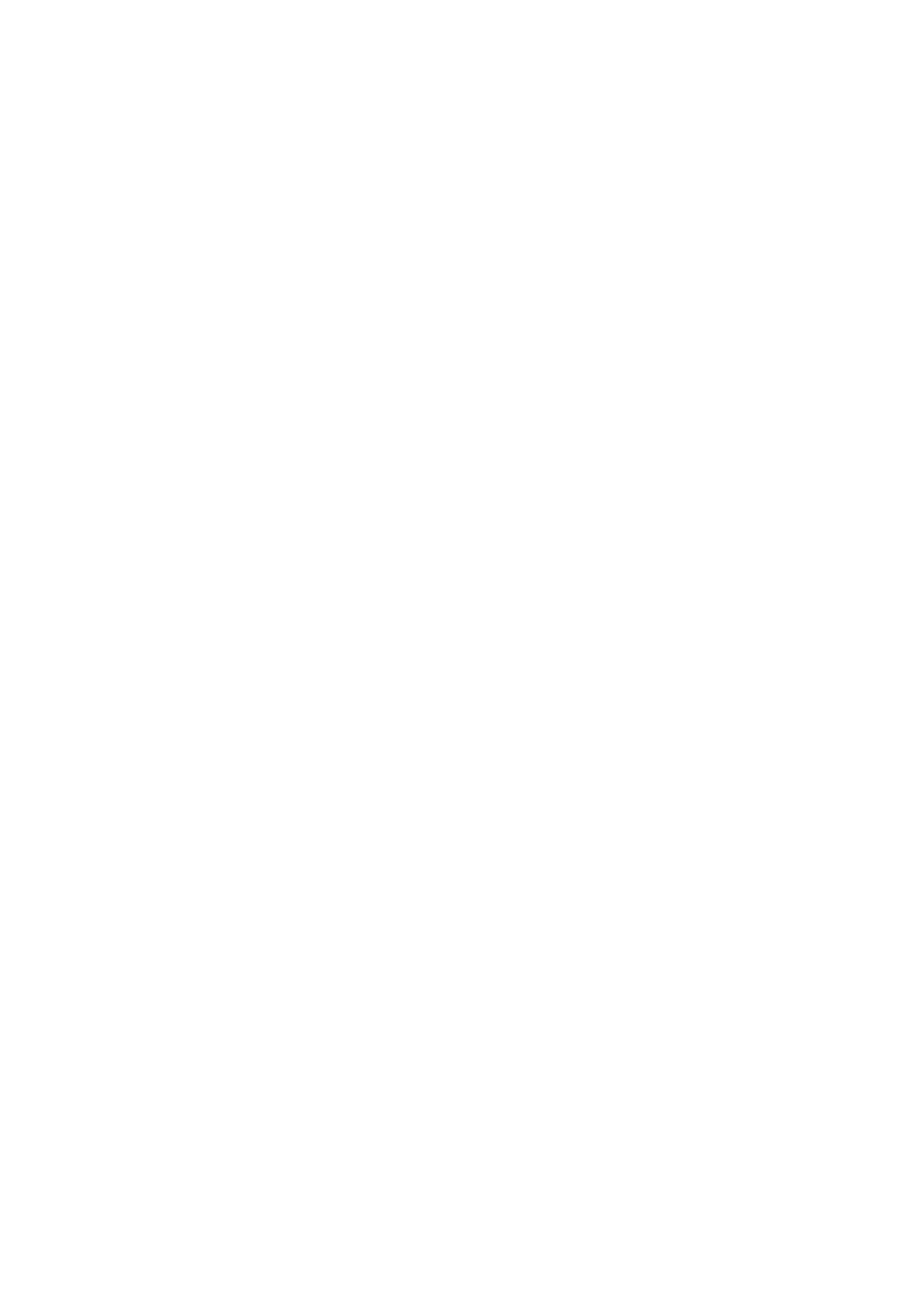# Table of contents

| Foreword                                                                                                                                                |    |
|---------------------------------------------------------------------------------------------------------------------------------------------------------|----|
| Preface                                                                                                                                                 | 7  |
| Seminar One: A National Treaty with Indigenous Australians –<br>the International Law Perspective                                                       | 8  |
| Native Title and the Treaty Dialogue<br>Dr William Jonas                                                                                                | 8  |
| A Treaty between the Aboriginal Peoples of Australia and the<br>Government of Australia from an International Law Perspective<br>Professor Ivan Shearer |    |
| Seminar Two: Recognising Aboriginal and Torres Strait Islander<br>customary law – international and domestic law implications                           | 17 |
| Introductory remarks<br>The Hon John von Doussa                                                                                                         | 17 |
| The Recognition of Aboriginal Customary Law<br>Dr William Jonas                                                                                         | 19 |
| The Recognition of Aboriginal Customary Law and International Law developments<br>Megan Davis                                                           |    |
| Seminar Three: Indigenous Peoples and Sovereignty                                                                                                       | 31 |
| Introductory remarks<br>Greg Marks                                                                                                                      | 31 |
| Indigenous peoples and the right to self-determination<br>Tom Calma                                                                                     | 33 |
| The Return of the Zombie: Terra Nullius in 2004<br>David Ritter                                                                                         | 39 |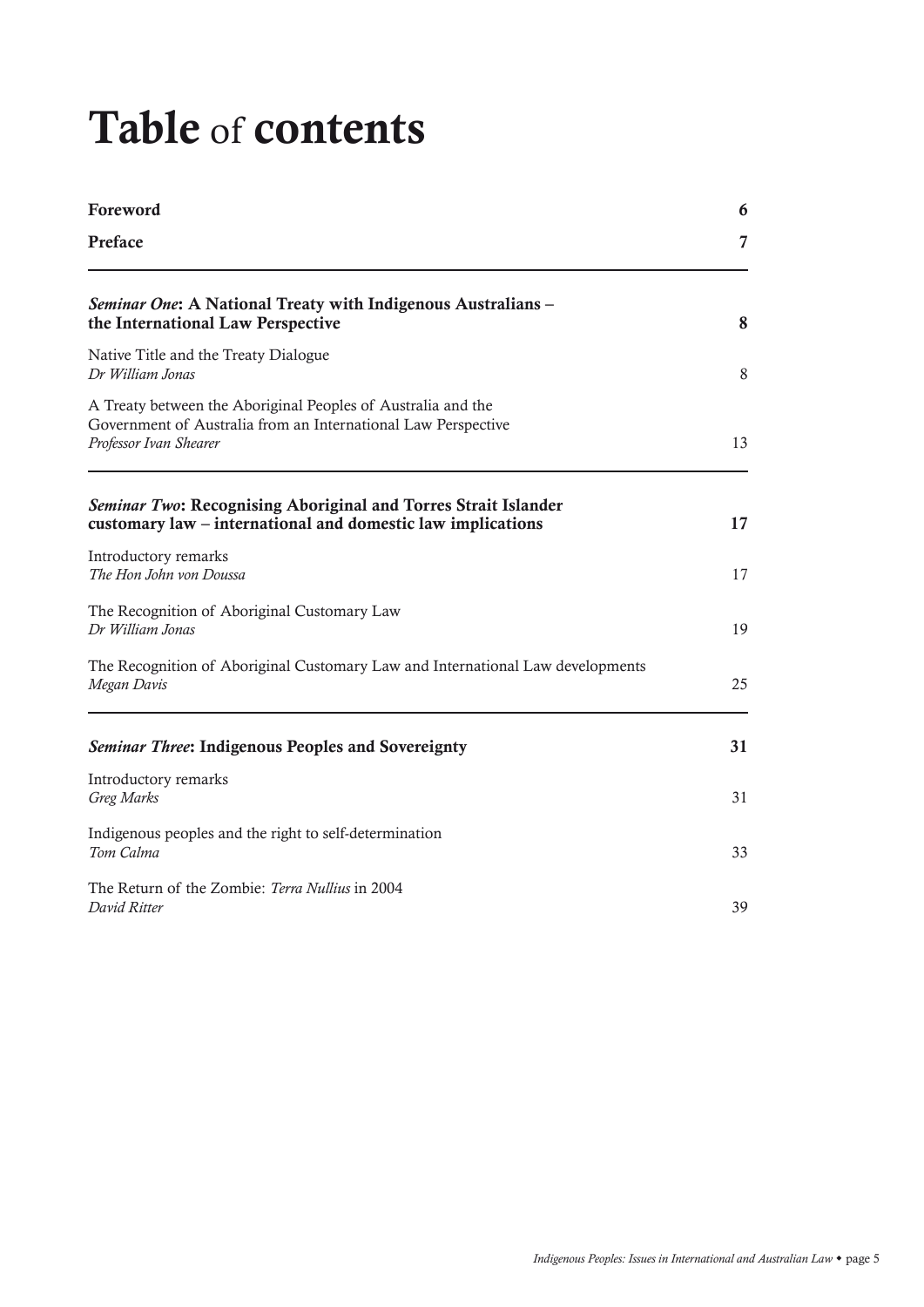# Foreword

I am pleased to be able to introduce these papers on an enduringly important topic for all Australians.

It is also pleasing that this publication marks the continuation of the Martin Place Papers series after a pause of several years. The series was the brainchild of the late Professor David Johnson, then Challis Professor of International Law, University of Sydney. It serves to preserve occasional papers on a variety of topics, presented at meetings sponsored by the Australian Branch of the International Law Association, which might otherwise not be published, at least not in the form in which they were presented.

Mr Greg Marks is to be congratulated on collecting and editing the papers that follow. He was also responsible for instigating the seminars at which they were presented. His leadership in matters concerning indigenous rights in national and international law has been appropriately recognised in his election, at the Biennial Conference of the International Law Association, held in Toronto, Canada, in June 2006 to the position of Rapporteur of the Committee on the Rights of Indigenous Peoples.

## Ivan Shearer

President, Australian Branch, International Law Association

14 August 2006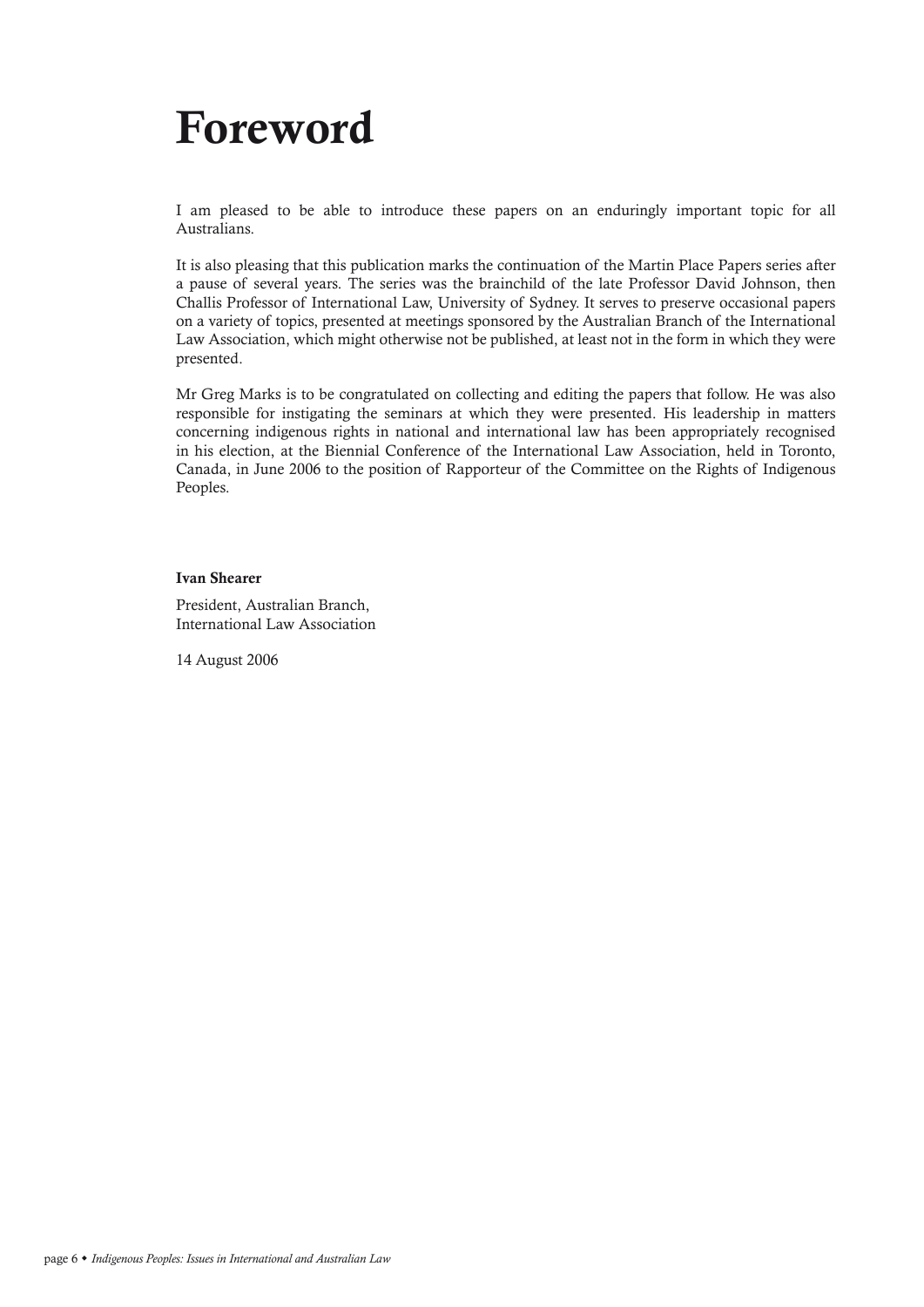## Preface

The accommodation of rights and interests between the Indigenous inhabitants of Australia, the Aboriginal and Torres Strait Islander peoples, and the descendants of the European and other settlers, remains a priority concern for the Australian legal and political system.

The rights of Indigenous peoples have been recognised in international law and practice. Since international law has significant force in the Australian legal framework, it is clear that international norms, particularly those concerning human rights, are highly relevant to the legal and political situation of Australia's Indigenous peoples. Since World War II Indigenous peoples around the world have increasingly turned to international forums for clarification, confirmation and development of their rights. This reflects in part the long standing refusal of Indigenous peoples to completely surrender their autonomy to the nation states in which they find themselves. It also reflects frustration on the part of Indigenous peoples at the intransigence of nation states in recognising on-going Indigenous autonomy in respect their lands and territories, resources, and law and custom.

Given the interrelation of domestic and international considerations in respect of Indigenous peoples, the Australian Branch of the International Law Association (ILA) has established an Indigenous Rights Committee. This Committee collaborated with the Human Rights and Equal Opportunity Commission (HREOC) to convene a series of three seminars on topics concerning the international law implications of Indigenous issues. The seminars covered the proposal for a treaty with Indigenous Australians, the role and recognition of customary Indigenous law, and the question of sovereignty. The support of the Human Rights and Equal Opportunity Commission in co-sponsoring the seminars is greatly appreciated

The papers presented at these seminars are brought together in this edition of the Martin Place Papers, an occasional series published by the ILA (Australian Branch). The papers are presented largely as delivered, rather than as formal academic articles. It is hoped that this approach will retain the directness and vitality of the presentations. It does mean, however, that the articles are not necessarily fully referenced nor consistent in citation systems.

The seminars, and the production of this Martin Place Paper, would not have been possible without the initiative and support of Margaret Brewster, President Emeritus of the Australian Branch of the ILA. Margaret saw the importance of bringing Indigenous rights within the focus of the ILA and has worked hard to achieve this. The current President, Professor Ivan Shearer, has fully supported this development, as well as presenting a paper at the first of the seminars.

## Greg Marks

Convenor Indigenous Rights Committee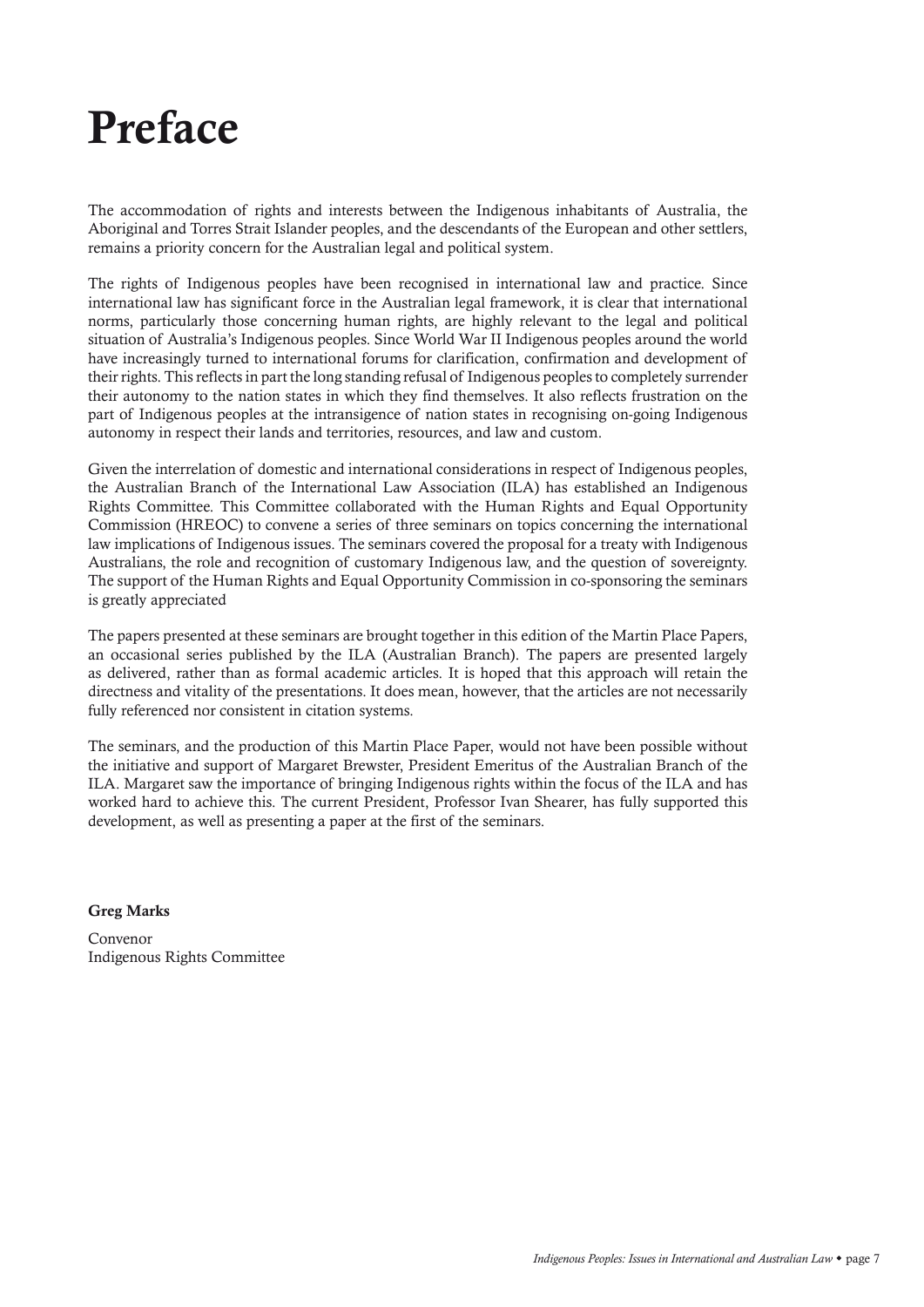## A National Treaty with Indigenous Australians – the International Law Perspective

The first seminar was held on 10 September 2002. It was chaired by Professor Larissa Berehndt. Papers were presented by the then Aboriginal and Torres Strait Islander Social Justice Commissioner of the Human Rights and Equal Opportunity Commission (HREOC), Dr William Jonas AM, and Professor Ivan Shearer, AM, RFD, then Challis Professor of International Law, University of Sydney.

Papers presented at the seminar:

## Native Title and the Treaty Dialogue

*Dr William Jonas*

I would like to acknowledge the Eora people: the traditional owners and custodians of the land where we meet today.<sup>1</sup>

It is very fitting that we discuss native title in the context of a treaty just one month after a very significant native title decision, the *Miriuwung*  Gajerrong decision<sup>2</sup>, has been handed down by the High Court. 406 pages of honed legal reasoning cut through almost the entire history of non-Indigenous land law in Western Australia to decide the final shape that native title would take for the *Miriuwung Gajerrong* people.

It took about a week for people interested in this decision to properly formulate their views on its significance and for comments and opinions to filter through the media. One view that intrigued me came, not so much from the inner circle of people working in the area, but rather from the letters of ordinary but concerned citizens. Many simply asked 'What happened to Mabo?'

People weren't asking this question from a legal perspective. They weren't asking; 'How and to what effect did the native title legislation prevail

over the common law principles established in the Mabo decision?' What they were asking was "What happened to the spirit of Mabo? What happened to the promise that Mabo held out for a new relationship between Indigenous and non-Indigenous people." And even though these people did not necessarily understand the legal reasoning of the *Miriuwung Gajerrong* decision, they understood, perhaps intuitively, that Mabo's promise had been broken, and that native title had not delivered a new relationship. It is perhaps fitting then that we recall, in the context of a treaty dialogue, why the Mabo decision<sup>3</sup> came to represent the promise of a new relationship between Indigenous and non-Indigenous people in much the same way that a treaty does.

Firstly, Mabo overturned *terra nullius*. It branded it a fiction and a racially discriminatory one at that. This then created space within the common law for the recognition of native title. But it created this space in a particular place; a place also significant to treaty-making. It created it at the foundation of our nation and the political relationship that this foundation was based on; that between Indigenous and non-Indigenous people.

In *Mabo* the High Court rejected *terra nullius* as a basis for the foundation of this nation on three grounds;

<sup>1</sup> Editors note: the terms 'Eora' and 'Gadigal' are both used in these papers to refer to the Aboriginal people of Sydney. Eora refers to the people of the wider Sydney area. Of those people, the Gadigal inhabited the area from South Head through the present Eastern suburbs to Sydney Cove and ending at Darling Harbour (see State Library of New South Wales, *Eora – Mapping Aboriginal Sydney 1770 – 1850*, 2006 pp 1-5).

<sup>2</sup> The *State of Western Australia v Ben Ward and Ors*; [2002] HCA 28, 8 August 2002.

<sup>3</sup> *Mabo v Queensland*, (No 2) (1992) 175 CLR 1.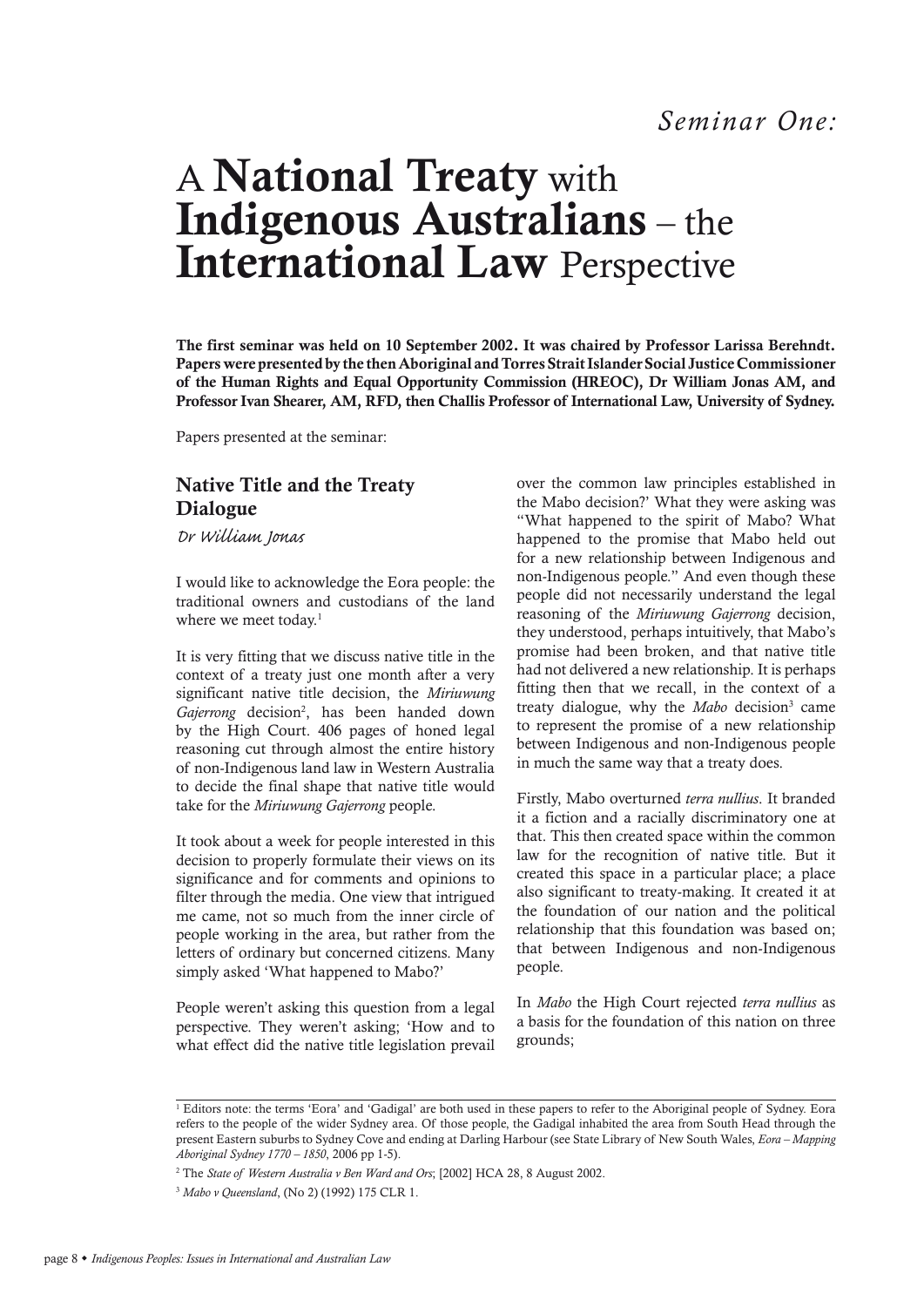- *Terra nullius* no longer accorded with 'present knowledge and appreciation of the facts'4 with regard to Aboriginal society. The proposition that Aboriginal people were 'without laws, without sovereign and primitive in their social organisation'5 could not be sustained in the light of present knowledge about the complex and elaborate system by which Indigenous society was governed at the time of colonisation.
- Terra nullius no longer accorded with the values of contemporary society. In particular *terra nullius* is a discriminatory denigration of Indigenous society which was considered 'so low in the scale of social organisation that their usages and conceptions of rights and duties are not to be reconciled with the institutions or the legal ideas of civilized society.'6 The notion of equality relied on by the Court to reject *terra nullius* was one that recognised and gave equal respect to the distinctive characteristics of Indigenous society.
- *Terra nullius* is out of step with modern international law, particularly in relation to the human rights of equality and selfdetermination. In this regard the Court was influenced by the decision of the International Court of Justice in its *Advisory Opinion of Western Sahara* (1975) ICJR that rejected *terra nullius* as the basis for Spanish sovereignty in Western Sahara.

The rejection of *terra nullius* was a rejection of the assertion that Indigenous people were not socially or politically constituted. The promise of native title was that *terra nullius* would be replaced, not by another value judgment by non-Indigenous society about Indigenous society, but rather by a recognition of and protection for the system of laws and customs that give Indigenous people their status as a sovereign people. Justice Brennan's judgment suggests as much:

> Native title has its origins in and is given its content by the traditional laws acknowledged by and the traditional customs observed by the indigenous inhabitants of a territory. The nature and incidents of native title must be

ascertained as a matter of fact by reference to those laws and customs. The ascertainment may present a problem of considerable difficulty…It is a problem that did not arise in the case of a settled colony so long as the fictions were maintained that customary rights could not be reconciled 'with the institutions or the legal ideas of civilized society' that there was no law before the arrival of the British colonists in a settled colony and that there was no sovereign law-maker in the territory of a settled colony before sovereignty was acquired by the Crown.<sup>7</sup>

Mabo also recognised that this distinct identity, and the system of laws on which it was based, was not frozen in time but could evolve, changing in response to circumstances yet nevertheless retaining its characteristic as a distinct social and political system.

When people today ask 'What happened to Mabo?' they are asking what happened to these monumental shifts in thinking that sought, in much the same way a treaty seeks, a new foundation for this nation in an equitable relationship between Indigenous and non-Indigenous people. What most people don't realise is that the failure of the law of native title to achieve this transformation originates in the Mabo decision itself and the concept of sovereignty constructed by it. The *Miriuwung Gajerrong* decision is but a logical consequence of these beginnings. It is also a response to the *Native Title Act 1993 (Cth)* (NTA) which reinforces the common law position.

There is a troubling disjuncture in the reasoning of the High Court in the Mabo decision. On the one hand *terra nullius* was overturned because it failed to recognise the social and political constitution of Indigenous people. Yet the recognition of native title was premised on the supreme power of the state to the exclusion of any other sovereign people. Confirming the principle in the *Seas and Submerged Land Case* that the 'acquisition of territory by a sovereign state for the first time is an act of state which cannot be challenged, controlled or interfered with by the Courts of that state'8 Justice Brennan in Mabo identified the extent of the court's power as merely 'determining the consequences of an acquisition [of sovereignty] under municipal law'.

<sup>4</sup> *Ibid* p38.

<sup>5</sup> *ibid*, p36.

<sup>6</sup> *In re Southern Rhodesia* (60) (1919) AC 211, pp233-234, per Lord Sumner, quoted in *Mabo decision*, p39.

<sup>7</sup> *Mabo decision*, op cit, p58

<sup>8</sup> *New South Wales v Commonwealth* (Seas and Submerged Lands Case) (1975) 135 CLR p338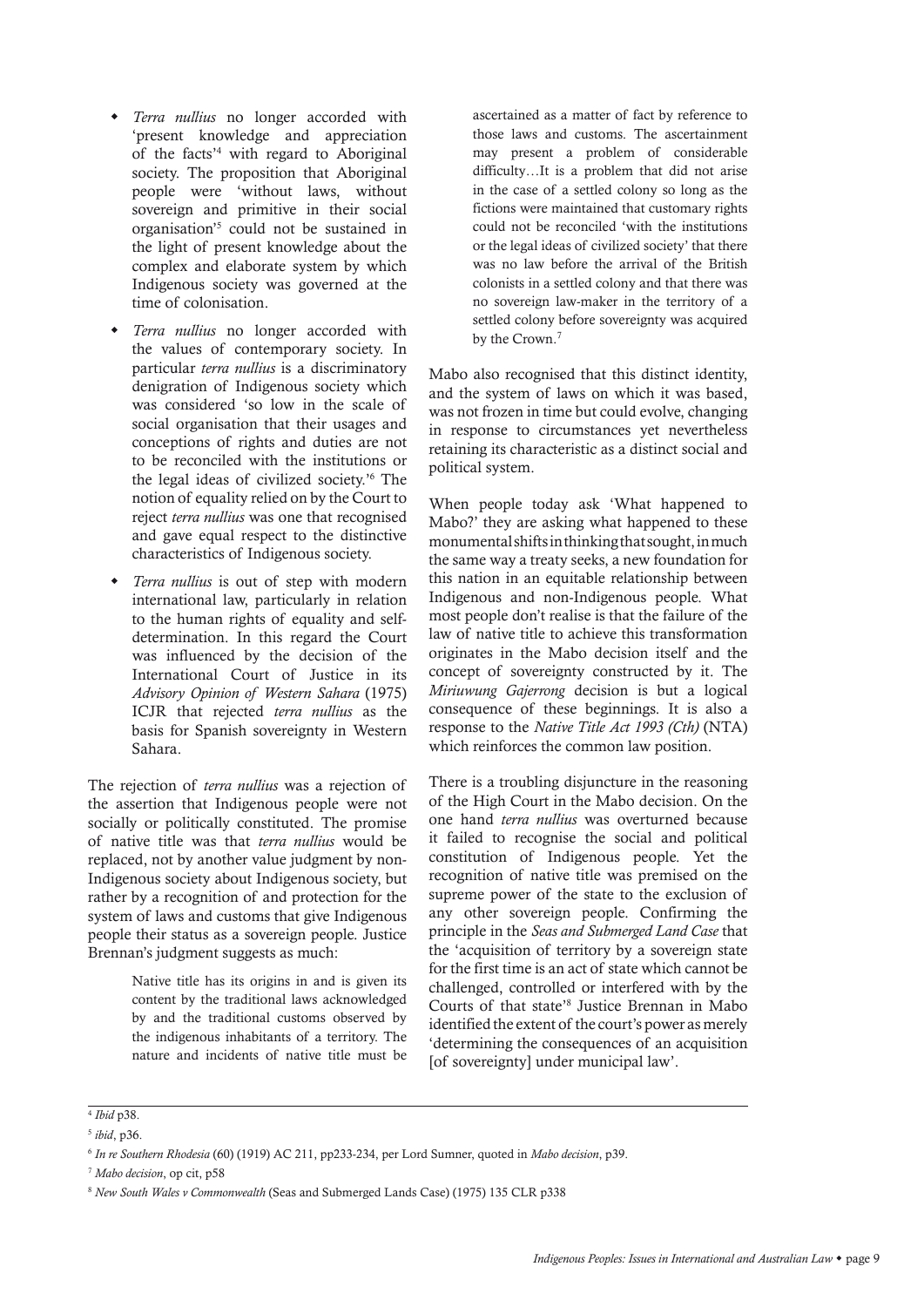The assertion in Mabo of supreme and exclusive sovereign power residing in the State has determined the development of native title in two significant ways. First, the characteristics of Indigenous sovereignty, the political, social and economic systems that unite and distinguish Indigenous people as a people, have been erased from native title. Second, and as a consequence, the state's power to extinguish native title is supreme.

## *First, the failure of the common law to recognise Indigenous people as a people, with sovereign rights:*

The failure to conceive of native title in terms of sovereign rights recognised at international law was postulated in Mabo as a result of an inherent limitation of the common law itself. As Brennan said:

> There is a distinction between the Crown's title to a colony and the Crown's ownership of land in the colony…The acquisition of territory is chiefly the province of international law; the acquisition of property is chiefly the province of the common law.<sup>9</sup>

By being consigned to the common law, Indigenous people's relationship with the land is constructed as a domestic property right, rather than as political, cultural or sovereign rights. Special Rapporteur and now chair of the United Nations Working Group on Indigenous Populations, Miguel Alfonso Martinez, in his *Study on treaties, agreements and other constructive arrangements between States and Indigenous populations*, 10 June 1999, refers to this phenomena as 'the domestication of the indigenous question':

> ..that is to say, the process by which the entire problematique was removed from the sphere of international law and placed squarely under the exclusive competence of the internal jurisdiction of the non-indigenous states. In particular, although not exclusively, this applied to everything related to juridical documents already agreed to (or negotiated later) by the original colonizer States and/or their successors and indigenous peoples.

*Terra nullius* was a particularly brutal method of achieving this end of relegating the rights of Indigenous people to the internal laws of the

coloniser. The common law of native title while giving some recognition to Indigenous traditions and customs nevertheless continues this process of domestication.

A construction of native title as a bundle of rights, confirmed in the *Miriuwung Gajerrong* decision, also reflects the failure of the common law to recognise Indigenous people as a people with a system of laws on which a relationship to land is founded. Native title as a bundle of separate and unrelated rights with no uniting foundation, is a construction which epitomises the disintegration of a culture when its governing essence is neatly extracted from it.

In the *Miriuwung Gajerrong* decision, the High Court preferred the 'bundle of rights analogy' which, the majority argue, at least provides for the recognition of residual rights once the 'core concept of a right to be asked permission for access and to speak for country' are extinguished. In view of their finding that this 'core concept', something I suggest akin to a sovereign right, is inherently fragile against 'the imposition of a new authority over the land', the recognition of residual rights probably does take on increased importance. The majority put it as follows:

> An important reason to conclude that, before the NTA, native title was inherently fragile is to be found in this core concept of a right to be asked permission and to speak for country. The assertion of sovereignty marked the imposition of a new source of authority over the land. Upon that authority being exercised, by the creation or assertion of rights to control access to land, the right to be asked for permission to use or have assess to the land was inevitably confined, if not excluded. But because native title is more than the right to be asked for permission to use or have access (important though that right undoubtedly is) there are other rights and interests which must be considered, including rights and interests in the use of the land.<sup>11</sup>

It can be seen in the *Miriuwung Gajerrong* decision, as in the *Mabo* decision, that the construction of native title at common law as an inherently fragile and inferior interest in land, originates form the supreme power of the sovereign state to relegate it to this position. Native title is premised on this relationship of inequity, it does not transcend it. The practical effect of a construction of native

<sup>9</sup> *Mabo decision*, op cit, pp44 - 45

<sup>10</sup> Martinez, M., 22 June 1999, UN Doc E/CN.4/sub.2/1999/20

<sup>11</sup> *Miriuwung Gajerrong decision*, op cit, p43.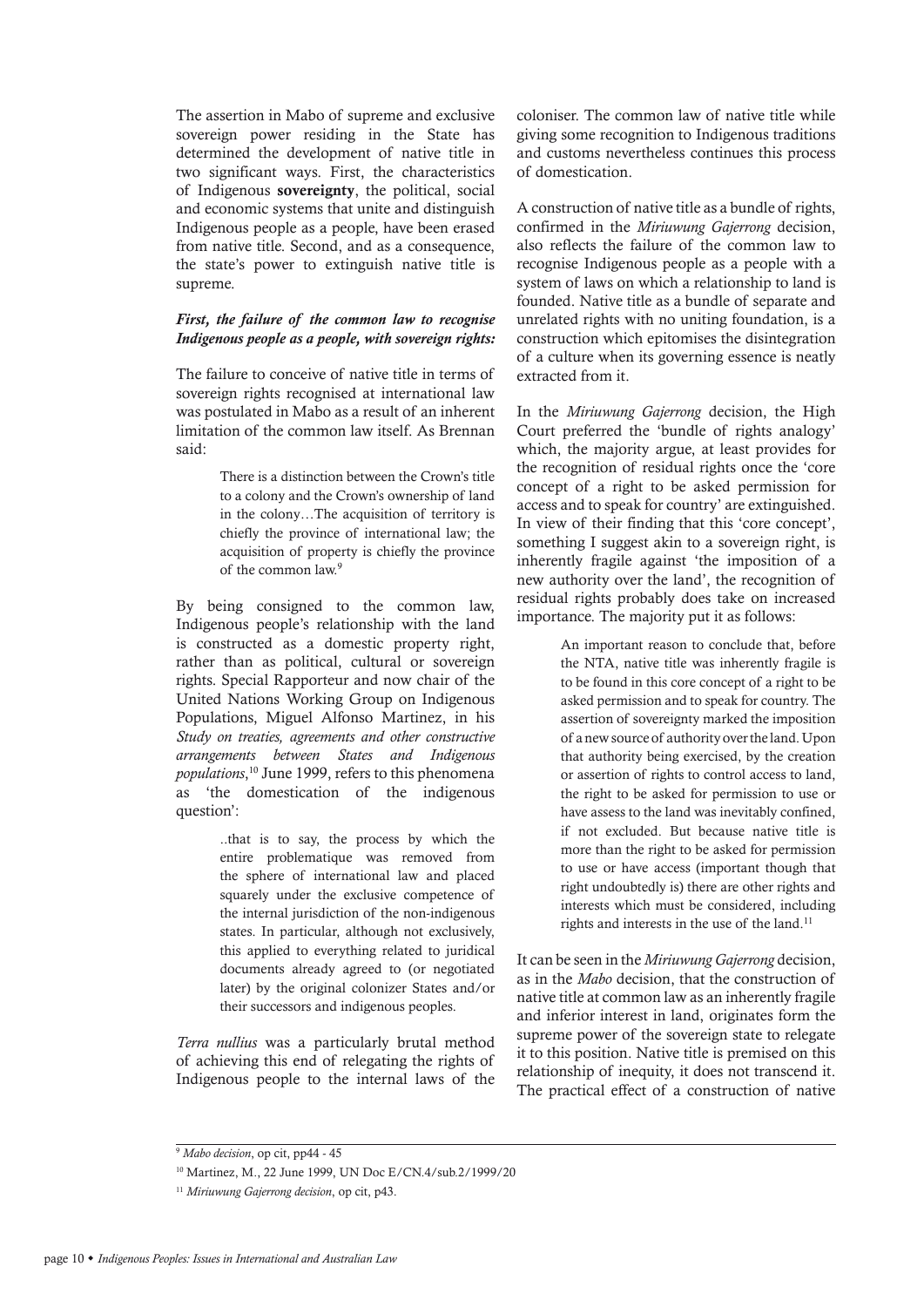title as a fragile and dispersed bundle of rights is to facilitate its destruction through extinguishment, This then brings me to the second characteristic of supreme sovereign state power, underlying the Mabo decision and the development of native title law.

#### *The power to extinguish native title:*

The power of the state to extinguish native title and the continuing exercise of this sovereign power underlies the development of native title at common law. As Brennan stated in Mabo:

> Sovereignty carries the power to create and to extinguish private rights and interests in land within the Sovereign's territory. It follows that, on a change of sovereignty, rights and interests in land that may have been indefeasible under the old regime become liable to extinction by exercise of the new sovereign power.<sup>12</sup>

Broadly speaking, extinguishment takes place in two stages of the native title process. First, in the recognition stage, the court will only recognise claims where there has been an ongoing connection between the claimants and the land. Thus, historical dispossession through legislative or executive acts, or any other unauthorised (including illegal) acts will be confirmed in the native title process. The pending decision of the High Court in the *Yorta Yorta* case will decide the extent of 'extinguishment' in this stage of the native title process.

Second, even if the claimants' relationship to their land withstands this historical dispossession and their connection remains strong, the court will, as a matter of law, determine whether the title has in any case been extinguished by the creation of non-Indigenous interests (whether current or expired) over the same land.

The court's approach to the extinguishment of native title has been made clear in the *Miriuwung Gajerrong* decision and the decision in *Wilson and Anderson*. 13 The first requirement is to determine whether the NTA prescribes extinguishment, either through the 'past act' regime or the confirmation provisions. Where the NTA is silent on extinguishment the common law will operate and extinguish native title either completely, where the subsequent interest amounts to exclusive possession, or partially, to the extent of any inconsistency with the subsequent, non-Indigenous interest. The High Court also decided the question, left open in the *Wik* case, of whether, in the event of inconsistency native title is suspended for the duration of the inconsistency or whether it is permanently extinguished to that extent. Permanent extinguishment was preferred.

This preference confirms the underlying premise on which native title is constructed through the common law and the legislation; that the acquisition of sovereignty by the British was to the exclusion of any other sovereign power, including Indigenous people, and that the state is the sole repository of this power. As I said previously, the *Miriuwung Gajerrong* decision and the extensive extinguishment it contains, naturally follows from the assumptions about sovereign power contained in the common law and the native title legislation.

I want now to posit a different set of assumptions about sovereignty and power in order to break through the impasse which native title has reached to allow a real dialogue about a treaty to take place. But rather than approach these issues by seeking to re-define state sovereignty I want to approach it from the perspective of Aboriginal sovereignty.

To date, Aboriginal sovereignty has tended to be defined as something analogous to the sovereignty of the State or government in international law. It has, in my opinion, been wrongly conflated with the concept of 'State sovereignty'. The effect of this is to establish a framework in which Aboriginal sovereignty is pitted against the existing system. Aboriginal sovereignty immediately becomes an oppositional force; a threat to territorial integrity; to our system of government; to our way of life. And as a consequence, it irresistibly leads the broader community to the conclusion that Aboriginal sovereignty *cannot* be recognised and must be resisted.

This issue of definition of Aboriginal sovereignty is one of the main concerns that I have at this early stage of debate about a treaty. There has been an illegitimate and quite wrongful assumption made by Government that it has the prime role in defining what Aboriginal sovereignty is. This is the wrong starting point for the treaty debate. It gives pre-eminence to non-Indigenous understandings even before the process has gotten underway.

<sup>12</sup> *Mabo decision*, op cit, p63.

<sup>13</sup> *Wilson v Anderson*, [2002]HCA29, 8 August 2002, S101/2000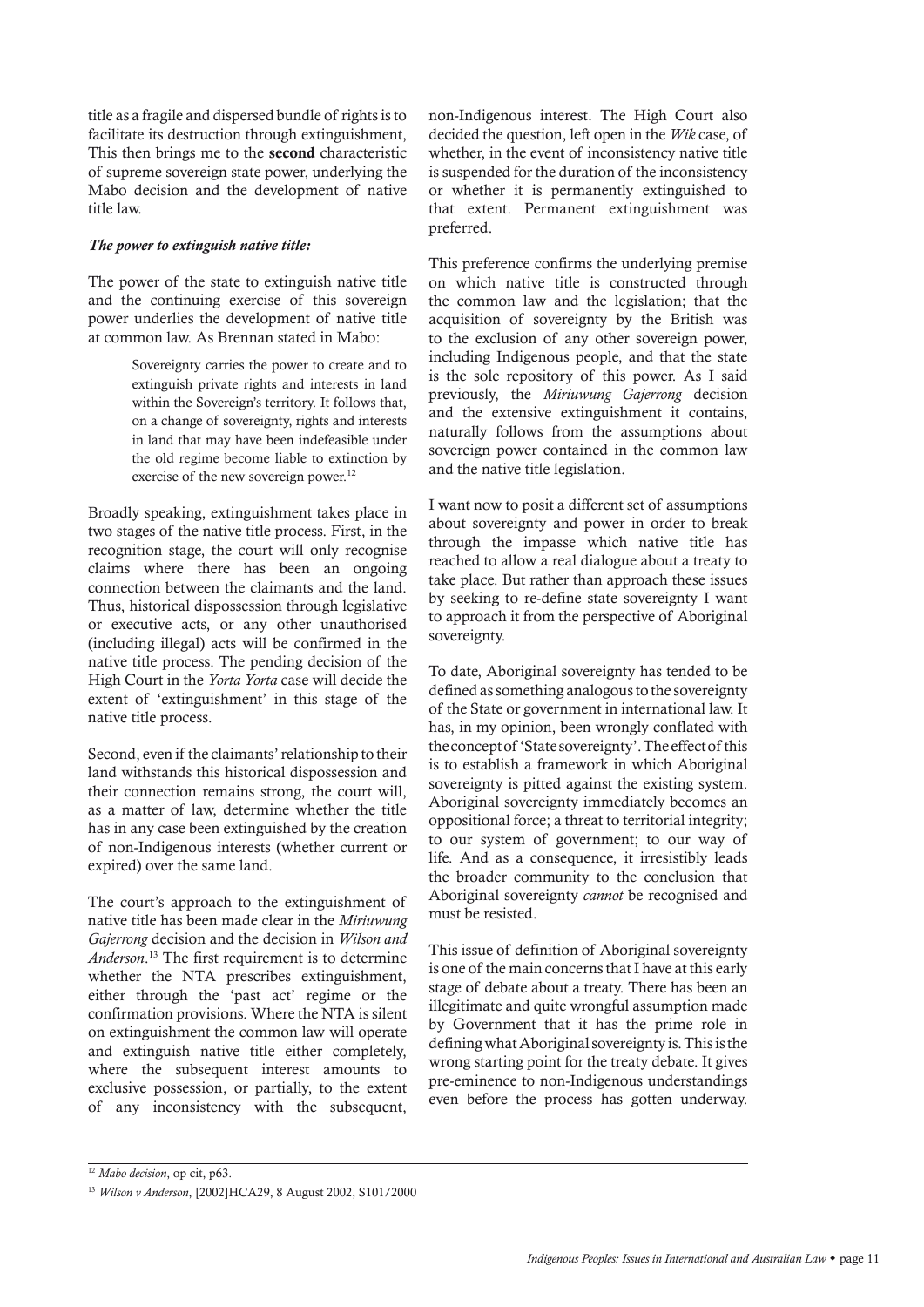Defining Aboriginal sovereignty in these terms, in non-Indigenous ways, is a way of guaranteeing its fragility and ultimate demise.

There is a second set of concerns that I have about the defining of Aboriginal sovereignty as the same as, and thus a competitor of, State sovereignty. This is that it also promotes a concept of power in Australian society as static and monolithic; only able to reside in the State – the government – and unable to be changed or challenged. There are a number of problems with this construction of power, not least of which is its lack of reality. The nature of Australian sovereignty continually changes and is constantly being re-aligned and redistributed among a myriad of levels and players. The distribution of sovereign power is not fixed and unable to be challenged.

Historically, this evolving nature can be demonstrated by looking at the movement from the process of colonisation in the eighteenth and nineteenth centuries; to the federation of these colonies in 1900; to the continual re-alignments of power between the states, territories and federal governments under the Constitution; to the creation of new territories – such as the Northern Territory and A.C.T in the past forty years; to the passage of the *Australia Act* in 1986 – just 16 years ago – when for the first time Australia became autonomous from the British legal system. It continues with ongoing debates about statehood for the Northern Territory; the possibility of becoming a republic; Australia's participation in the ANZUS alliance; and so on.

Clearly, distribution of power within society, between governments, is not static or monolithic.

But it is not just inter-governmental relations which change the nature of power distribution in Australian society. An equally important international force at play is developments in international law. Broadly speaking, in the nineteenth and early twentieth century, international law had shifted to a positivist construction. This was based on the premise that 'international law upholds the exclusive sovereignty of states and guards the exercise of that sovereignty from outside interference'.14 This approach has increasingly been under challenge since 1945, particularly due to the process of decolonisation and the recognition of human rights. A key feature of this change has been the recognition of the rights of non-government

actors in the international system. Indigenous peoples are now, for example, legitimately subjects and actors in the international legal system.

Ultimately, what this means is that we see an international legal system that is moving away from concepts of rights as being given by states or which only exist thanks to the acquiescence or agreement of governments. The move is towards a more naturalist, and truly universal, approach. Rights are not within the discretion of governments to give or withhold but are inherent. For Indigenous people, the international system has begun to acknowledge their collective rights to self-determination and to protection of culture – that is, that rights reside in a peoples' systems of organisation, governance and ultimately, sovereignty.

International law remains an imperfect system and this is certainly highlighted by the disjunction between the recognition of Indigenous people's rights by numerous expert bodies and independent authorities within the United Nations, as against the continued reluctance of government-run structures within the United Nations to provide similar recognition. In the negotiations on the draft Declaration on the Rights of Indigenous People States still resist including any recognition of a collective dimension to Indigenous people's livelihoods and the full application of the principle of self-determination to Indigenous peoples.

Why do they resist? The reason usually given is to guarantee their territorial integrity and sovereignty. As Indigenous representatives point out, the underlying assumption here is that State sovereignty and territorial integrity are privileged over the rights of Indigenous peoples to be self-determining. That they have a higher claim to protection. In fact just the opposite is true. International law simply does not prioritise a State's organisational form over the rights of its constituent members. The sanctity of the State's integrity is dependent on it remaining representative and being truly of the people. As the former chair of the Working Group on Indigenous Populations, Erica-Irene Daes has stated:

> The concept of "self-determination" has… taken on a new meaning in the independent State to share power democratically. However, a State may sometimes abuse this right of its citizens so grievously and irreparably that the situation is tantamount to classic colonialism,

<sup>&</sup>lt;sup>14</sup> Marks, G, 'Sovereign states vs peoples: Indigenous rights and the origins of international law' (2000) 5(2) AILR 1, 3.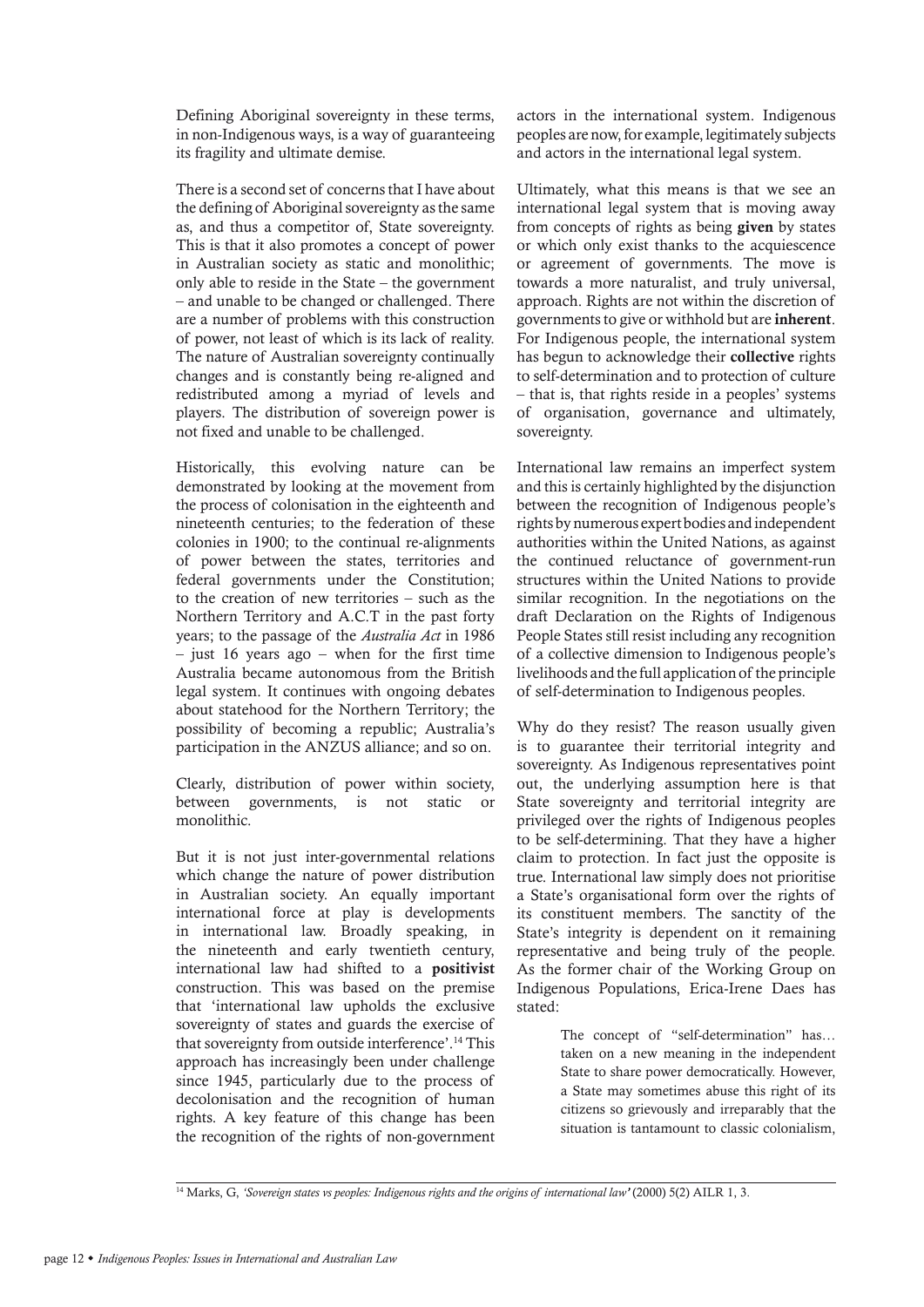and may have the same legal consequences. The international community… discourage(s) secession as a remedy for the abuse of fundamental rights, but, as recent events around the world demonstrate, secession cannot be ruled out completely in all cases. The preferred course of action, in every case except the most extreme ones, is to encourage the State in question to share power democratically with all groups, under a constitutional formula that guarantees that the Government is "effectively representative"…

Continued government representivity and accountability is therefore a condition for enduring enjoyment of the right of selfdetermination, and for continued application of the territorial integrity and national unity principles.15 International law will generally support the claim of States to territorial integrity, but this comes with responsibilities and the obligation to be representative and inclusive of all its citizens, including Indigenous peoples. Martinez makes the point:

> The more effective and developed the national mechanisms for conflict resolution on indigenous issues are, the less need there will be for establishing an international body for that purpose.<sup>16</sup>

Ultimately, what this brief discussion of the international debate on self-determination hints at is that increasingly the credibility and legitimacy of a State's foundations, its sovereignty, depends on its inclusivity and the way it treats Indigenous peoples.

The recognition of native title came from an acknowledgement of important truths about our past and the need to reconcile these truths with contemporary notions of justice. But it also brought to the fore a fundamental conflict arising at the time of the establishment of Australia as a colony; that is the conflict between the assertion on the one hand that the settlement of Australia gave rise to exclusive territorial jurisdiction by the colonial power and, on the other hand, the illegality and immorality of asserting this right without an agreement from those who previously occupied that land and who continue to maintain their deep spiritual economic and social connection to the land. The Miriuwung Gajerrong decision confirms that the native title process, while valuable in giving recognition to inherent rights, is not able to resolve this conflict.

Rather it must be resolved through a treaty process which emphasises co-existence and mutual benefit. Negotiation based on consent and equality can transform what was a contradiction at the foundation of our nation between the conflicting claims of Indigenous and non-Indigenous people to the jurisdiction of traditional lands, into an agreement as to the basis of our coexisting sovereignty over that same land.

## A Treaty between the Aboriginal Peoples of Australia and the Government of Australia from an International Law Perspective

*Professor Ivan Shearer*

In what follows I have not ventured into the history of proposals for a treaty between the Aboriginal peoples of Australia and the Government of Australia. Others here will know this much better than I. Nor do I wish to suggest in detail what such a treaty might contain, if it were possible to bring it about. My purpose is to address the nature of treaties in international law, the possibility of treaties between state and non-state parties, and some contemporary forms of treaty-making in the international arena that might offer some helpful models or analogies.

In international law a treaty is normally understood to be "an international agreement concluded between States in written form and governed by international law". The Vienna Convention on the Law of Treaties, concluded in 1969, and to which Australia and most other states are parties, so defines the term in article 2 (1) (a). The Vienna Convention is also regarded as an authoritative statement of customary international law. That Convention, however, expressly recognises that there can be other forms of agreement, such as between states and "other subjects of international law", the legal force of which is to be determined by applicable rules of international law independent of the Convention.

<sup>15</sup> Daes, E, *Explanatory note concerning the Draft Declaration on the Rights of Indigenous Peoples*, 19 July 1993, UN Doc: E/CN.4/ Sub.2/1993/26/Add.1, paras 22,23.

<sup>16</sup> Martinez, M., *op cit*, para 317.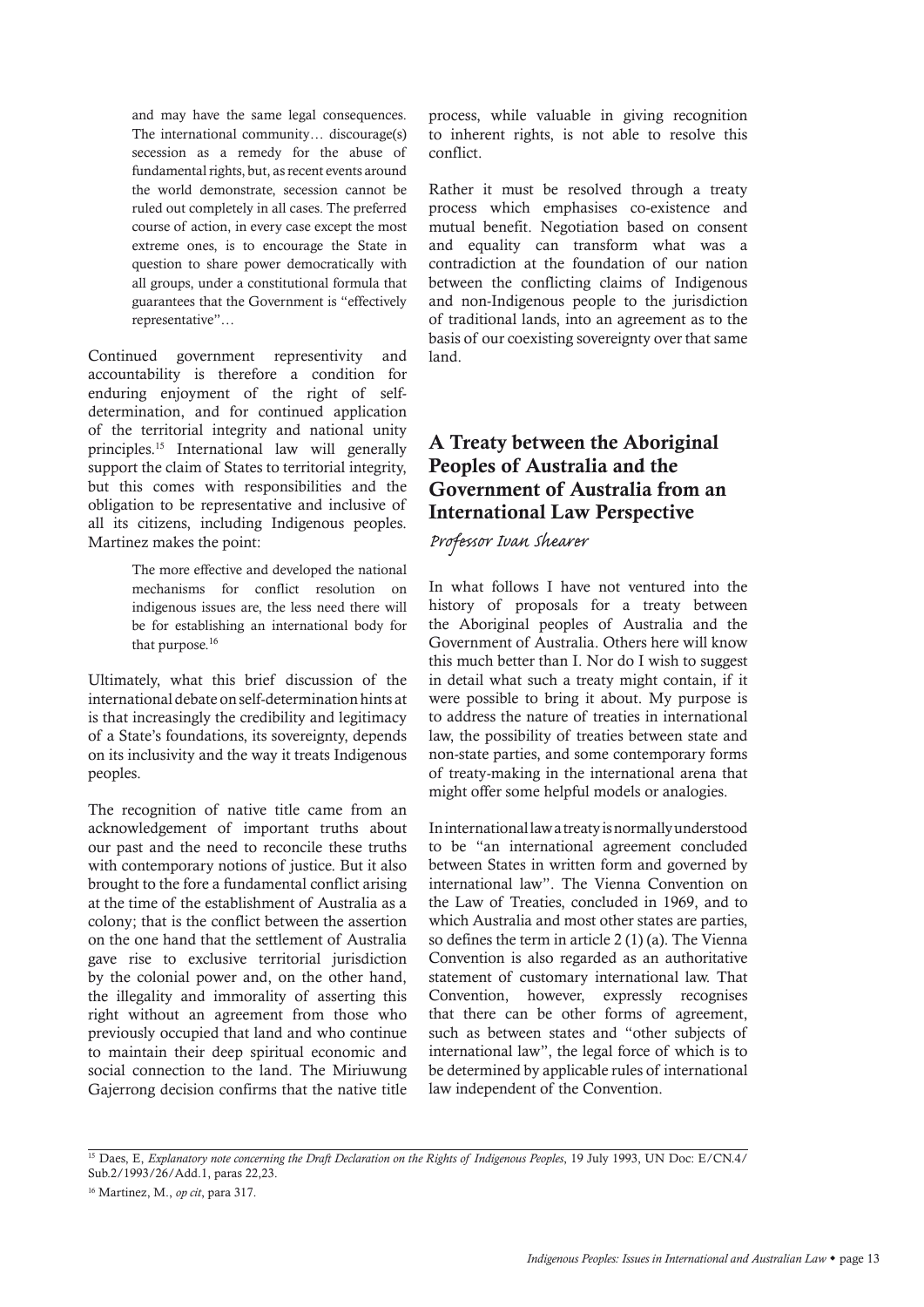There can also be forms of agreement that are not governed by international law. "Intention to create legal relations" is as much a formal yardstick of characterisation in international law as in domestic law. There can be agreements that are binding at the political level but not at the legal level. In the practice of Australia and other countries increasing use is made, in contemporary international relations, of the "Memorandum of Understanding" as a mode of agreement. This mode produces an agreement of less than treaty status. It is often used in the conclusion of development assistance agreements or of transitory agreements relating to the disposition of armed forces. In these cases it offers a more flexible form of agreement, allowing for easier change in accordance with circumstances. Australia regularly uses this form of agreement also in its relations with Taiwan, but in this case by reason of the fact that it does not recognise Taiwan as a State having a separate international personality from China. Memoranda of Understanding are treated as binding at the political level but not enforceable in international law.

What are examples of "other subjects of international law" which are recognised as having the capacity to enter into international agreements? The prime example is that of the United Nations, which was recognised as having the capacity to enter into treaty relations with states in an advisory opinion of the International Court of Justice in 1949. This capacity is also possessed by certain international organisations, especially the Specialised Agencies of the United Nations. Beyond these examples it cannot be stated that there is a generally recognised capacity of non-state entities to enter into treaty relations. It is a question of recognising international personality as the basis of the power to enter into treaty relations. States in the post-Westphalian order have been extremely reluctant to concede such personality to entities other than states. A small, particular exception is the recognition of the right of an authority representing a people engaged in an armed struggle against a State Party in exercise of its right of self-determination to make a declaration that it will apply the Geneva Conventions and Additional Protocol I in relation to the conflict.<sup>17</sup> That would have to be regarded as a special case, dictated by humanitarian concerns.

Another important facet of the post-Westphalian order also comes into play in assessing claims to international personality. There is a profound reluctance, indeed aversion, of states to concede any measure of international personality to the various peoples constituting their own populations. The so-called "treaties" concluded in the past between the colonial powers and indigenous peoples in order to obtain cessions of territory were generally held to be valid acts of the ceding indigenous sovereign in international law but, once title to the territory had thus passed to the acquiring state, continuing relations between the conqueror and the subject peoples came to be regarded as subject only to domestic law.18 This is true even in New Zealand, where the Treaty of Waitangi is regarded as having status under national law only. There is no current willingness among states to endorse the notion of separate international personality among their peoples, since that could lead to the endangering of territorial integrity and to ultimate dismemberment. The Declaration on Principles of International Law Concerning Friendly Relations and Co-operation Among States in Accordance with the Charter of the United Nations, adopted by consensus by the General Assembly of the United Nations on 24 October 1970, included an interpretative paragraph on the right of self-determination of peoples. It stated that:

> Nothing in the foregoing paragraphs shall be construed as authorizing or encouraging any action which would dismember or impair, totally or in part, the territorial integrity or political unity of sovereign and independent states conducting themselves in compliance with the principle of equal rights and selfdetermination of peoples as described above and thus possessed of a government representing the whole people belonging to the territory without distinction as to race, creed or colour."

So what of a "treaty" between the Aboriginal and non-Aboriginal peoples of Australia? It is clear that the word "treaty" carries with it the implications of (a) an intention to create legal relations between the parties governed by international law; and (b) that the parties each possess a separate international personality. I frankly cannot see any government of Australia

<sup>&</sup>lt;sup>17</sup> Additional Protocol I (1977) to the Geneva Conventions of 1949, article 96(3).

<sup>18</sup> See e.g. the decisions of the Privy Council in *In re Southern Rhodesia* [1919] AC 211, and in *Hoani Te Heu Heu Tukino v. Aotea District Maori Land Board* [1941] AC 308, and the arbitral award in the *Delagoa Bay case* (1875), Moore, J.B., International Arbitrations, 4984. See generally G. Alfredsson, "Treaties with Indigenous Populations" in *Encylopedia of International Law* Vol.2, 951-953.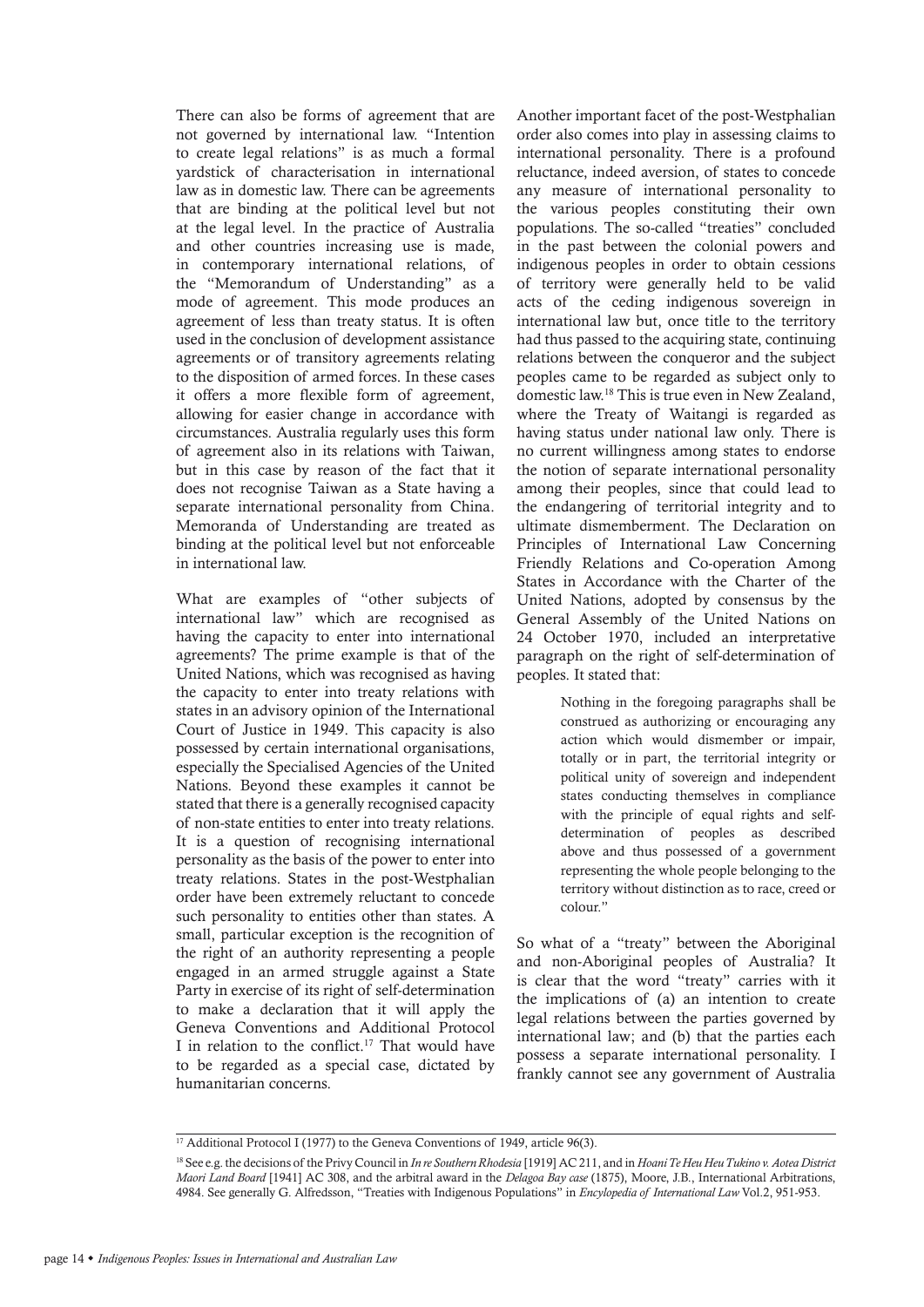willing to negotiate any form of agreement carrying these implications.

What I can foresee is a form of agreement between the Aboriginal and non-Aboriginal peoples of Australia that has political, preferably constitutional, status in the Australian legal order. A word should be chosen for such an instrument free from associations that give rise to the twin bogeys of sovereignty and international law. Ideally it should be a unique word, not associated with any other situation. I have yet to hear a better term than Makaratta, which was proposed more than 20 years ago. But perhaps a more acceptable term will emerge. It is not the name that matters, but what it conveys as a truthful and potent vehicle for setting black-white relations on a positive course. International law is not entirely irrelevant, however. It can provide useful analogies and precedents for such an instrument.

If I can be allowed a comment as a distant observer of, but not as a participant in, the debate of the past 20 years, I have the impression that too much has been proposed for inclusion in what I shall continue to call "the treaty". It seems as though the participants from all sides have envisaged a lengthy and comprehensive text that would settle all questions. In my opinion that road will lead to inevitable frustration. Moreover, can or should all such questions be settled at one particular point of history? What I would suggest is a short and simple instrument that creates a framework<sup>19</sup> for the future course of black-white relations in Australia and for work on an ongoing basis on particular questions. Such a treaty would contain:

- (a) a statement of reconciliation and of the desire to make a new start in black-white relations;
- (b) a statement of agreed general principles;
- (c) an identification of the areas in which future negotiations will take place with a view to the conclusion, from time to time, of particular subsidiary instruments or mechanisms; and
- (d) provision for the creation of a body to implement the treaty.

I would hope also that the treaty, at least in its initial parts, would contain "constitutional poetry" of an inspirational kind.

A number of examples of the kind of treaty I have in mind exist in the international sphere. They are often called "framework conventions". They typically begin with preambular paragraphs that identify the problems and objectives and assert a common resolve to work towards their resolution and attainment. They then proceed to commit the parties to co-operation in a concerted effort to achieve the objectives of the Convention. The approach is programmatic rather than definitive. No party commits itself to precise and binding obligations. What is established by the convention is an ongoing process, not a final settlement. The legal obligation arising from such conventions may consist, in the final analysis, only of the obligation to demonstrate good faith in engaging in the forms of co-operation set out in the convention.20 But good faith should not be seen as an obligation devoid of content; it is an important principle of both international law and national law in its own right.

There are a number of examples. I shall mention two of them.

## *(a) The Helsinki Final Act on Security and Cooperation in Europe, 1975.*

All the states of Europe, including the Soviet Union, and the United States and Canada, signed this instrument. The name itself throws doubt on its status as a legal binding agreement, since that term has traditionally been used for a statement of the outcome of a conference rather than a treaty text. Indeed the Helsinki Final Act itself explicitly states that it does not qualify as a treaty or convention required to be registered under article 102 of the Charter of the United Nations. However, the commitment of the parties to act in good faith is emphasised in the last paragraph of the document, where the signatories state that they are "mindful of the high political significance which they attach to the results of the Conference" and where they declare "their determination to act in accordance with the provisions contained in the above texts."

<sup>&</sup>lt;sup>19</sup> This notion has been suggested previously also by the Final Report of the Council for Aboriginal Reconciliation to the Prime Minister and the Commonwealth Parliament, 7 December 2000.

<sup>20</sup> The duty to co-operate in good faith under the World Heritage Convention was regarded by the High Court in the *Tasmanian Dam* case to be a sufficient obligation – if obligation were needed – to enliven the external affairs power of the Constitution: *Commonwealth v. Tasmania* (1983) 46 ALR 625, per Mason J. at 697-700, Brennan J. at 771-779, and Deane J. at 805.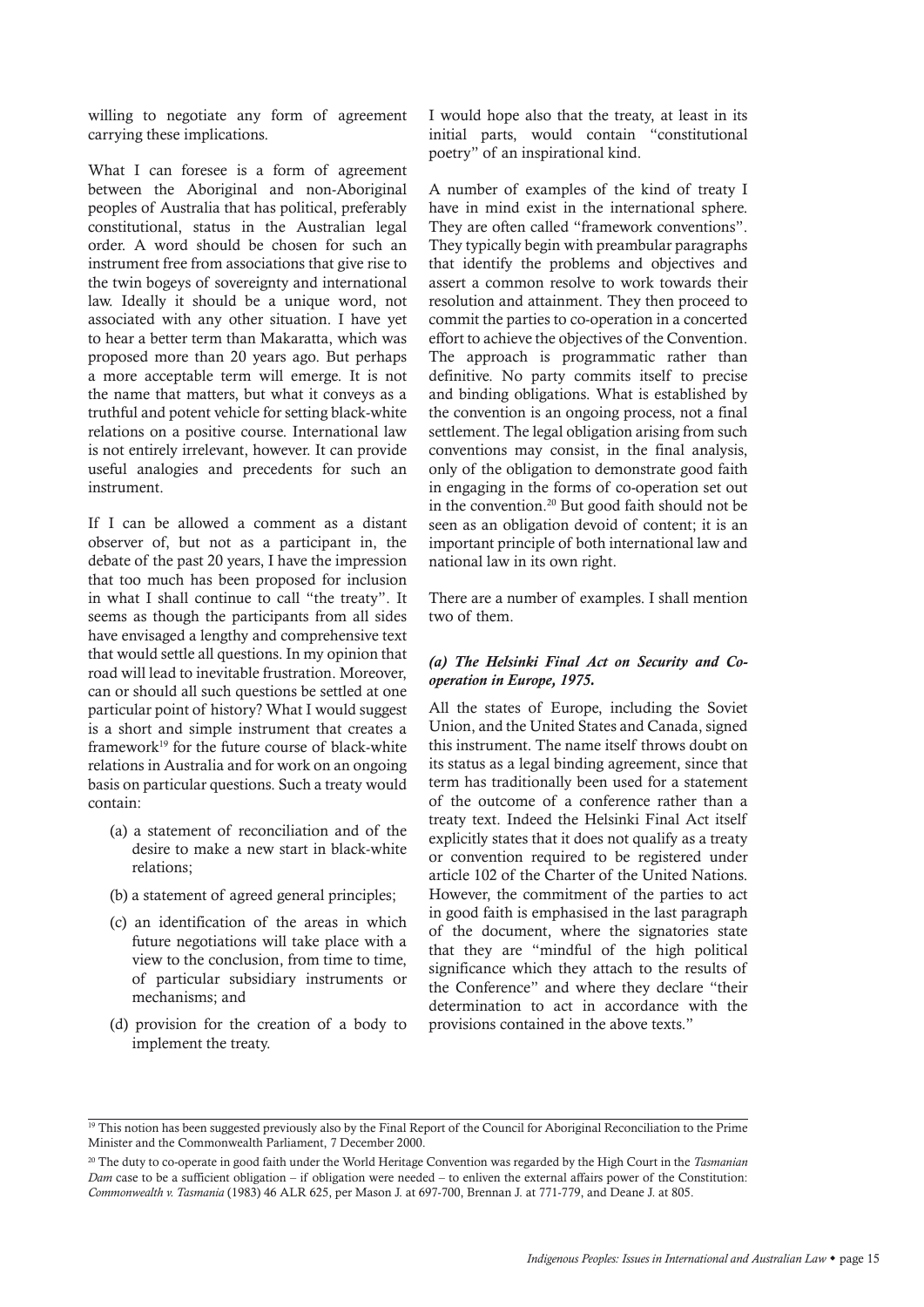The Final Act then proceeds to identify the areas in which the parties will co-operate with a view to achieving desired outcomes. These areas are termed "baskets". Basket I confirms ten general principles of relations between the parties based on their obligations under the UN Charter. It then sets out guidelines for the establishment of confidence-building measures in the field of security, including the giving of advance warning of military exercises and the exchange of observers. Basket II relates to co-operation in the field of economics, science, technology, and of the environment. Basket III relates to co-operation in the humanitarian and other fields. These other fields are identified as human contacts, information, culture, and education. The Fourth, and final, Basket establishes a continuing process of the Conference on Security and Co-operation in Europe (CSCE) to verify compliance with the commitments of the participating states. This has now flowered into an organisation, called the OSCE, which has played a significant part in recent European events, such as the break-up of the former Yugoslavia.

## *(b) The second example has been much in the news of late. It is the United Nations Framework Convention on Climate Change, 1992.*

The Convention states an agreed objective in article 2 and a set of principles in article 3. Article 4 on "commitments" is in the form of pledges of co-operation and statements of aspiration to be followed within the framework. The actual setting of specific targets is left to subsequent protocols, especially the Kyoto Protocol of 1998. Even that Protocol contains elements of flexibility, including recognition of the different capacities of developed and developing economies.

Some commentators decry such instruments as "soft law". They cannot conceive of law as anything other than "hard" and enforceable by inflexible legal processes backed up by sanctions. Such an attitude ignores the realities of international relations and – by extension – the realities of sensitive national political issues, such as the situation of Aboriginal Australians. In fact, so-called soft law has produced outstandingly successful results in the first example, and moderately successful results in the second. Even in the second example, the great force of the dynamics of the process set in train is evident in the defensive postures of those states that are reluctant to commit themselves to specific emission targets. They may shy away from specific targets but they dare not disengage themselves from the process. In the end an accommodation will be reached.

In this brief paper I have stressed ideas from the international sphere that I think could be fruitfully employed in the search for a model treaty between Aboriginal and non-Aboriginal Australian citizens. They include the model of a framework agreement, the achievement of reconciliation through an ongoing process, gradual and measured progress in particular fields, confidence building, and good faith.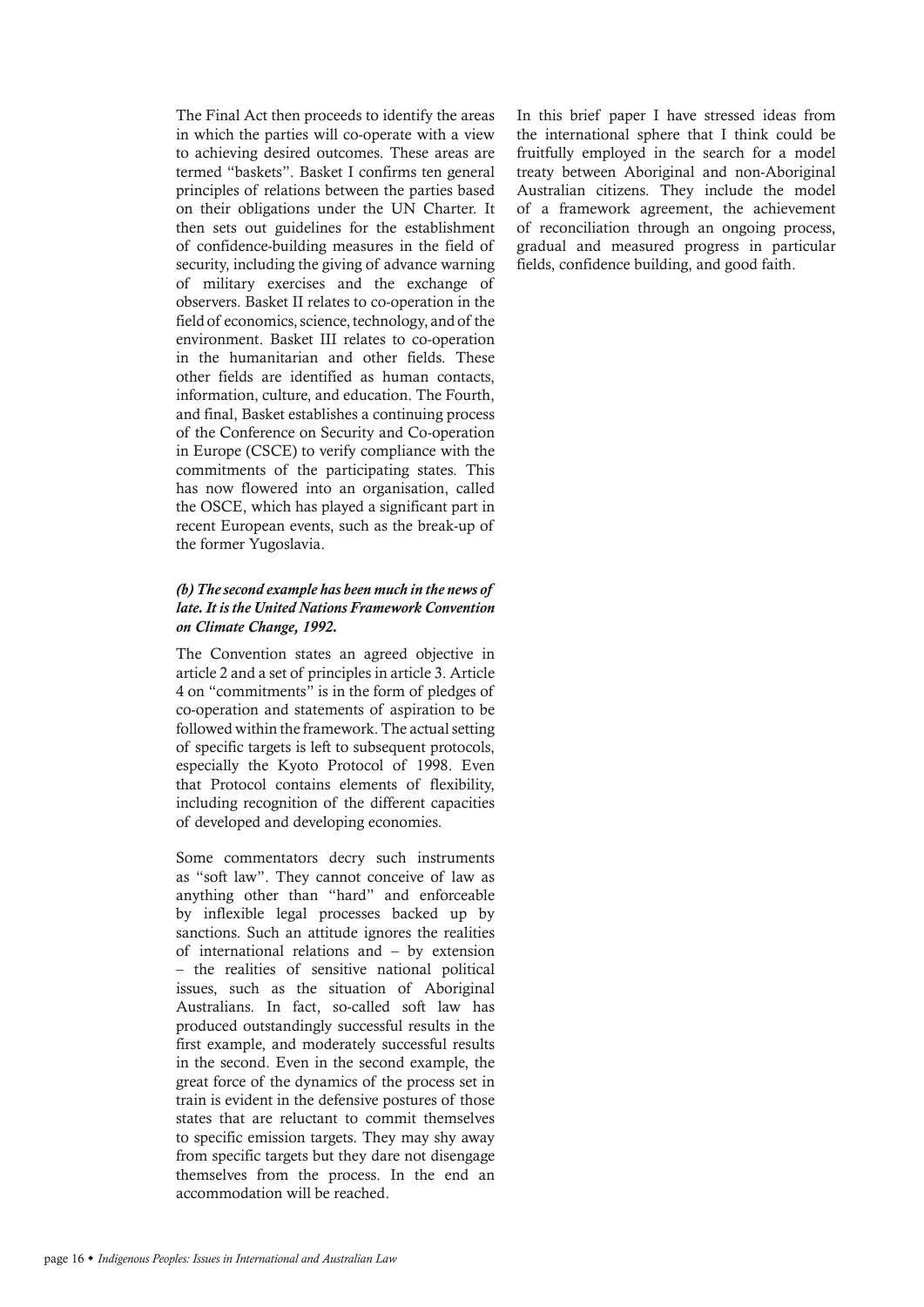## Recognising Aboriginal and Torres Strait Islander customary law international and domestic law implications

The second seminar in the series was held on Thursday 20th November 2003 on the topic of *Recognising Aboriginal and Torres Strait Islander customary law: international and domestic implications*. The seminar was chaired by Margaret Brewster, then President of the ILA (Australian Branch). The President of the Human Rights and Equal Opportunity Commission, the Hon John von Doussa, provided introductory remarks. Papers were presented by the then Aboriginal and Torres Strait Islander Social Justice Commissioner, Human Rights and Equal Opportunity Commission, Dr William Jonas AM, and Ms Megan Davis, Faculty of Law, the University of New South Wales.

Papers presented at the seminar:

## Introductory remarks

## *The Hon John von Doussa*

I'd like to begin by acknowledging the Gadigal People, the traditional owners of the land where we are meeting today. On behalf of the Human Rights and Equal Opportunity Commission, I would like to welcome you to this workshop on the recognition of Aboriginal Customary Law.

This is the second workshop that HREOC has co-hosted with the Australian Division of the International Law Association. It follows a workshop on the international and domestic implications of a treaty in Australia with Indigenous peoples that was held in September 2002. On behalf of HREOC I'd also like to begin by thanking Margaret Brewster, the President of the International Law Association, and Greg Marks of the ILA for making the arrangements and agreeing to co-host this workshop with HREOC. I think that we are developing a fruitful and interesting collaboration through these occasional seminars and I look forward to our future collaborations.

The issue of Aboriginal Customary Law is one of the most difficult that we face in reconciling Indigenous and non-Indigenous legal traditions in this country. Aboriginal Customary Law as a shorthand term refers to Indigenous traditions and systems of law and governance across all areas of cultural life. This includes what we would classify in the non-Indigenous legal system as family law, intellectual property, marriage, criminal law, succession, and systems of dispute resolution. Like the recognition of native title and the debate about a treaty, it poses a challenge to the existing relationship of Indigenous peoples with the State.

Decisions of the High Court, such as *Mabo v Queensland (No.2)*, *Coe v Cth* and *Walker v NSW*, make clear that there is no room to challenge the assertion of sovereignty by the Crown or for an alternative body of law to operate independently alongside the Australian legal system. But this does not exclude the possibility of more limited recognition, which the Australian Law Reform Commission termed 'functional recognition', or for alternative forms of incorporation of Aboriginal Customary Law within the mainstream Australian legal system.

Such recognition could take many forms – from formal legislative recognition and incorporation, or attempts to codify or regulate the interaction of customary law with non-Indigenous systems; to less formal recognition such as one-off consideration of customary law issues as a mitigating factor in sentencing matters for criminal cases; to the even less formal approach of influencing how officials, such as child welfare workers or police, might exercise their discretion in situations where customary law might be perceived to be a contributing factor.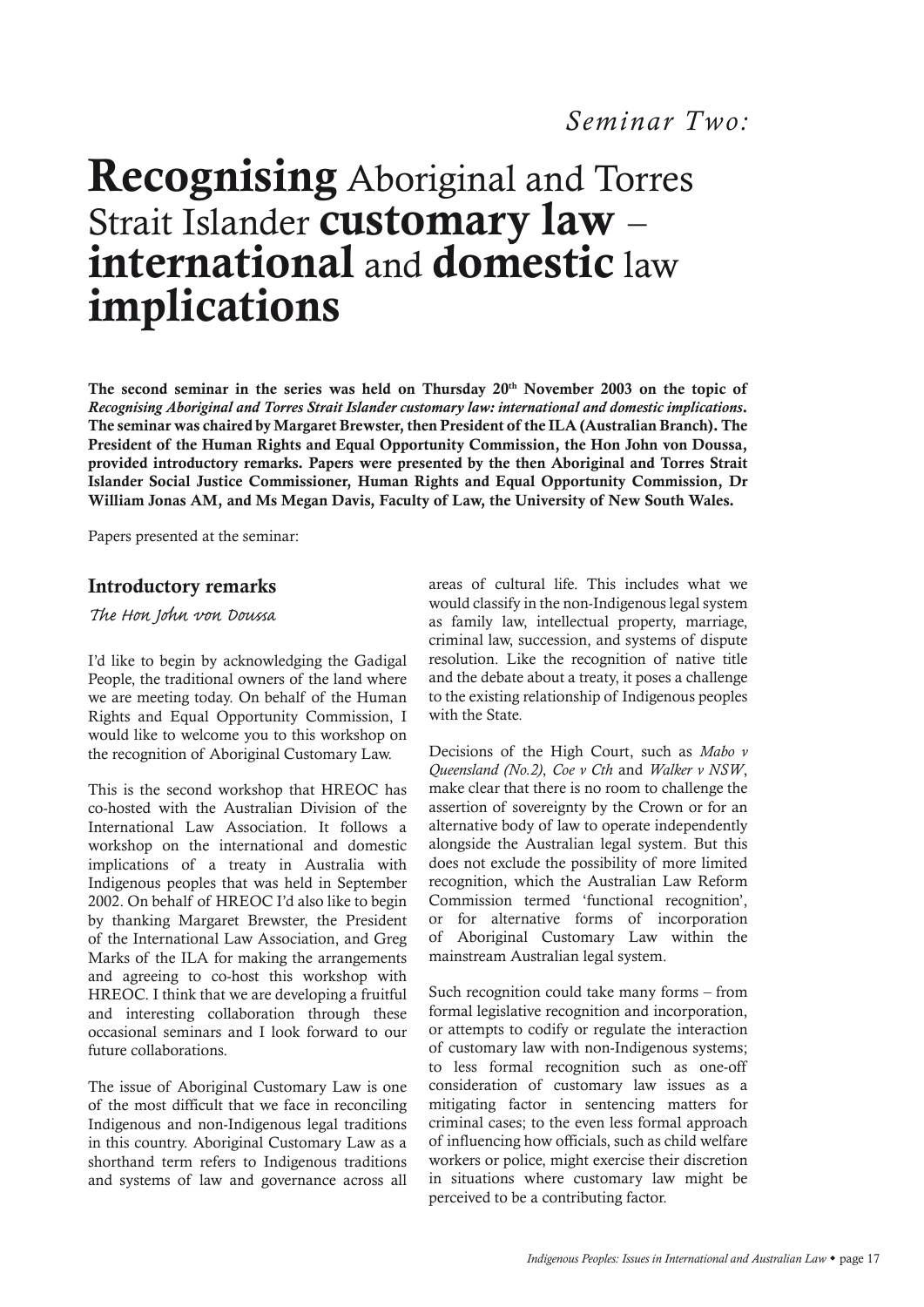How Aboriginal Customary Law can be recognised within our mainstream legal system poses many challenges. The challenges arise at two levels. The first is at a theoretical or academic level, for example:

- how do we ensure consistency in the circumstances in which Courts accept that Aboriginal Customary Law is a relevant factor to be considered in a case?
- how, or indeed can, Aboriginal Customary Law be incorporated into the legal system in a way that does not breach the principles of non-discrimination and equality before the law?
- are there justifications for legal pluralism by recognising a source of law making that does not fit within the three arms of government – the Judiciary, the Executive and the Parliament – that are the usual sources of law within our legal system? and
- $\bullet$  in recognising Aboriginal Customary Law, what are the limitations on recognition that should legitimately be imposed – compliance with criminal codes and consistency with universally recognized human rights are two limitations that are widely agreed, but are there others?

At the second level, considerations of a practical kind arise. Customary Aboriginal Law is not a static body of rules that apply equally throughout the country. They have evolved in local areas having regard to all prevailing circumstances, and for this reason differ in content from area to area and from time to time and the customary laws continue to evolve and, at times, are even revived in a way that fits the present circumstances of the community. If all of the theoretical problems at the first level can be overcome, then I think there will be real questions about how to determine what the relevant customary law is which should be applied in a particular case.

The existence of relevant customary law, and its contents, are likely to be treated as questions of fact which will have to be proved by calling witnesses to give evidence about those matters. This process is likely to add new complexities to the trial process.

I have had some experience sitting as a Supreme Court Judge in Vanuatu where customary law is very much a part of the legal system. I have experienced the practical difficulties in a criminal trial where the defendant sought to rely on customary law and custom medicine as a defence to a sexual charge involving a stepdaughter. Evidence had to be led on these questions. Human nature being what it is, the prosecution and the defence advanced different interpretations of the relevant customs, and it was left to the Court to decide the true content of the custom, and whether it could apply at all in the circumstances.

There is another significant issue which may have to be addressed if Aboriginal Customary Law is to be applied. It may become necessary to determine whether the customary law is consistent with international human rights as established by international conventions and customary international law. It is generally recognised under international law, and by most advocates for the recognition of Aboriginal Customary Law in Australia, that the customary law must, to the extent of any inconsistency, give way to internationally recognised human rights. For example, international human rights law requires that women not be subjected to violence, and that cruel or inhumane punishments or death not be inflicted. The obligation to take measures to ensure recognition of human rights under international law rests on the State. This means that the State would have to remain involved, through a recognised court system, and the courts would have to be the final arbiters of whether the operation of relevant Aboriginal Customary Law in a particular case was consistent with human rights recognised by international law.

I mention the practical difficulties of establishing the content of customary law, and the need for the State to continue to be involved to ensure the application of international human rights law, to illustrate the difficulties of separating the rules and procedures of the present Australian legal system from an Aboriginal Customary Law system.

All these issues look mainly to the limits of recognising Aboriginal Customary Law. But from the perspective of reconciliation and the coming together of two cultures, there is also the question of how can the non-Indigenous legal system itself change and adapt to recognise Aboriginal Customary Law. These are some of the issues that our speakers will grapple with this afternoon.

At the risk of exceeding my role in welcoming you, can I just mention a case which the Vanuatu Court of Appeal decided two weeks ago, [*Joli v Joli*, Court of Appeal decision 7 November 2003] which concerned whether the Matrimonial Causes Act, 1973, of the United Kingdom applied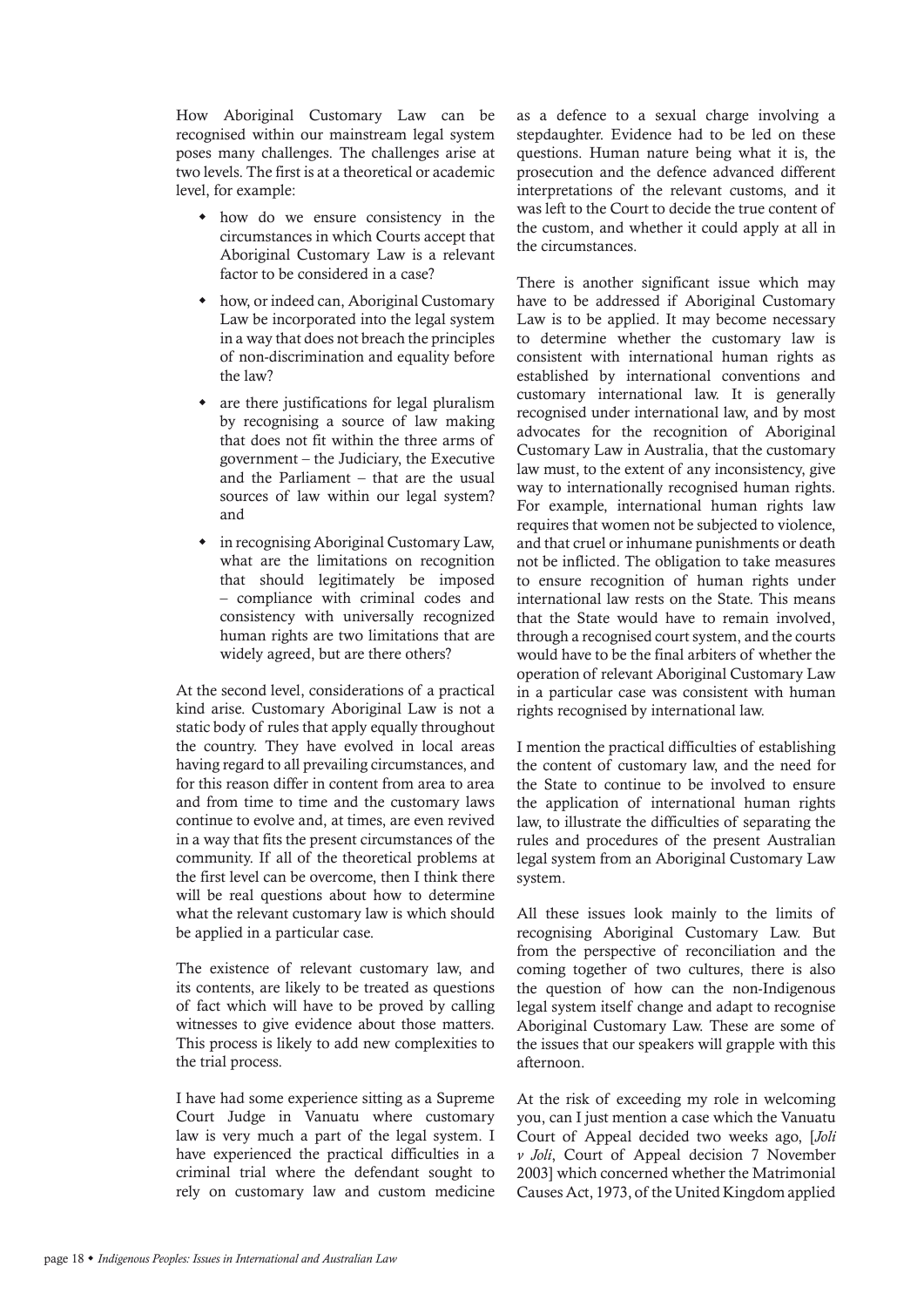in Vanuatu in so far as it made provision for a property settlement after a divorce. In Vanuatu under a clause in the Constitution, laws which applied at the day of Independence continue to apply unless the Parliament of Vanuatu has passed legislation on the subject matter. Those pre-independence laws include the laws of general application of England and France provided, however, that the foreign laws pay sufficient regard to Vanuatu custom. An argument was raised that the English notions of dividing property and adjusting proprietary interests was inconsistent with the custom requirements for succession to land. The importance of land and its succession is essential to Customary Law in Vanuatu.

The Court of Appeal found there was no inconsistency between the English legislation and custom because the English legislation, in directing that the Court should take into account numerous considerations, included a direction to the Court to take into account any other relevant circumstances. The Court of Appeal held that the custom laws about succession to land and inheritance were relevant circumstances, and the English legislation allowed them to be taken into account and reflected in any order made by the Court. That case shows that through a common statutory provision allowing the Court to have regard to any other relevant matter, custom law could be recognised and taken into account.

First, we will hear from the Aboriginal and Torres Strait Islander Social Justice Commissioner at HREOC, Dr Bill Jonas who will provide a domestic perspective. Commissioner Jonas will address issues of human rights compliance as well as providing some comments on recent developments in Indigenous community justice mechanisms and the report of the Northern Territory Law Reform Committee, released a fortnight ago. Our second speaker will then be Ms Megan Davis of the Gilbert and Tobin Public Law Centre at the University of New South Wales. Ms Davis has served an internship in the Office of the United Nations High Commissioner for Human Rights and has participated as an advisor to ATSIC and others in negotiations on Indigenous rights in international forums, including the United Nations process on the Draft Declaration on the Rights of Indigenous Peoples and the World Intellectual Property Organisation. Ms Davis will talk about the international implications of recognition of Aboriginal Customary Law, including on issues relating to intellectual property regimes.

## The Recognition of Aboriginal Customary Law

#### *Dr William Jonas AM*

I'd like to begin by acknowledging the Gadigal People, the traditional owners of the land where we are meeting today.

I'd like to begin by acknowledging that this is the first public event that I have hosted since the appointment of Justice John von Doussa as President of the Human Rights and Equal Opportunity Commission. My fellow commissioners and staff have been delighted by his appointment and I am very pleased that he is able to join us here today.

Now I have to admit – we have been totally overwhelmed by the response to this workshop. We didn't ask people to RSVP, although many of you did – so many in fact that we started to get very worried about how many people were actually going to turn up and so decided to change the venue so you could all fit in the room. I have been wondering why exactly there is so much interest. I thought that I would start by posing a question to you, which is why is the issue of Aboriginal Customary Law of such interest to such a wide range of people? Hopefully we can reflect on this in discussion after the presentations.

I wanted to begin by reflecting on a workshop that I attended in Madrid last week. The workshop was organised by the Office of the United Nations High Commissioner for Human Rights to support the work of the UN Special Rapporteur on the situation of human rights and fundamental freedoms of Indigenous people, Professor Rodolfo Stavenhagen. It was on the theme of Indigenous peoples and the administration of justice. Approximately 25 experts from across the world were convened to discuss the key issues facing Indigenous peoples in criminal justice related areas, to identify best practice and solutions to this situation, and to make recommendations to relevant actors within the United Nations system.

Even though I have now participated in many UN forums, I remain quite surprised by the similarities in the situation of Indigenous peoples in differing regions of the world. Not only are there similar problems identified as existing for Indigenous peoples no matter where they live; but there are also similar approaches being adopted to address this situation and a commonality of the underlying principles and assumptions that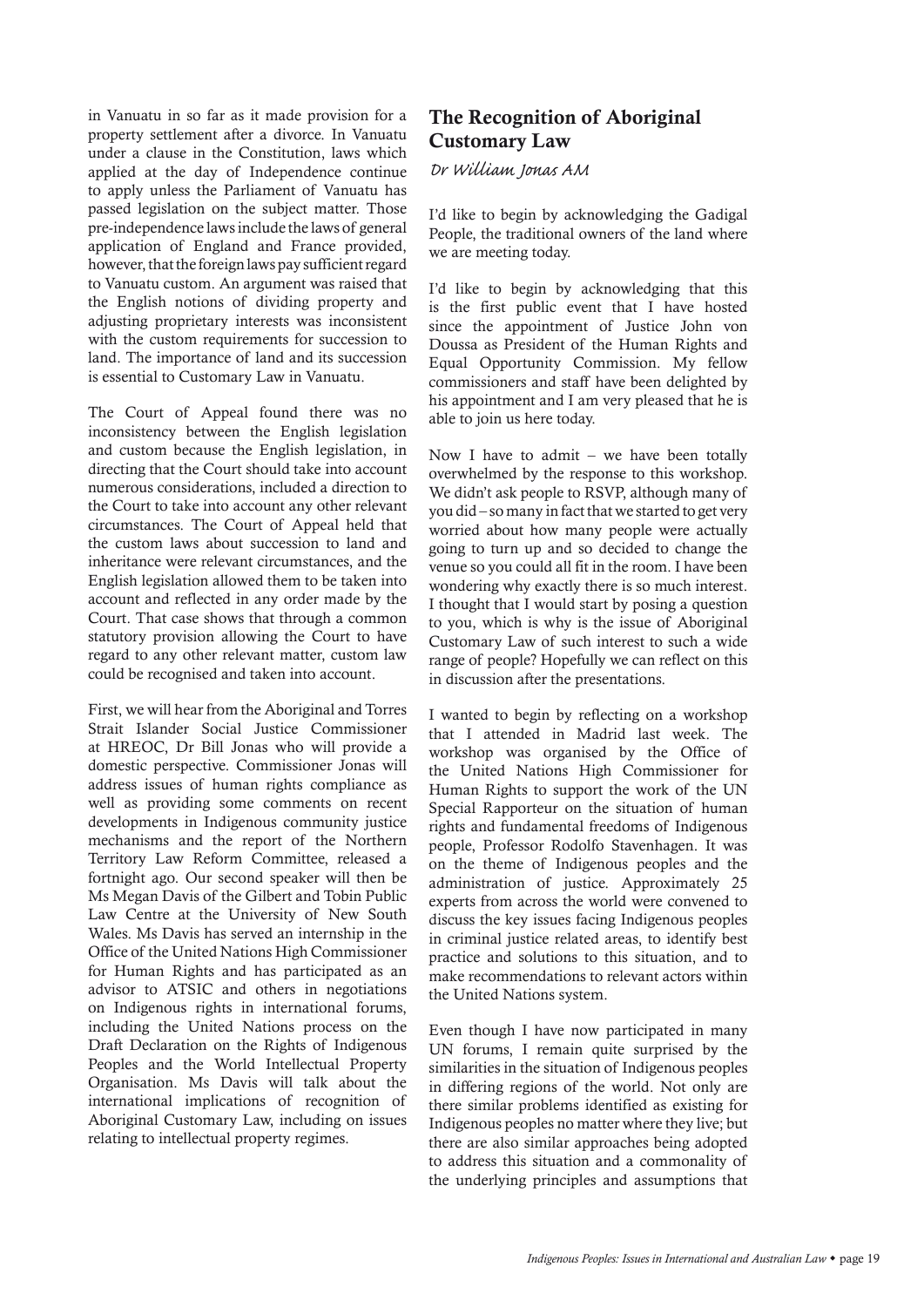need to be recognised if progress is to be made or extended.

Throughout the workshop we heard examples of the importance of recognising Indigenous customary law systems and developing and strengthening Indigenous community justice mechanisms in order to break the cycle of offending by Indigenous peoples, deal with the underlying causes which lead to disproportionate rates of contact at all stages of the administration of justice and strengthen Aboriginal communal structures. During the workshop the Special Rapporteur, Professor Stavenhagen, asked two sets of questions to the experts which he saw as crucial in addressing how Aboriginal customary law systems could be recognised. He was, he confessed, playing devil's advocate, but his two questions will be familiar ones to you. He asked:

> First, how do you make the legal system work better for Indigenous peoples and how do you incorporate Indigenous legal systems into the mainstream legal process without violating the universality of human rights? In other words, how do we recognise Aboriginal customary law in a manner that is non-discriminatory?

> And second, providing that you can recognise Indigenous legal systems in a manner that is non-discriminatory, how do you guarantee individual human rights within Indigenous communities, particularly for women and children?

These questions really are the key issues that have to be addressed for there to be much progress in recognising Aboriginal customary law systems. They are also the issues around which the international and domestic implications of recognising Aboriginal customary law converge. In relation to the first set of questions, for example, the position of our federal government is clear. In its response to the Council for Aboriginal Reconciliation's documents, the government states that it:

> is unable to endorse the approach to customary law in the Council's Declaration as the Government believes all Australians are equally subject to a common set of laws… Neither the government nor the general community… is prepared to support any action which would entrench additional, special or different rights for one part of the community.

In similar debates in recent years I have noted that this type of concern is misplaced for practical reasons. In the *Social Justice Report*  *2000*, I stated that the view of equality that this reflects 'however popular, does not reflect reality. The view that everyone should be treated the same overlooks the simple fact that throughout Australian history Indigenous peoples never have been… The failure to provide us with the same opportunities as the rest of society in the past means that to now insist on identical treatment will simply confirm the position of Indigenous people at the lowest rungs of Australian society' (*Social Justice Report 2000*, p19).

These types of comments also reflect what I consider to be a common misunderstanding of the principles of non-discrimination and equality before the law. In international law, the promotion of equality does not necessitate the rejection of difference. It accepts that there are circumstances in which differential treatment is warranted and thereby permitted.

In the decision of the International Court of Justice in the South West Africa Case, Judge Tanaka explains this principle:

> The principle of equality before the law does not mean the absolute equality, namely the equal treatment of men without regard to individual, concrete circumstances, but it means the relative equality, namely the principle to treat equally what are equal and unequally what are unequal... To treat unequal matters differently according to their inequality is not only permitted but required.

Such an understanding of equality, often referred to as 'substantive equality', takes into account 'individual, concrete circumstances'. It acknowledges that racially specific aspects of discrimination such as socio-economic disadvantage, historical subordination and the failure to recognise cultural distinctiveness must be taken into account in order to redress inequality in fact. The alternative approach, often referred to as 'formal equality', relies on the notion that all people should be treated identically regardless of their differing circumstances. Such an approach 'denies the differences which exist between individuals and promotes the idea that the state is a neutral entity free from systemic discrimination<sup>'</sup>

The Human Rights Committee, which oversees implementation of the ICCPR, and the Committee on the Elimination of Racial Discrimination, have adopted a substantive equality approach to the meaning of non-discrimination. In accordance with this, there are basically two types of differential treatment that are permissible in order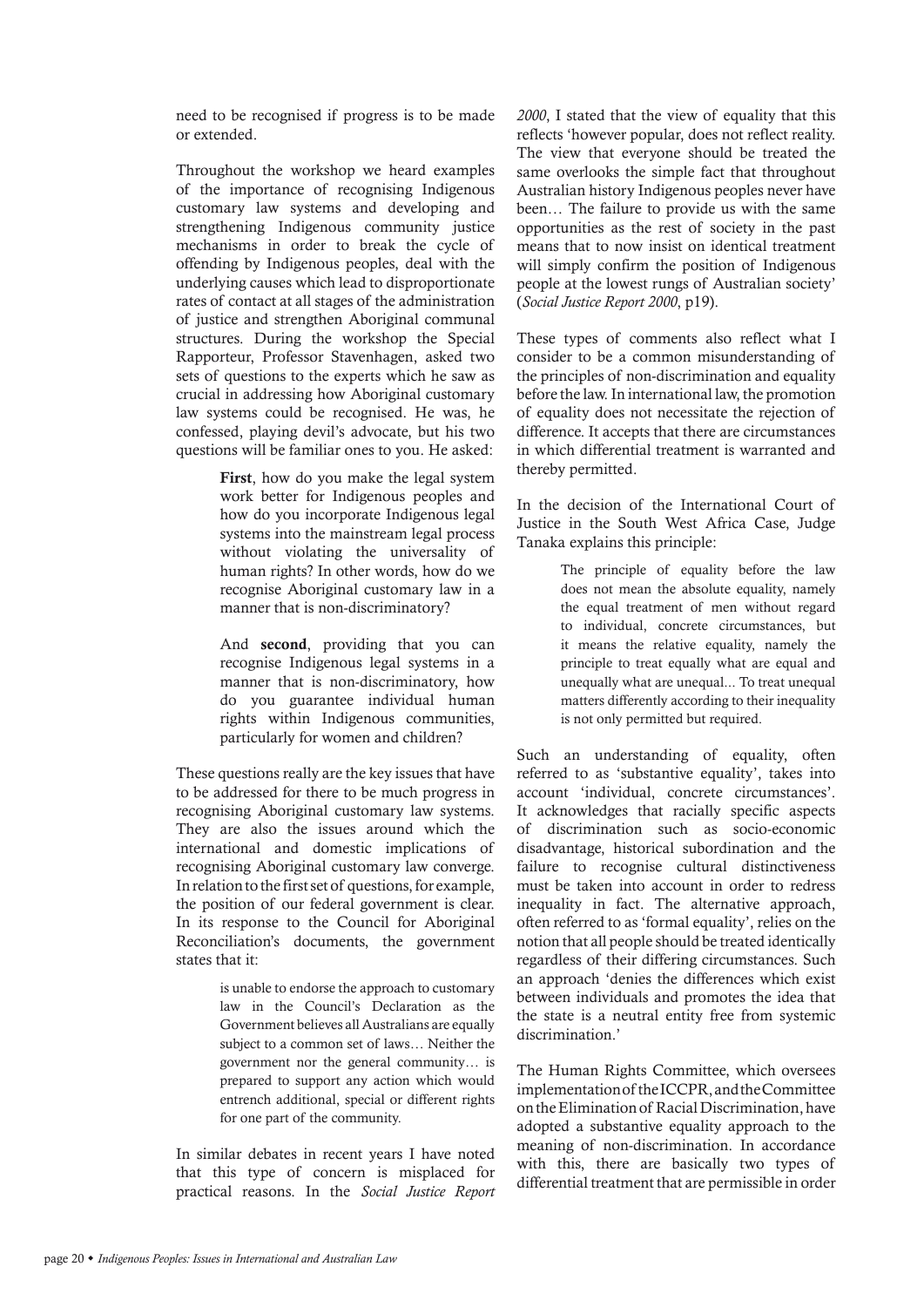to achieve equality, and which are considered to be non-discriminatory. These are special measures (or affirmative action) and actions that legitimately recognise cultural difference. Special measures are remedial provisions aimed at raising segments of the community who are not equal to a position of equality within society. They are defined in Article 1(4) of the International Convention on the Elimination of All Forms of Racial Discrimination.

In addition, there are also certain circumstances where it is appropriate to recognise the distinct cultural characteristics of particular groups, especially minorities. The critical issue is to identify those differences that justify a differentiation in treatment. Judge Tanaka in the South West Africa Case stated that differences which minority groups may choose to protect are the relevant differences, rather than oppressive distinctions ascribed in order to justify the reduction of rights. The purpose of the intended measure must be protective and not motivated by discrimination itself; and for this reason it cannot be imposed. In other words, there must always be the choice for, in this case Indigenous peoples as the intended beneficiaries, to accept or reject the proposed form of recognition.

In Australian law, section 8(1) of the *Racial Discrimination Act 1975* (Cth) exempts special measures from the prohibition of racial discrimination in section 9 of the Act. In explaining the requirements for a special measure under the Racial Discrimination Act, Justice Brennan has stated that:

- $\bullet$  The wishes of the members of the class are relevant – a special measure will not bring about advancement if it is conferred against their will, and similarly, an advancement cannot confer benefits which convert members of the class from a disadvantaged class into a privileged class;
- The special measure must not maintain separate rights; and
- $\cdot$  The special measure must not be continued after the objectives for which they were taken have been achieved – although this does not mean that it is necessary that the special measure be created with a finite time for its existence.

Justice Brennan made these comments in *Gerhardy v Brown*, which remains the lead case on the meaning of special measures in Australian law. The High Court has been extensively, and in my view rightly, criticised for its decision in this case. In Gerhardy, the High Court found that land rights legislation constituted a special measure and was not racial discriminatory. The criticism of this comes from the application by the Court of a formal equality approach to interpret the *Racial Discrimination Act 1975* (Cth). This has been largely due to the Court's reliance on justifying Aboriginal land rights as a special measure, rather than embracing a more expansive understanding of equality as provided in international law. Such an understanding could have allowed recognition of land rights as a legitimate differentiation of treatment.

The difficulty of the High Court's approach in *Gerhardy v Brown* has been highlighted by the recognition of native title in Mabo. The source of recognition of native title is the traditions and customs of Aboriginal and Torres Strait Islander peoples rather than an act of recognition by the Parliament. Native title continues to be recognised until such time as it is extinguished by the Crown or until the traditional laws and customs on which it is based are no longer observed. There are also a number of relevant differences between native title and ordinary forms of title that my office has previously argued meet the test of being 'reasonable, objective and proportionate' and accordingly mandate appropriately different treatment to achieve substantive equality.

It is therefore not possible to characterise the basis of recognition of native title as temporary in scope or as having a finite period for recognition as would be required to qualify as a special measure. The High Court has, albeit briefly and without reconsidering its *ratio* in Gerhardy, recognised this in its subsequent decision on native title in *Western Australia v Commonwealth* (1995). There the Court characterised the original *Native Title Act 1993* (Cth) as 'either a special measure… or as a law which, though it makes racial distinctions, is not racially discriminatory'.

In my view, based on these principles and the interpretation of them in Australian courts, Aboriginal Customary Law could be recognised as a legitimate differentiation of treatment that does not offend the prohibition of racial discrimination in sections 9 or 10 of the *Racial Discrimination Act 1975* (Cth). It is, however, uncertain whether the High Court will follow through the consequences of its characterisation of the Native Title Act in *Western Australia v Commonwealth* by recognising this. There can be no doubt, however, that should they take a more limited approach, in accordance with the Court's reasoning in *Gerhardy v Brown*, they would find that Aboriginal Customary Law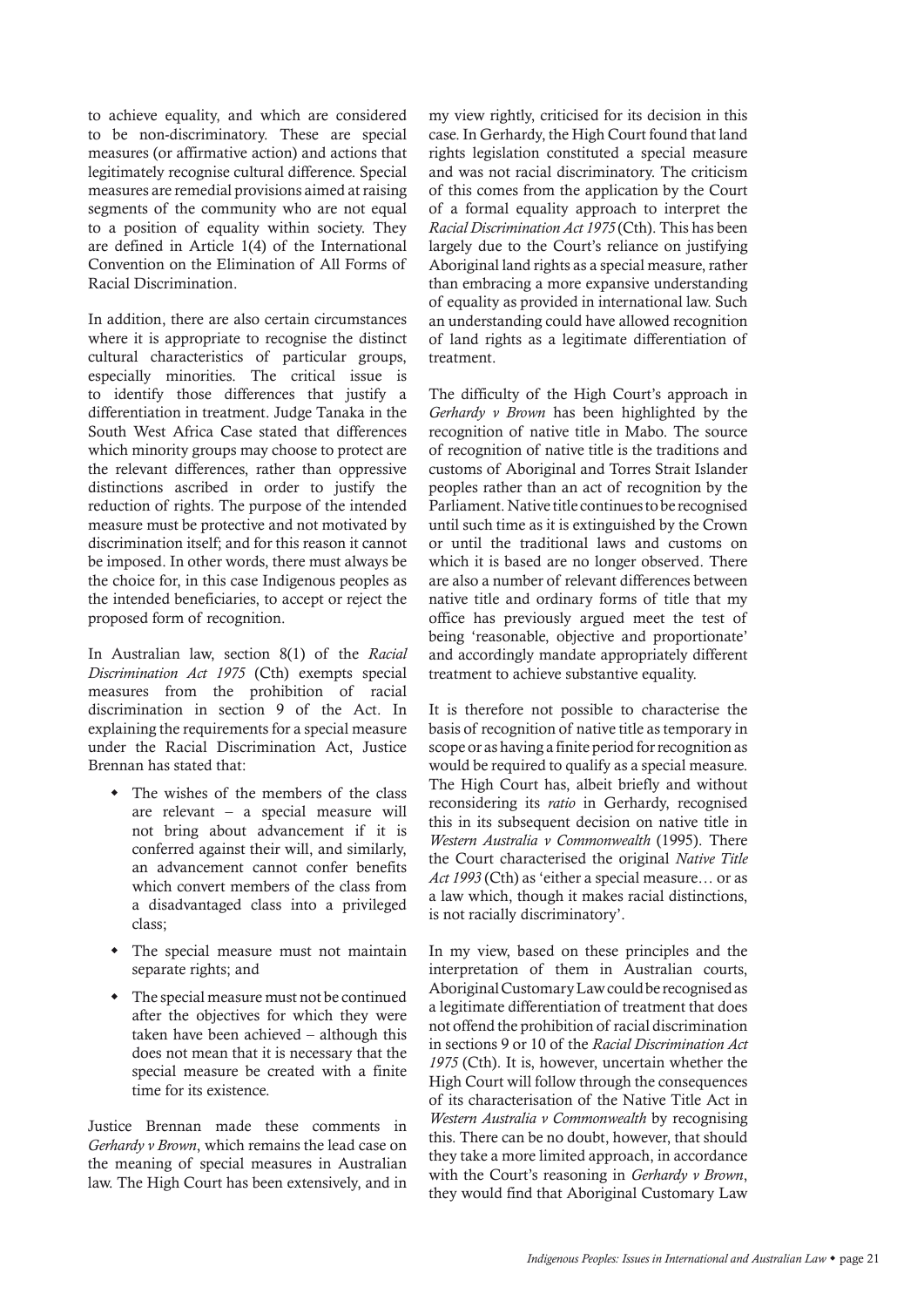falls within the exception to the prohibition of racial discrimination in the Racial Discrimination Act by being accepted as a special measure.

On either basis, the concerns expressed earlier that recognition of Aboriginal Customary Law creates a situation of favourable treatment for Indigenous peoples that results in unequal treatment or discrimination against non-Indigenous people can therefore be rejected.

We can then move on to the Special Rapporteur's second question – namely, guaranteeing individual rights. I consider this issue in depth in my submission to the Northern Territory Law Reform Committee's inquiry into customary law from earlier this year. That submission, and one focused on the gender dimensions of recognising customary law by the Sex Discrimination Commissioner, is available on the internet from HREOC's website.

I will only highlight a few key points about this issue here due to time. First, it needs to be recognised that all human rights are indivisible, with no hierarchy of recognition of these rights or special status given to one over the other, including group versus individual rights. In many instances there will be no conflict between individual and group rights and they will be able operate in an interdependent manner. As my predecessor as Race Discrimination Commissioner noted in 1995:

> The claim that collective rights jeopardise traditional individual rights misunderstands the interdependent relationship between group and individual rights. The apparent tension between individual and collective rights is partially resolved once it is recognised that certain individual rights cannot be exercised in isolation from the community. This is particularly the case in indigenous communities… It is often the case that the protection and promotion of collective rights is a pre-requisite for the exercise and enjoyment of individual rights. The right of an Aboriginal or Torres Strait Islander person to protect and enjoy his or her culture, for example, cannot be exercised if an indigenous culture is struggling to survive within the majority culture and the indigenous community has no right to protect and develop its culture. If rights are not granted collectively to indigenous peoples which enable them to defend their culture, the practice of their religion and the use of their languages, the result is unequal and unjust treatment.

This reflects a vital point about the recognition of Aboriginal Customary Law – namely, the recognition of Aboriginal peoples' minority group rights and collective rights have the capacity to strengthen social structures within Aboriginal communities as well as the observance of law and order.

Second, as discussed above, there is a crucial issue of consent that is relevant to an activity or form of recognition being accepted as non-discriminatory or a special measure. As the Sex Discrimination Commissioner noted in her submission to the NT customary law inquiry, too often women's voices are excluded from consultation and negotiation processes. It is quite critical that such voices are not ignored, particularly in determining the consent or willingness of a community for customary law processes to be recognised or to create some impositions on that community.

Third, however, there will be other circumstances where individual and collective rights are in opposition and a balance must be struck. This does not mean that collective and individual rights are irreconcilable. Decisions made under the Optional Protocol to the ICCPR and General Comments interpreting the scope of the ICCPR by the United Nations Human Rights Committee in relation to Article 27 of the Covenant, for example, provide guidance on how this contest between collective and individual rights should be resolved.

In relation to Article 27 of the ICCPR, the Human Rights Committee has noted that there is positive obligation on States to protect minority group rights and cultures. The Committee has also placed limits on those measures that can be recognised. So while it acknowledges that positive measures by States may be necessary to protect the identity of a minority and the rights of its members to enjoy and develop their culture and language and to practise their religion, it also notes that 'such positive measures must respect the (non-discrimination provisions of) the Covenant both as regards the treatment between different minorities and the treatment between the persons belonging to them and the remaining part of the population'.

Similarly, the Committee notes that 'none of the rights protected under Article 27 of the Covenant may be legitimately exercised in a manner or to an extent inconsistent with other provisions of the Covenant'. This includes, for example, Article 6 (the inherent right to life); Article 7 (torture or cruel, inhuman or degrading treatment); and Article 23 (requirement of free and informed consent for marriage). And in relation to Article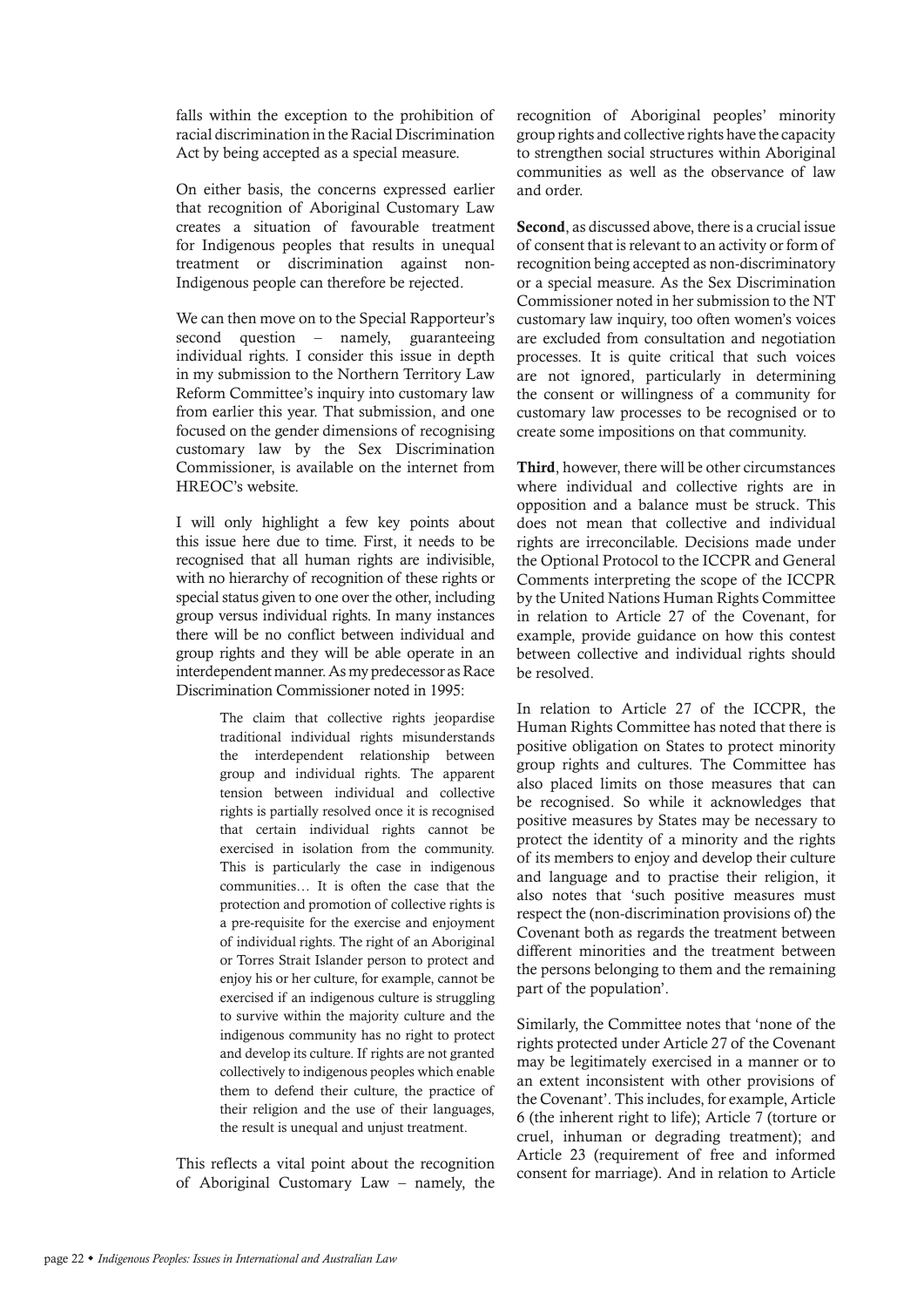3 of the Covenant (equality between men and women), the Committee has observed that:

> Inequality in the enjoyment of rights by women throughout the world is deeply embedded in tradition, history and culture, including religious attitudes… States should ensure that traditional, historical, religious or cultural attitudes are not used to justify violations of women's right to equality before the law and to equal enjoyment of all Covenant rights… The rights which persons belonging to minorities enjoy under Article 27 of the Covenant in respect of their language, culture and religion do not authorise any State, group or person to violate the right to the equal enjoyment by women of any Covenant rights, including the right to equal protection of the law.

The Committee has also expressed concern about domestic violence, including forced sexual intercourse, within the context of marriage.

The provisions of the ICCPR are also to be read consistently with the interpretation of similar relevant rights under other conventions. So, for example, Article 27 alongside the guarantees of non-discrimination, equality of men and women, and equality before the law should be read consistently with related provisions of the International Convention on the Elimination of All Forms of Discrimination Against Women (CEDAW). The Committee on the Elimination of Discrimination Against Women has noted that gender-based violence is a form of discrimination within the meaning of CEDAW and that States are required to act to protect women against violence of any kind occurring within the family, workplace or any other area of social life and that traditional attitudes which subordinate women, including forced marriages, will breach that Convention. There are further examples that could be used in relation to the Convention on the Rights of the Child and other international treaties.

The specific rights of minorities and indigenous peoples that have been recognised under Article 27 of the ICCPR are therefore qualified by the requirement that their enjoyment shall not prejudice the enjoyment by all persons, including individuals from within the group, of all universally recognised human rights and fundamental freedoms. The commentaries of the international treaty committees, particularly the Human Rights Committee, demonstrate that human rights standards are capable of being applied in a manner that appropriately balances the rights of individuals within Aboriginal communities – such as women and children – with those of the community as a whole.

So the issue is not whether Aboriginal customary law can be recognised in accordance with human rights standards but how to guarantee this. And this issue of how is in my view a very difficult one. This is where we need further debate and research – not on the issue of whether we should provide recognition but on how we can provide appropriate recognition. Again, I think that the submissions that HREOC made to the NT inquiry provide extensive guidance for how to go about this process and the underlying principles that ought to be observed by governments.

I will give you one example. We recommended to the NT inquiry that a provision be inserted into the Sentencing Act that states that the judiciary must determine in all matters whether customary law is a relevant consideration, and if so, to provide appropriate weight to customary law and to apply it consistently with human rights. We proposed this as an alternative to a provision that states that customary law does not apply in specifically elaborated circumstances as generally it will be difficult to elaborate what those circumstances are with sufficient clarity and without limiting judicial discretion. The benefit of framing the provision in terms of positive recognition of customary law should be clear, as should the benefits of having the judiciary consider such recognition in all cases in order to provide greater consistency of application of customary law. It would certainly be unfortunate if the only references to Aboriginal customary law that emerged were excisions of where such law could not be recognised, or forms of nonrecognition.

I want to now make some practical comments about customary law processes and then to briefly refer to the report of the Northern Territory Law Reform Committee, which came out two weeks ago.

At a practical level, it is important to note that there are a range of formal processes recognising customary law currently in place across Australia, as well as informal recognition by the judiciary in some circumstances. Formal processes include community justice groups in Queensland, as trialled in Hopevale, Kowanyama and Palm Island from 1993; the law and justice committee process trialled in Lajamanu, Ali-Curung and Yuendumu in the Northern Territory; the Ngunga Court and most recently the Ngunga Youth Court in South Australia; Circle Sentencing in NSW;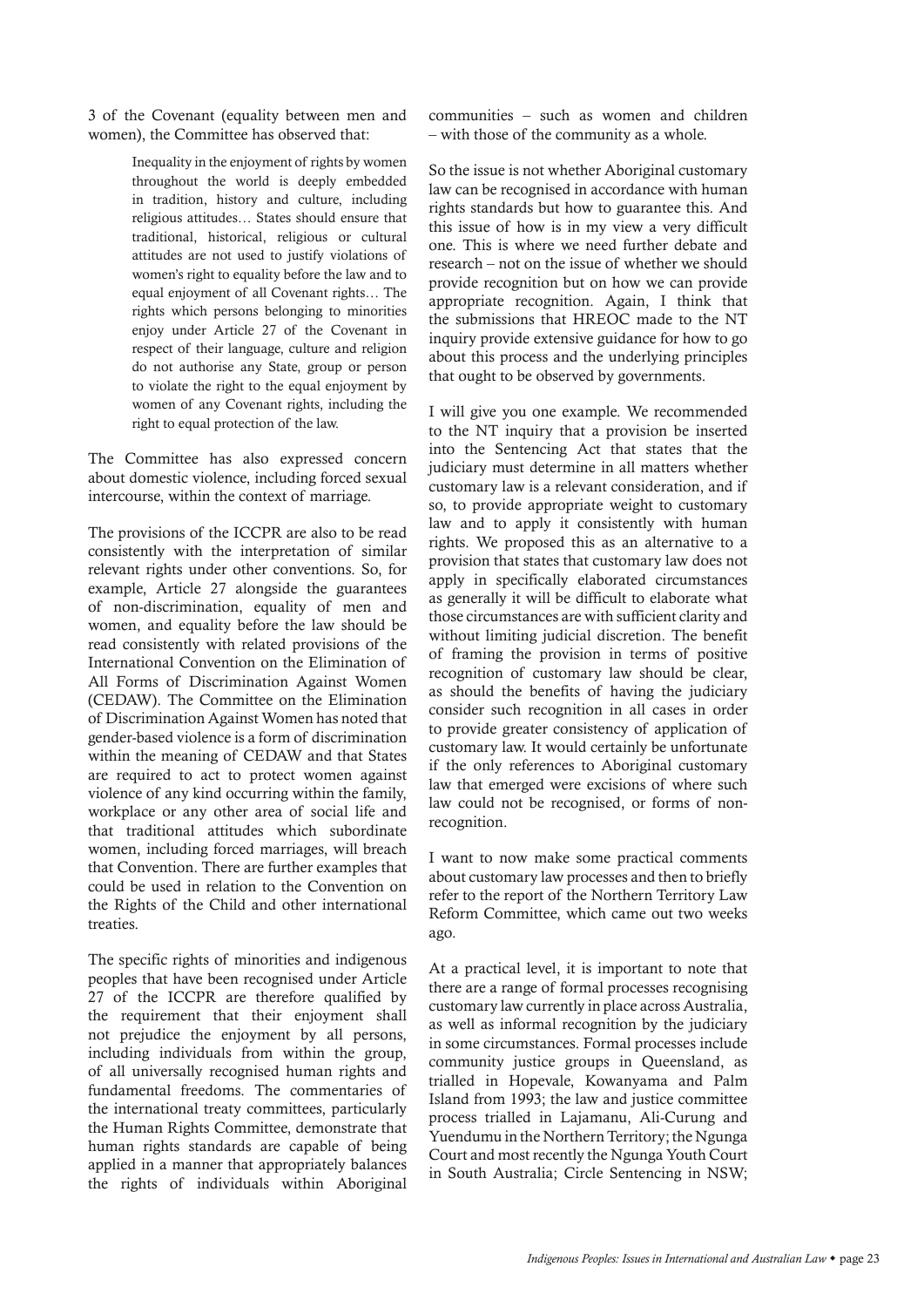the Koori Court in Victoria and Murri Court in Queensland.

Many of these processes have emerged out of negotiations between Indigenous communities and government and out of a partnership approach. Many are small trials which have been expanded when the initial trials have proven successful. This has been an important factor, as these trials are often more resource intensive than usual processes due to the need for extensive consultation, education and training in the community, customisation of programmes to the individual community needs and the consequent higher cost. Formal schemes that are not resourced or developed properly will be counterproductive and will potentially undermine important considerations such as the provision of adequate human rights protection.

It is also important to note that many of these schemes take an expansive view of what customary law is. Customary law evolves. It changes to the circumstances of the community exercising it, and in some cases it can be revived (if only partially). It is a reflection of living, breathing and changing Aboriginal cultures. Attempts to consign customary law to an earlier time will result in the strengths of many Aboriginal communities being excluded from devising solutions to difficult, intransigent problems. It will only lead to a continuation of what can only be described as the utterly hopeless and ineffective approaches that exist today.

The fact that Indigenous involvement in sentencing processes is taking place in urban areas in the most settled eastern sea-board states, such as through the Koori, Ngunga and Murri Courts and circle sentencing, demonstrates the vitality and evolving nature of customary law. The first year review of circle sentencing in NSW acknowledges that the concept emerged from the desire of the community in Nowra to strengthen its system of customary law. It is fundamentally a customary law response, though classically it might not be described as such by some people.

Fundamentally, what these processes do is recognise the role of the Indigenous community in devising solutions to issues being faced by the community. For too long there has been insufficient attention to high rates of Indigenous victims of crime. The reality that the only solution to such victimisation that is recognised and implemented through the legal system is to lock up the offenders has split Aboriginal communities, and often led to under-reporting of crime, or tolerance of crimes that are in

fact intolerable, such as family violence. That is why my first recommendation to the NT inquiry was that the government acknowledge the importance of recognising customary law in order to develop and maintain functional, selfdetermining Aboriginal communities and that such recognition would benefit all members of the community by creating safer communities.

Despite these initiatives that I have mentioned, however, it is clear that there is still only limited recognition of customary law, that it is generally limited to the sentencing stage of the process rather being recognised as playing a role through a more holistic approach to community justice, community safety, crime prevention and healing and restorative justice; and that it is uneven in its application across the country. This last point is largely inevitable in a federation where criminal law is by and large a state and territory responsibility. But it demonstrates that we still have a long way to go.

Let me now conclude with some brief comments on the NT Law Reform Committee's recent report on customary law in the Territory. The report came out two weeks ago. The Committee has described its report as 'confined to practical steps which can be taken immediately'. The report correctly predicts criticism of the Committee's confined and limited approach as 'unwelcome gradualism'.

The report contains a number of important findings. It finds that customary law is being widely practised across the Northern Territory. It recognises the ability of customary law to assist with law and justice issues in communities and to assist positive outcomes with respect to social wellbeing. It finds against codification of customary law, preferring to leave interpretation and evidence of what is customary law to Indigenous communities. It therefore seeks to focus on how to empower Indigenous communities to implement customary law. This is within limitations of respect for human rights and compliance with the criminal code, but with full acknowledgement that Aboriginal communities are best placed to define their own problems and solutions.

The Committee's approach is general in scope and based on incremental change which seeks to create small scale success by building on existing Indigenous community efforts and then multiply it. These are important findings and practical realities. Ultimately, they are let down by the report being far too general in some parts and with some of its recommendations being quite underwhelming. There is also disappointingly very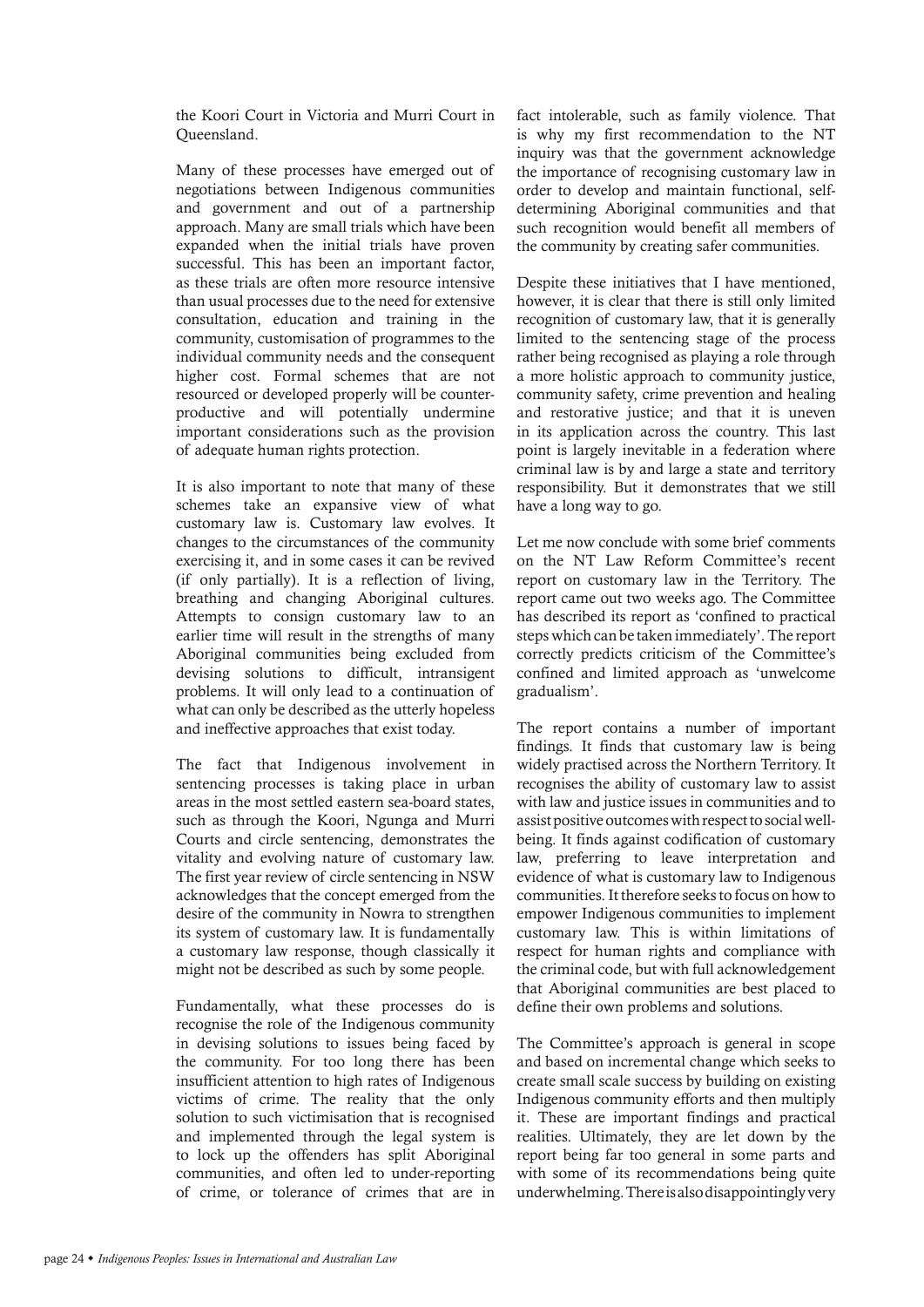little reference in the report to any submissions to or consultations undertaken by the Committee during the course of their inquiry. This would have provided some more detailed options for consideration by the NT government.

As a result it is no wonder that there have been some calls from within the Territory for a national inquiry into customary law. I personally, however, do not favour such an inquiry. We are not looking for justifications as to whether customary law should be recognised and we are not looking for nationally applicable approaches. It is time to provide greater support at the ground level in communities to articulate what communities want and where they want to go, and to then assist them to develop the skills and capacity to get there. The NT inquiry, though extremely limited in scope, provides the tools to do this. The efforts of the Northern Territory government, as demonstrated by the Indigenous economic forum that it held last year and its indigenous governance conference of last month, demonstrates that the type of change envisaged by the Law Reform Committee is consistent with its current approach and is feasible. It is up to communities in the Territory, to ATSIC and ATSIS, to AJAC and to the Northern Territory government to simply get on with the job.

As I stated in my submission to the Northern Territory inquiry:

> there is currently a crisis in Indigenous communities. It is reflected in all too familiar statistics about the over-representation of Indigenous men, women and children in criminal justice processes and the care and protection system; as well as in health statistics and rates of violence. Ultimately, one thing that these statistics reflect is the breakdown of Indigenous community and family structures. They indicate the deterioration of traditional, customary law processes for regulating the behaviour in communities. This is due in part to the intervention of the formal legal system through removal from country, historical lack of recognition of traditional rights to country and non-recognition of customary law processes as an integral component of the operation of Aboriginal families and societies in the Northern Territory…

Customary law should be treated by the Government as integral to attempts to develop and maintain functional, self-determining Aboriginal communities. Customary Law is therefore more than a mitigating factor in sentencing processes before the courts. It is about providing recognition to Aboriginal customary processes for healing communities, resolving disputes and restoring law and order.

Thank you.

## The Recognition of Aboriginal Customary Law and International Law developments

*Megan Davis*

I'd like to begin by acknowledging the Gadigal People, the traditional owners of this land.

I would like to thank the ILA, in particular Greg Marks, for inviting me here to speak. I am honoured to deliver this paper alongside Bill Jonas. I, like many indigenous people, admire Bill, who has worked tirelessly for my people as the Aboriginal and Torres Strait Islander Commissioner and the Social Justice Commissioner.

I too was surprised by the interest in the seminar and indeed the number of calls I had received from anthropologists and academics who had been working in the field for decades, inquiring as to what new and innovative thinking or strategy Bill Jonas and I were unveiling here today.

Well, it was a bit embarrassing to keep saying we aren't really unveiling anything, but this seminar is an excellent opportunity to provoke some comment and exchange ideas and opinions on this complex issue.

Perhaps the renewed interest has come on the back of the Northern Territory and Western Australian inquiries into customary law<sup>21</sup> and the media publicity of the Jackie Pascoe controversy last year where customary Aboriginal law and human rights were big news items. Perhaps it is not renewed interest at all but an issue where many in the community would like to see some concrete developments. It will be interesting to later on hear people's reasons for being here.

Just briefly, my own interest in the recognition of customary Aboriginal law or Aboriginal law

<sup>21</sup> See Law Reform Commission of Western Australia, *Aboriginal Customary Laws – Discussion Paper*, 2005; Northern Territory Law Reform Commission, *Towards Mutual Benefit*, Report on Inquiry into Aboriginal Customary Law 2003.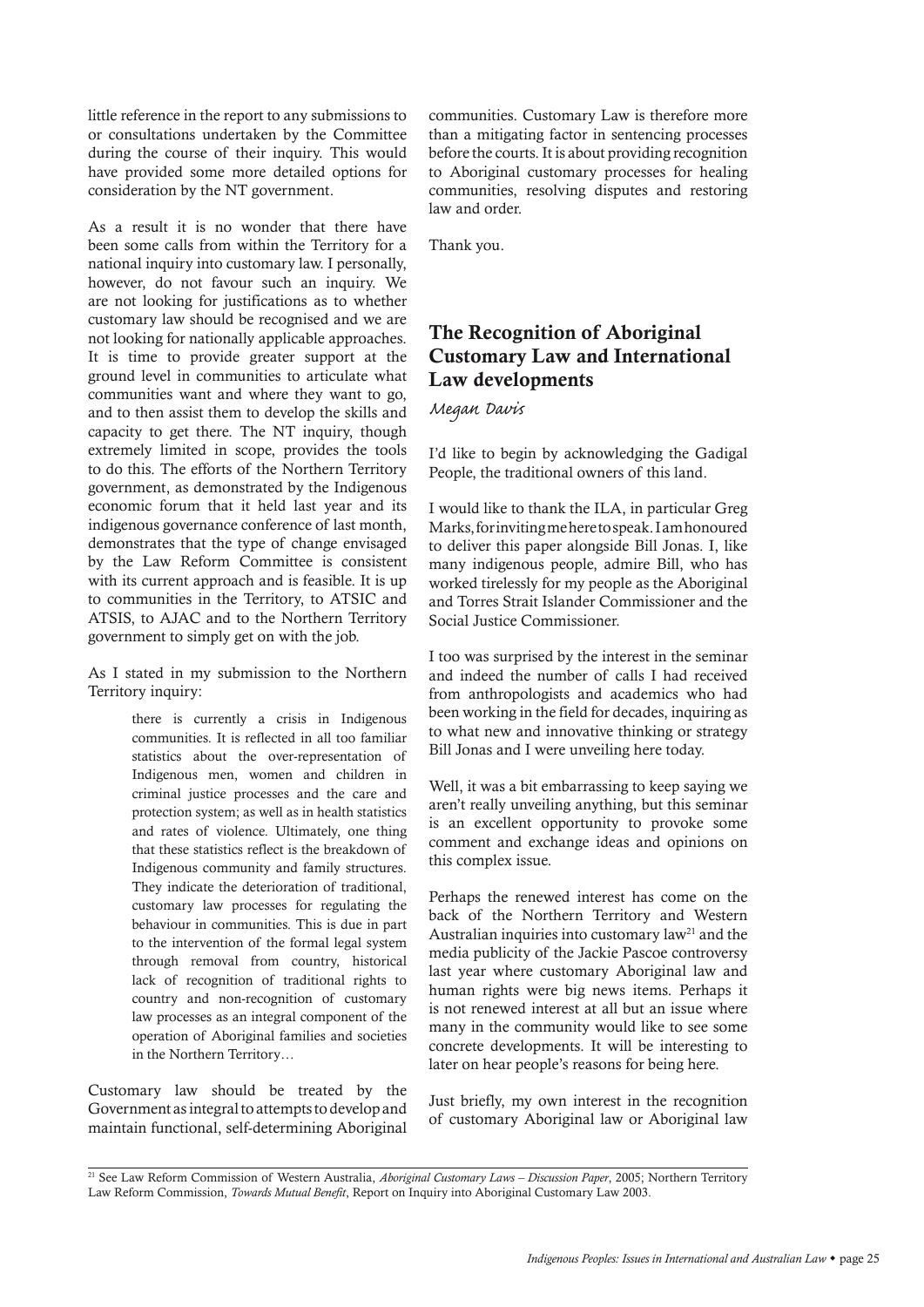is, apart from being Aboriginal (Wakka Wakka), related to my work in international human rights law. For about six years I have been working in the area of international human rights and indigenous people, as a law student with the Foundation of Aboriginal Islander Research Action in Brisbane, as a UN Fellow in Geneva, and now as an academic. This is a perennial issue for Aboriginal people and an unresolved one.

In terms of substantive work, this year has seen a lot of interest in the intersection of Aboriginal customary law and international human rights law. Like Bill, I have been recently overseas (about a month and a half) and both times I was presenting papers on how Aboriginal customary law intersects with the Australian legal system. The first workshop in Ottawa, with the World Intellectual Property Organisation (WIPO), looked at ways to recognise indigenous traditional knowledge including potential *sui generis* models. Interestingly, my brief from WIPO was to survey Australian case studies that WIPO provides as examples of the way in which Aboriginal customary law can be recognised or accommodated within a common law system without the creation of a *sui generis* model. The second workshop was in Spain, at the Onati Institute of the Sociology of Law, looking at feminist or women's perspectives of international law and globalisation in the new millennium. Here, I delivered a paper on the 'Globalisation of International human rights law and its impact upon Aboriginal women'.

From intellectual property rights to the rights of women, the potential scope of recognition of Aboriginal law is wide. It moves beyond the popular image of customary law as it relates to criminal law and criminal justice. (Indeed I remember at the University of Queensland Law School typically Queensland discussions of Aboriginal customary law rarely moved beyond 'spearing' and 'payback').

#### *What is Aboriginal custom?*

The right to manifest, practise, develop and teach custom (as provided in the UN Draft Declaration

on Indigenous Peoples Rights, for example) is an important right. The protection of customs, traditions, language and ceremonies is vital for all Aboriginal people in Australia. It is key to the survival of indigenous cultures globally.

In Australia, it is as relevant for those Aboriginal people who continue to practise Aboriginal law in rural and remote areas as it is for those Aboriginal people whose custom and tradition is essentially a modern evolving construct, a hybrid of experience, of culture and of mythology that is the inevitable result of displacement, of systemic dispossession policies of successive state and federal Australian governments.22

The content of Aboriginal law is as diverse as Australia's many Indigenous cultures are diverse and vibrant expressions of Aboriginality (I acknowledge too that this term is controversial for many Aboriginal people).

#### *Human rights and Aboriginal customary law*

As I alluded to before, the most vivid and most recent example of the public debate on the intersection of Aboriginal customary law and the legal system came with the decision in *Jackie Pascoe v Peter William Hales*, <sup>23</sup> particularly the comments made by Justice Gallop. Equally engaging were the comments of Justice Riley in *Hales v Jamilmira.*<sup>24</sup>

The debate was quite polarised, with some human rights lawyers arguing that Aboriginal customary law must be 100 per cent consistent with international human rights norms and that it must evolve to reflect those norms. There were other arguments that human rights are only a relatively recent concept when compared to Aboriginal culture and that:

> on such issues Australia's legal system may simply have to bite the bullet and go against the norms of international human rights. Human rights are essentially a creation of the last hundred years. These people have been carrying out their law for thousands of years.25

<sup>&</sup>lt;sup>22</sup> For example the impact of extensive control policies: *Aboriginal Protection and Restriction of the Sale of Opium Act 1897* (Qd); *Aboriginal Protections Act 1909* (NSW); the *Northern Territory Aboriginals Act 1910* (SA); the *Aboriginals Ordinance 1911* (NT); the *Aboriginals Ordinance 1918* (NT); the *Welfare Ordinance 1953* (NT); the *Aboriginal and Torres Strait Islanders Affairs Act 1965* (Qd); the *Aborigines Act 1911* (SA); the *Aborigines Act 1934* (SA); the *Aboriginal Affairs Act 1962* (SA); the *Aborigines Protection Act 1886* (WA); the *Aborigines Act 1905* (WA); the *Native Welfare Act 1963* (WA).

<sup>23</sup> Northern Territory Supreme Court 8 October 2002, http://www.nt.gov.au/ntsc/doc/sentencing\_remarks/archives/Pascoe\_ 08102002.html.

<sup>24 [2003]</sup> NTCA 9.

<sup>25</sup> Quoted in David Fickling, 'Bridging whitefella law and Aboriginal clan justice', at http://www.eniar.org/news/fickling3.html.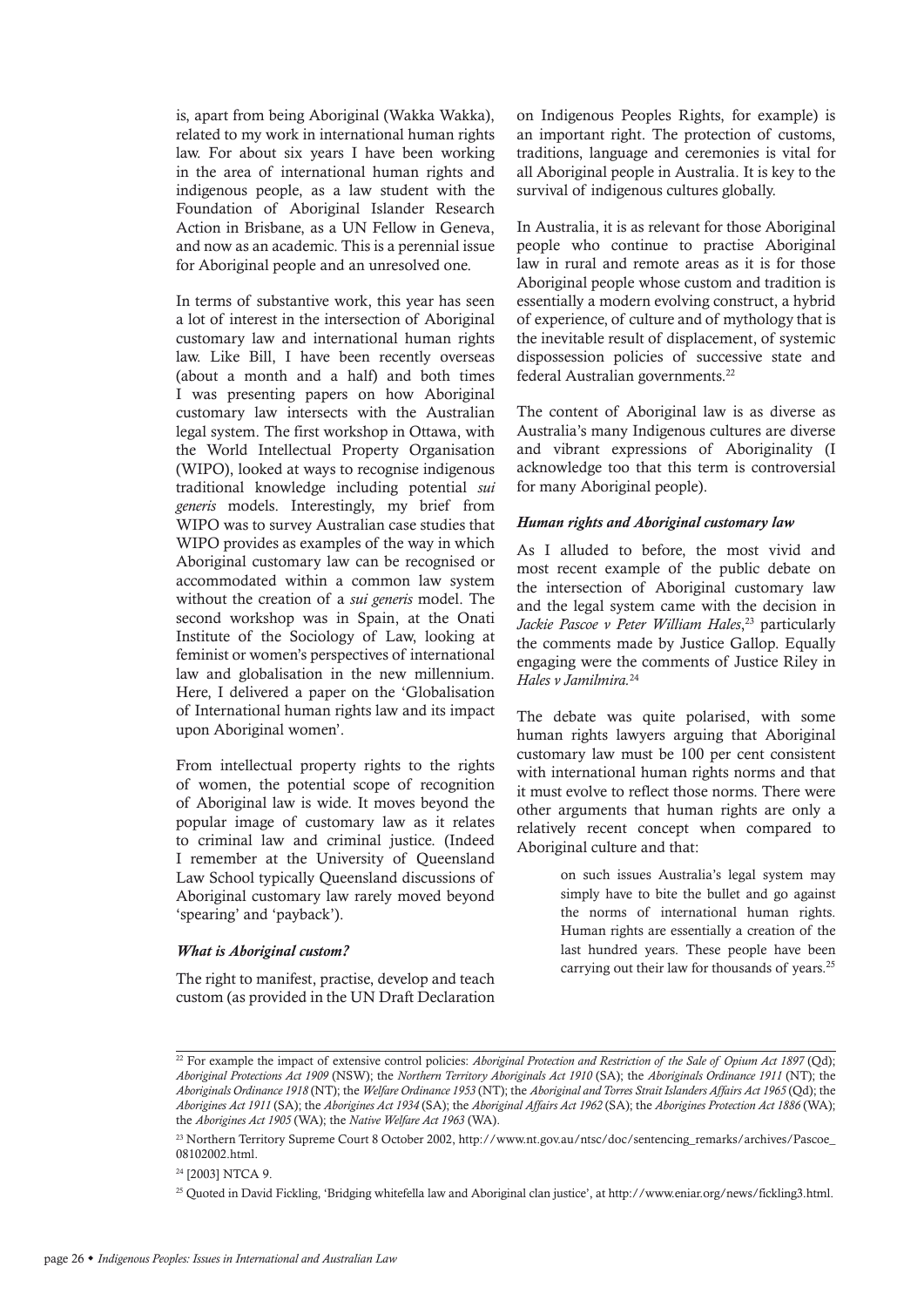At the time, some aspects of the media also investigated the notion of distorted customary law or *bullshit law* that is sometimes used in mitigation of sentencing for criminal offences of violence and sexual abuse against women. On Radio National's, the Law Report, for example, one commentator argued that the Australian legal system was an adversarial system and therefore lawyers are entitled to use any arguments at their disposal to get the client off.26

So, the common question that is asked by international lawyers is: how can aspects of Aboriginal law be reconciled with human rights norms, and, more commonly, how do you protect the rights of women and children or reconcile group rights with the rights of the individual?

Well, the international jurisprudence already shows that this can be done without derogating from human rights norms and must be done with appropriate safeguards. Indeed, it is surprising to see that when controversies do occur like the Jackie Pascoe controversy, the public discussion goes back to 'Step One': can Aboriginal law be recognised consistently with human rights?

Yes it can.

'Step Two', the stage at which Australia, as a nation that has lived with Aboriginal people for over 214 years, should be, is the debate on how you do it. And that's where the recommendations and submissions to the Northern Territory inquiry, including the excellent submissions of both the HREOC Aboriginal and Torres Strait Islander Social Justice Commissioner and the HREOC Sex Discrimination Commissioner provide important strategies for this to be done.

My brief today was to look at the international human rights law framework relating to the practice of Aboriginal customary law within States. I think Bill has successfully addressed the reconciliation of individual and group rights and the notion of special measures. I also agree with him that the time for 'Step 1', in terms of still asking 'can Aboriginal customary law be recognised in accordance with human rights standards?', has really passed. We are now at step 2, how can we provide that recognition, how do you guarantee that it is consistent?

#### *Indigenous people at the United Nations*

By way of general background, the past three decades have seen indigenous peoples make enormous inroads into the consciousness and processes of the United Nations and indeed international law.

Through access to the UN, and with the assistance of the UN, indigenous peoples have been able to highlight the injustices that have been suffered and the inequity that has been entrenched as a result of successive waves of imperialism, colonisation and now trade liberalisation. (Indeed my current research project gauges the positive and negative impact of trade liberalisation upon indigenous peoples.)

The principal body of human rights treaties contain important principles relating to the treatment and rights of indigenous peoples within states. There is a distinct and growing body of jurisprudence in international human rights law that specifically engages with indigenous peoples. The employment of human rights discourse in the relationship with the State has been a powerful and effective tool.

The institutional framework of United Nations mechanisms specifically dealing with indigenous issues includes:

- The United Nations Working Group on Indigenous Populations<sup>27</sup>
- Special Rapporteur on the situation of human rights and fundamental freedoms of indigenous people28
- Permanent Forum on Indigenous Issues<sup>29</sup>
- The Human Rights Commission Working Group on elaborating a draft Declaration on the Rights of Indigenous Peoples.

As I have stated all of the principal human rights treaties elaborate standards that are relevant to indigenous peoples.30

<sup>&</sup>lt;sup>26</sup> The Law Report – see http://www.abc.net.au/rn/talks/8.30/lawrpt/stories/s706299.htm.

<sup>&</sup>lt;sup>27</sup> ECOSOC resolution 1982/34.

<sup>28</sup> Commission on Human Rights resolution 2001/57.

<sup>29</sup> ECOSOC resolution 2000/22.

<sup>30</sup> Including the Universal Declaration on Human Rights; International Covenant on Civil and Political Rights; International Covenant on Economic Social and Cultural Rights; International Convention on the Rights of the Child; International Convention on the Elimination of All Forms of Discrimination against Women; International Convention on the Elimination of All Forms of Racial Discrimination; International Convention against Torture and Other Cruel, Inhuman or Degrading Treatment or Punishment; UN Draft Declaration on the Rights Indigenous Peoples; and ILO Convention concerning Indigenous and Tribal Peoples in Independent Countries (No.169).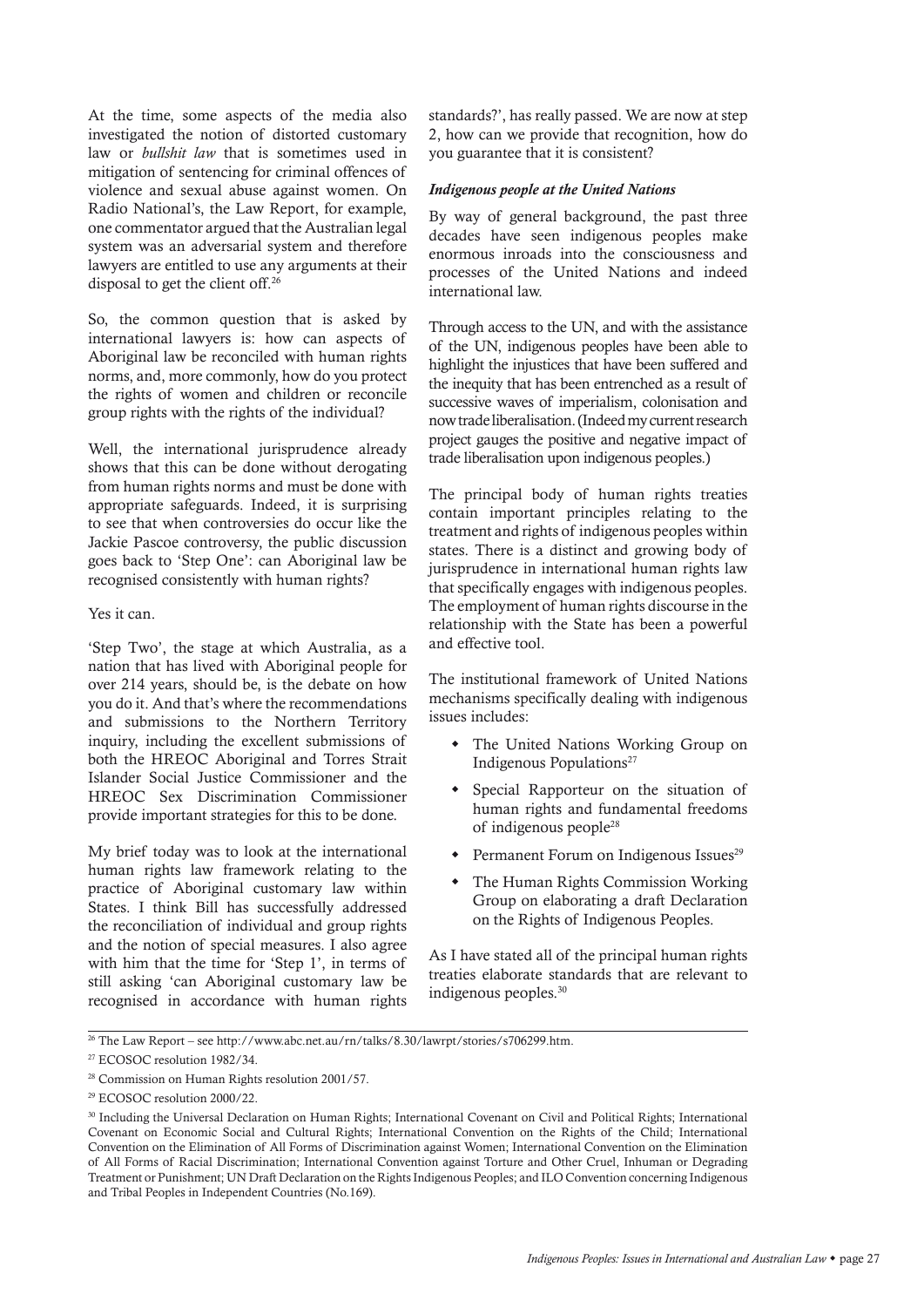## *International Covenant on Civil and Political Rights (ICCPR)*

Article 27<sup>31</sup> is the oft-quoted ICCPR provision that protects the right of indigenous peoples to maintain culture and language and religion where it differs from the majority group (so it's a protection and different to a right to be free from discrimination on the grounds of language etc). The Human Rights Committee jurisprudence on Article 27 has frequently dealt with indigenous issues.32

It emphasises positive measures. Such protection must be justifiable as being 'directed towards ensuring the survival and continued development of the cultural, religious and social identity of the minorities concerned'.33 They are rights that cannot be practised inconsistent with other ICCPR rights.

## *International Convention on the Elimination of All Forms of Racial Discrimination (ICERD)*

The Committee on the Elimination of Racial Discrimination has called on parties to:

> *Ensure that indigenous communities can exercise their rights to practise and revitalize their cultural traditions and customs and to preserve and to practise their languages.*<sup>34</sup>

## *The Convention on the Elimination of Discrimination against Women (CEDAW) customary law and women's rights*

The *Convention on the Elimination of Discrimination against Women* (CEDAW) requires States Parties to take measures to facilitate the modification of traditional cultural practices in the realisation of women's human rights:

> *States Parties shall take all appropriate measures ... to modify the social and cultural patterns of conduct of men and women, with a view to achieving the*

*elimination of prejudices and customary and all other practices which are based on the idea of the inferiority or the superiority of either of the sexes or on stereotyped roles for men and women.*<sup>35</sup>

The United Nations Development Fund for Women (UNIFEM) has emphasised the need to '…replace harmful customs with new practices that respond to current needs'.

Advocates of gender equity must recognize and challenge the social acceptance and perpetuation of harmful traditional practices in all cultures. Historically, religion and culture have proven extraordinarily adaptive; most belief systems have been revised over time to accommodate new understandings and new values that emerge in human society. Numerous cultures offer examples of traditions, including customs harmful to women, that have changed or died out. For generations, women (and some men) in Sudan endured mutilation to acquire face marks, a traditional sign of beauty as well as an indicator of tribal affiliation. In recent years, this tradition has rapidly disappeared. The binding of women's feet in China is another example of a nearly universal custom that is no longer practised.36

In considering the relationship between protecting minority rights and the rights of women to equality, the Human Rights Committee has confirmed the importance of upholding women's rights. The Human Rights Committee has also noted that:

> Inequality in the enjoyment of rights by women throughout the world is deeply embedded in tradition, history and culture, including religious attitudes… States should ensure that traditional, historical, religious or cultural attitudes are not used to justify violations of women's right to equality before the law and to equal enjoyment of all Covenant rights…37

<sup>31</sup> ICCPR, Article 27: *In those States in which ethnic, religious or linguistic minorities exist, persons belonging to such minorities shall not be denied the right, in community with the other members of their group, to enjoy their own culture, to profess and practise their own religion, or to use their own language.*

<sup>32</sup> Human Rights Committee General Comment 23 para 7 in Compilation of General Comments and General Recommendations Adopted by Human Rights Treaty Bodies UN Doc HRI/GEN/1/Rev5 2001:

*With regard to the exercise of the cultural rights protected under article 27, the Committee observes that culture manifests itself in many forms,*  including a particular way of life associated with the use of land resources, especially in the case of indigenous peoples. ... The enjoyment *of those rights may require positive legal measures of protection and measures to ensure the effective participation of members of minority communities in decisions which affect them.*

<sup>33</sup> Human Rights Committee, General Comment 23 – Article 27, para 9.

<sup>34</sup> General Recommendation XXIII on the Rights of Indigenous Peoples para 4(e), in Compilation of General Comments and General Recommendations Adopted by Human Rights Treaty Bodies UN Doc HRI/GEN/1/Rev5 2001.

<sup>&</sup>lt;sup>35</sup> Convention on the Elimination of All Forms of Discrimination Against Women Article 5(a).

<sup>36</sup> United National Development Fund for Women (UNIFEM) "Women, Culture and Traditional Practices" CEDAW Advocacy Kit gopher://gopher.undp.org:70/00/unifem/poli-eco/poli/whr/cedaw/cedawkit/wctp.

<sup>37</sup> Human Rights Committee General Comment 28 para 5 in Compilation of General Comments and General Recommendations Adopted by Human Rights Treaty Bodies UN Doc HRI/GEN/1/Rev5 2001.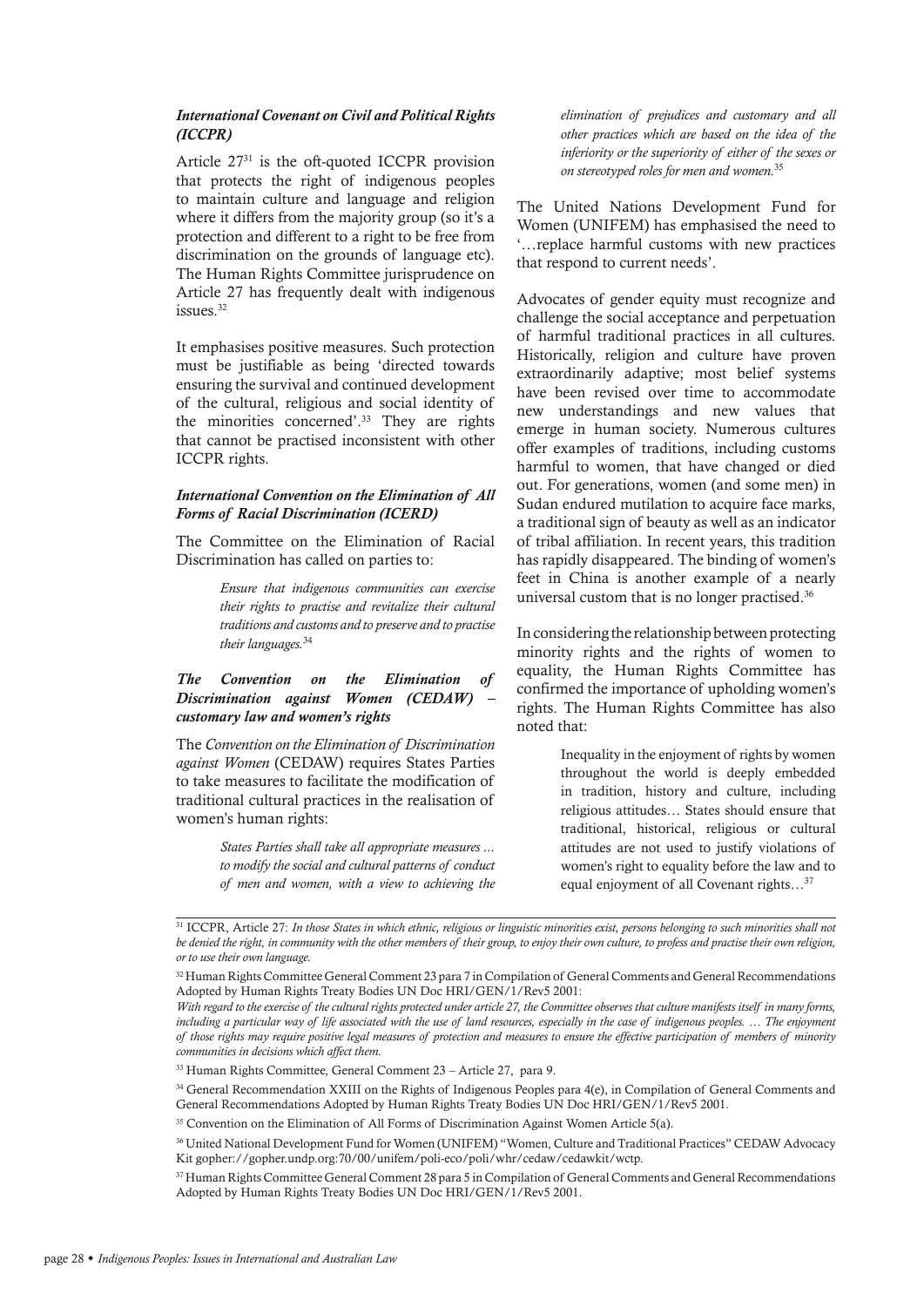Thus:

The rights which persons belonging to minorities enjoy under Article 27 of the Covenant in respect of their language, culture and religion do not authorise any State, group or person to violate the right to the equal enjoyment by women of any Covenant rights, including the right to equal protection of the law.38

According to the HREOC Sex Discrimination Commissioner, international law hasn't adequately addressed customary law and international human rights:

> While it is clear that there are cases internationally where women's individual human rights and minority rights are in conflict, international human rights law has yet to consider this issue in relation to Aboriginal Customary Law. Aboriginal Customary Law may be as diverse as Aboriginal communities and there can be disagreement as to what constitutes Aboriginal Customary Law. In these circumstances, a contextual approach to resolving apparent conflict that acknowledges the individual circumstances involved is more likely to resolve potential conflicts.<sup>39</sup>

#### *Convention on the Rights of the Child (CROC)*

Article 30 of this widely ratified convention provides that:

> In those States in which ethnic, religious or linguistic minorities or persons of indigenous origin exist, a child belonging to such a minority or who is indigenous shall not be denied the right, in community with other members of his or her group, to enjoy his or her own culture, to profess and practise his or her own religion, or to use his or her own language.

#### *International Labour Organisation 169*

This convention provides in respect of indigenous peoples and customary law as follows:

Article 8:

[Indigenous peoples] shall have the right to retain their own customs and institutions, where these are not incompatible with fundamental rights defined by the national legal system and with internationally recognized human rights.

Article 9(1) provides that, subject to the same limitations:

> the methods customarily practised by the peoples concerned for dealing with offences committed by their members shall be respected.

## *UN Draft Declaration on the Rights of Indigenous Peoples*

An open-ended inter-sessional Working Group on the Draft Declaration was established in 1996. For nine sessions this Working Group of the Commission on Human Rights struggled to establish consensus on the text of an international declaration elaborating the rights of Indigenous Peoples.40 The text of the Draft Declaration originated from within the standard setting mandate of the United Nations Working Group on Indigenous Peoples (UNWGIP).41

It is an innovative text enumerating controversial rights such as the right to self-determination, right to land and resources (including restitution and compensation) and collective rights. The text was drafted in consultation with indigenous peoples who had participated in its development through the Working Group on Indigenous Populations since 1985.<sup>42</sup>

## *Australian law and practice*

There have been examples of the Australian common law accommodating aspects of customary law particularly in the field of intellectual property. While the situation regarding indigenous intellectual property and protection of traditional knowledge is far from resolved, there are examples of the courts finding traditional custodians as having an equitable interest in artwork where there had been a copyright infringement which entitled the traditional custodians to equitable relief.

In the *Bulun Bulun* case<sup>43</sup> the Federal Court found that traditional custodians in certain

<sup>38</sup> Human Rights Committee General Comment 28 para 32 in Compilation of General Comments and General Recommendations Adopted by Human Rights Treaty Bodies UN Doc HRI/GEN/1/Rev5 2001.

<sup>39</sup> http://www.humanrights.gov.au/sex\_discrimination/customary\_law/submission.html#14.

<sup>40</sup> S C Res 1994/45 Draft United Nations Declaration on the Rights of Indigenous Peoples.

<sup>41</sup> ECOSOC Res 1995/32.

<sup>42</sup> For survey of its developments see: Sarah Pritchard, 'Working Group on Indigenous Populations: mandate, standard-setting activities and future perspectives' in Sarah Pritchard (ed) Indigenous Peoples, the United Nations and Human Rights (1998) 40.

<sup>43</sup> *John Bulun Bulun v R & T Textiles Pty Ltd* (1998) 41 IPR 513.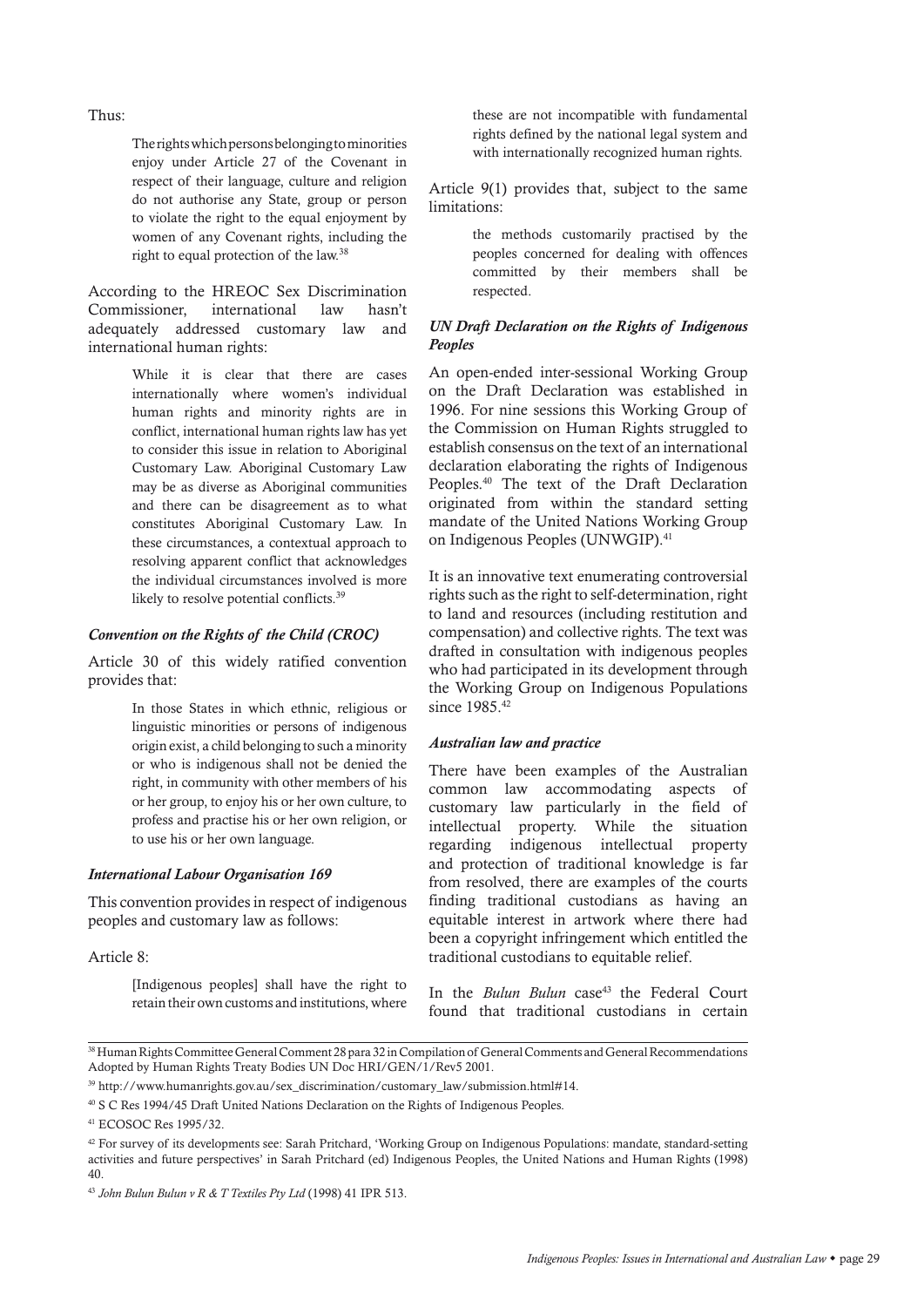circumstances have a fiduciary obligation to protect ritual knowledge in artistic work from being exploited. The court found that:

> the Aboriginal peoples did not cease to observe their *sui generis* system of rights and obligations upon the acquisition of sovereignty of Australia by the crown...[T]he question for the court is whether those Aboriginal laws can create binding obligations on persons outside the relevant Aboriginal community.<sup>44</sup>

In determining how customary law intersects with the common law of Australia the court went onto say that:

> The conclusion that in all the circumstances Mr Bulun Bulun owes fiduciary obligations to the Ganalbingu people does not treat the law and custom of the Ganalbingu people as part of the Australian legal system. Rather it treats the law and custom of the Ganalbingu people as part of the factual matrix which characterise the relationship as one of mutual trust and confidence.45

It is interesting to note that the Australian government has used these cases and many others to demonstrate to the TRIPS (Traderelated Aspects of Intellectual Property Rights) Council how the existing intellectual property systems can provide protection for traditional knowledge. In 2000–2001 WIPO undertook a major investigation of Australian intellectual property laws and how existing systems can be used. According to the Australian government, in its submission to the TRIPS Council, before there can be a discussion on a *sui generis* system, full account must be made of the progress of the existing legal framework and its evolution toward the protection of traditional knowledge. It is the author's contention that those cases are simply examples of when matters have reached the court and are an exception to the rule. While examples of *obiter dicta* have assisted indigenous people in advocacy for reform, the scope for judicial creativity is very limited and it is the role of government to legislate to protect these unique rights. It is the nature of Australia's representative government and separation of powers that the evolution of such reform won't come from the courts The 'judicial creativity' Australia refers to in the report must become legislative creativity.

#### *Conclusion*

The Australian legal system has recognised the existence of Aboriginal customary law in respect to our property rights, or native title. This was made clear by Australian High Court in *Mabo (No 2)* which held that the nature and content of native title will be shaped by 'the laws and customs' of the traditional landholders. This fundamental recognition of customary law was directly influenced by the developments of international human rights law, in particular the international prohibition of racial discrimination as exemplified by the International Convention on the Elimination of All Forms of Racial Discrimination (ICERD) which Australia signed in 1966. The High Court's rejection of Australia as *terra nullius*, empty of or without peoples governed by a system of set of laws, was consistent also with the decision of the International Court of Justice in the *Western Sahara* case of 1975.46

The acquisition of Australia by way of 'peaceful settlement' as opposed to cession (by way of treaty agreement) or conquest, resulted in the domestic law completely denying Aboriginal customary law and jurisdiction. Although there was some early attempt by the New South Wales judiciary to draw upon United States case law to recognise that Aboriginal people were a sovereign people 'entitled to govern themselves according to their own laws and customs', this jurisprudence was not accepted by the domestic legal system.47 In the United States, the limited recognition of Indigenous sovereignty has meant also recognition of customary law, as illustrated by the Navajo Tribal Court system, which incorporates a 'Peacemaker' system drawing on customary law.

The growing body of law relating to Indigenous peoples' international human rights can provide the necessary legal foundation in Australia for the recognition of customary law.48 In addition to the ICERD, as discussed above Australia is also a binding signatory to the ICCPR, where Article 27, as noted above, requires States to respect the culture of Indigenous peoples. Indigenous peoples rights to self determination, at least of an 'internal' nature, has also been recognised by the Human Rights Committee. The manner in which these rights can be domestically implemented can clearly include the recognition of customary law.

 $44$  Ibid.

<sup>45</sup> Ibid.

<sup>46 [1975]</sup> ICJR, at 39.

<sup>47</sup> See also *Coe v Commonwealth* (No 2) (1993) 118 ALR 193; *Walker v New South Wales* (1994)182 CLR 45

<sup>48</sup> For example Articles 8 and 9(1) of ILO Convention 169, as above.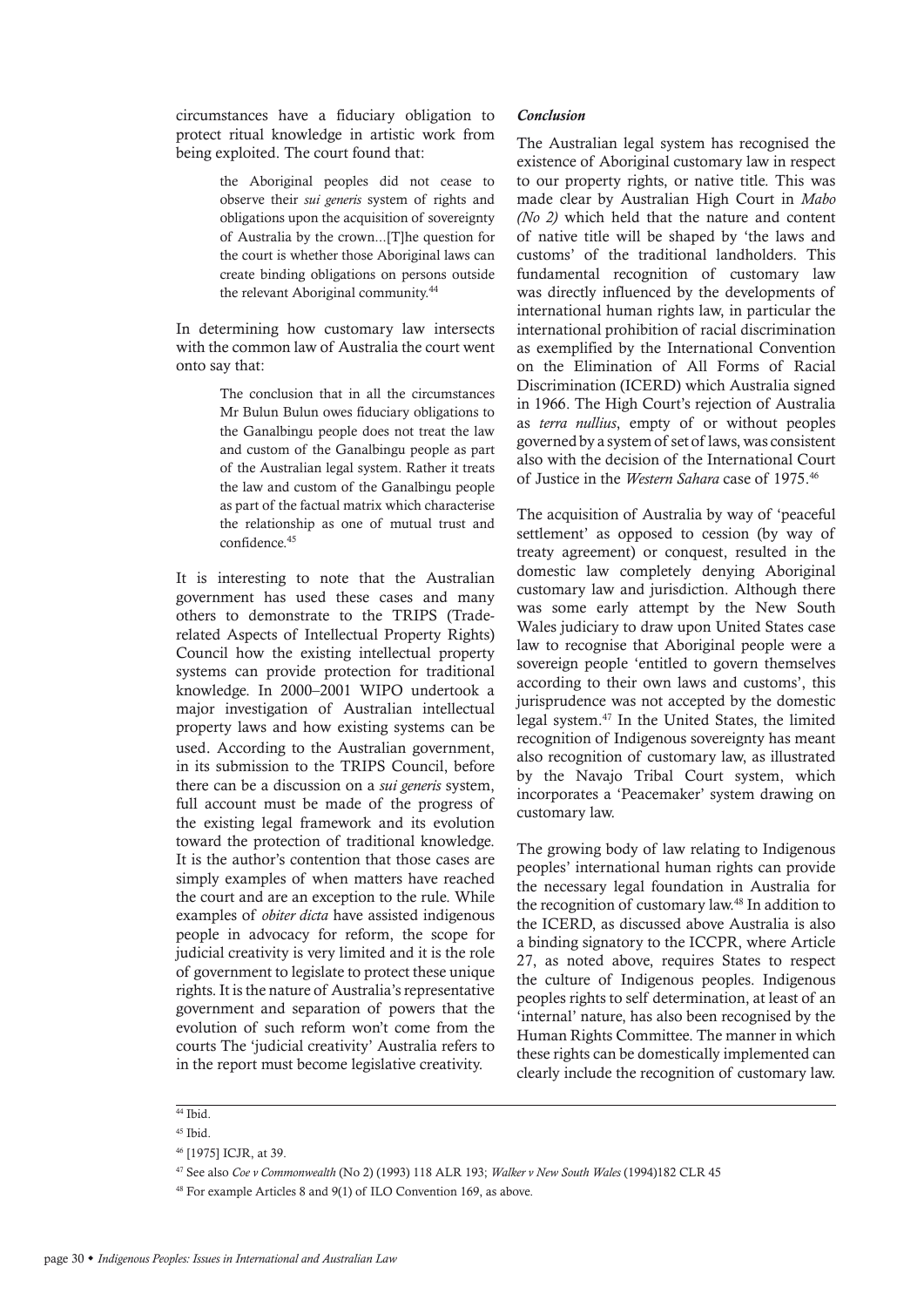## *Seminar Three:* Indigenous Peoples and Sovereignty

The third seminar in the series was held on Wednesday 10 November 2004 on the topic of *Indigenous peoples and sovereignty – does sovereignty mean secession?* The seminar was chaired by Greg Marks, Convenor of the Indigenous Rights Committee of the ILA (Australian Branch), who also provided introductory comments. Papers were presented by the Aboriginal and Torres Strait Islander Social Justice Commissioner, Human Rights and Equal Opportunity Commission, Mr Tom Calma, and Mr David Ritter, then Principal Legal Officer, Yamatji Marlpa Land and Sea Council and Visiting Fellow, Law School, University of Western Australia.

Papers presented at the seminar:

## Introductory remarks

*Greg Marks*

It is customary now to acknowledge, in a forum such as this, that the land on which we stand, or on which this building stands, is Aboriginal land. This is an entirely appropriate acknowledgement.

But such a simple formulation does not take us very far and indeed its potential for glibness or for providing an element of parading one's enlightened consciousness can cover over the real issues – who owned the land when Europeans arrived? Who now owns the land? What are the implications of such ownership? And this, of course, is a question wider than property or real estate law – it is not just who owns parcels of land in terms of proprietorship, although this a central consideration. Rather, is it is who owns the total extent of the land, that is the territory in question, in terms of control and decision-making. It is ownership as the constituent of sovereignty.

If we look at what happened to the Aboriginal people of this area we see a disaster that unfolded quickly despite the apparent good intentions of Governor Phillip. It was a disaster not just of misunderstandings and cross cultural confusion. It was a disaster inherent in the decision to occupy the land of another people. The contradiction between the humane intentions of the British and the expropriation of the land belonging to another society was not recognised. As Ian Jacobs in his *History of the Aboriginal Clans of Sydney's Northern Beaches* observes:

In hindsight it seems quite bizarre that the well meaning and well intentioned Phillip was deliberate in his attempts to establish friendly relations when his purpose was to secure land from its traditional owners.49

Here, I think, we see the working of the concept of *terra nullius* in practical terms. The British did not see the legal rights of the inhabitants, rights which it can be argued are not merely moral rights but rights which have been recognised in the law of nations going back over many centuries.

The frontier in Australia is very recent. This is easily forgotten living in the midst of a complex, modern and largely urban society. In a world of rapid technological progress, intense engagement at the global level, and the increasing sophistication and cosmopolitanism of Australia, we can readily lose sight of the fact that the frontier is only a couple or a few generations ago. Take, for example, the life of Olive Pink, an eccentric Daisy Bates type character who lived and worked with Aboriginal people for a long period in Central Australia. When she camped to the north west of Alice Springs with the Walpiri in the 1930s to undertake ethnographic studies it was for many of these Warlpiri either a first or a very early contact situation, and traditional life had scarcely been touched by the European intrusion into their lands then getting underway.50

My own grandmother was born on a station in northern NSW and was cared for and looked after by traditional Aboriginal people – one couple in particular. She was an eyewitness to many of the events later re-told by Thomas Keneally in his

<sup>&</sup>lt;sup>49</sup> Jacobs, Ian, *A History of the Aboriginal Clans of Sydney's Northern Beaches*, Northside Printing 2003, p 27.

<sup>50</sup> Markus, Julie, *The Indomitable Miss Pink – A Life in Anthropology*, UNSW Press, 2001.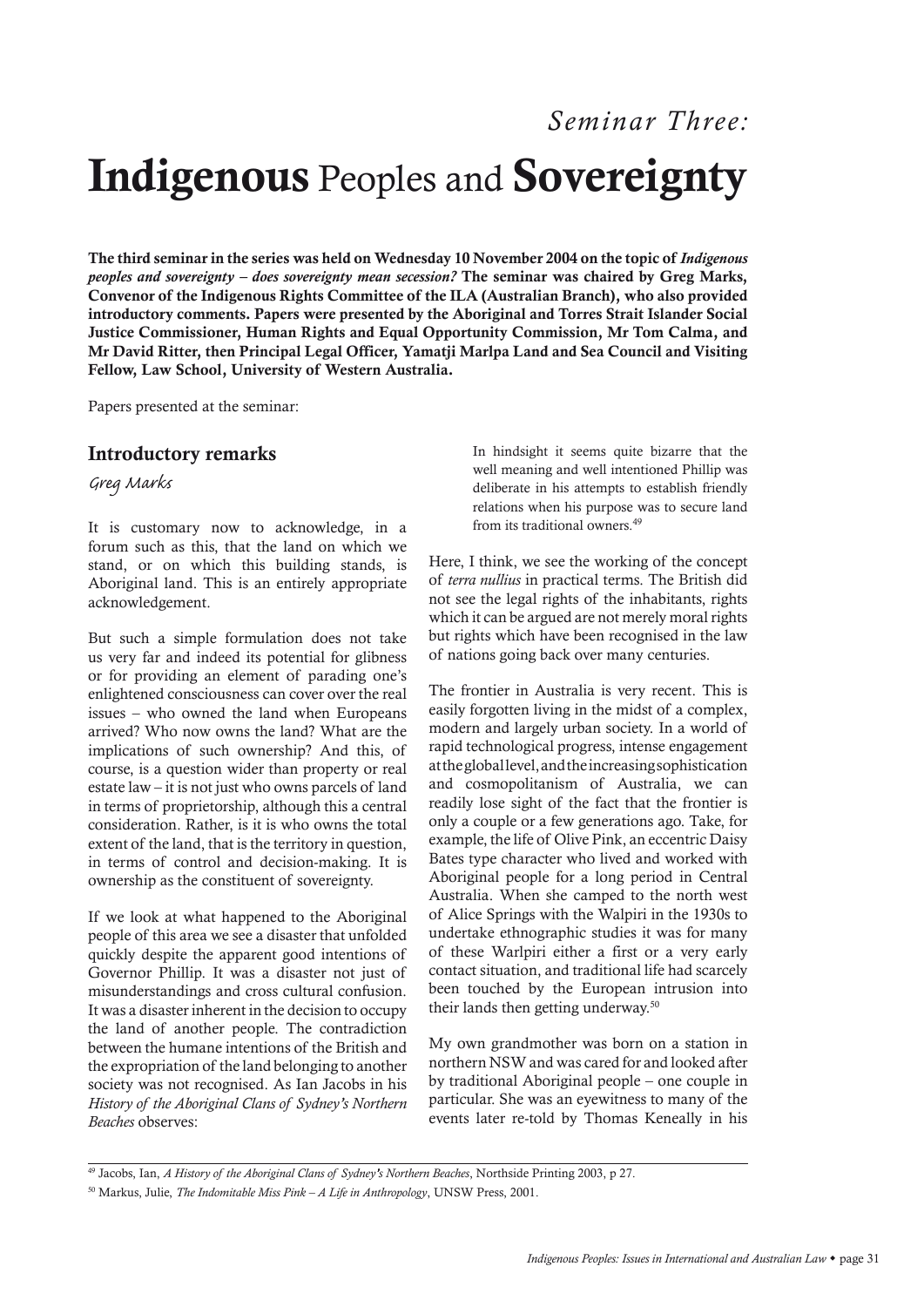book *The Chant of Jimmy Blacksmith*. At home we often heard about those tragic events from our grandmother, long before Thomas Keneally heard and retold the story.

So, the frontier is close to us in Australia, almost within living memory. Thus questions of sovereignty – whose land it was, how it came to be taken over and on what terms, and whether there are continuing claims to some sort of sovereignty that can stand up in law, domestic or international, these are questions that arise out of our immediate past. The legacy of the frontier remains highly contested, and the resolution of these issues remains central to Australia's legitimacy and the justice of our legal and constitutional arrangements.

However, the issue of sovereignty of Indigenous peoples has been contested for a long time, since the original European expansion into the New World in the sixteenth century. By what right did Europeans acquire the territories of others, the Indigenous peoples, without their agreement? The question was studied, debated and contested at the very beginnings of international law, especially by Spanish jurists and theologians such as Francisco de Vitoria and Bartolome de Las Casas.<sup>51</sup>

The complex issues raised then always centred around the concept of sovereignty. They still do. If we ignore them, they will continue to haunt us. Issues of sovereignty and jurisdiction, both in terms of historical grievances on the part of Indigenous peoples, and their continuing claims for autonomy, will not go away from the discussion of indigenous rights. This is despite the efforts of many states and their domestic courts to refuse to acknowledge the continuing claims of indigenous people to international status.52

The Australian courts continue to deny outright that there is any continuing Aboriginal sovereignty or law-making capability past the date of acquisition of sovereignty by the Crown.<sup>53</sup> Similarly, the courts refuse to recognise that

there is any ongoing responsibility, or fiduciary obligation, in respect of indigenous peoples, arising from the usurping of their ownership and control of their lands. In fact, the Australian High Court characterises the complete destruction of Indigenous sovereignty, and hence of any lawmaking or self-governance capacity, as a "cardinal fact".54 As per Chief Justice Gleeson and Justices Gummow and Hayne in the Yorta Yorta decision, the Court asserts that "there could be no parallel law-making after the assertion of sovereignty".<sup>55</sup> Thus, the Indigenous peoples of Australia who suddenly appeared on the legal landscape with *Mabo*, did so on a pretty limited basis. They now had some, vulnerable, property rights. But the door has stayed firmly shut on sovereignty.

Apart from native title, Indigenous Australians have no distinct and inherent rights. They are entirely subject to the vagaries of Australian law – even the international protection that should have been provided by Australia voluntarily ratifying human rights treaties can, it seems, be ignored with relative ease by the Australian Government.

However, others have found a different path. In particular the US Courts and Governments have been able to recognise a form of Indian sovereignty, albeit constrained and limited. The doctrine of Indian tribes as separate nations, domestic and dependent, but nations nevertheless was set out in a trilogy of cases by US Chief Justice Marshall in the early 1830s.56 This doctrine remains the basis of relations between Indian tribes and the federal government of the United States of America to this day, and provides Indian tribes with a level of legal rights and self-government unimaginable in Australia. And yet the US shows no signs of falling apart as a result of this recognition of ongoing sovereign rights.

It has been persuasively argued that US law in respect of Indian tribes reflects the doctrines of Indigenous rights argued by Francisco de Victoria and others in the sixteenth century.<sup>57</sup> Perhaps de Vitoria provides a conceptual framework for

<sup>&</sup>lt;sup>51</sup> Marks, G C, "Indigenous Peoples in International Law: The Significance of Francisco de Vitoria and Bartolome de Las Casas" (1992) AYIL 13, pp1-51.

<sup>52</sup> See Anaya, James, *Indigenous Peoples in International Law*, Oxford University Press, 2nd ed, pp26 -31.

<sup>53</sup> For example, *Coe v Commonwealth* (1979) 53 ALJR 403 and *Walker v New South Wales* (1994) 185 CLR 45.

<sup>54</sup> *Western Australia & o'rs v Ward & o'rs* [2002] HCA 28 (8 August 2002) ('Miriuwung Gajerrong')

<sup>55</sup> *Members of the Yorta Yorta Aboriginal Community v Victoria & o'rs* [2002] HCA 58 (12 December 2002) per Gleeson CJ, Gaudron, Gummow & Hayne JJ at [44].

<sup>56</sup> *Johnson v McIntosh*, 21 US (8 Wheat) 543 (1823); *Cherokee Nation v Georgia* 30 US 1 (1831); Worcester v Georgia 6 Pet 515 (1832).

<sup>57</sup> Cohen, F, "The Spanish Origins of Indian Rights in the Law of the United States" (1942) 31 Geo LJ1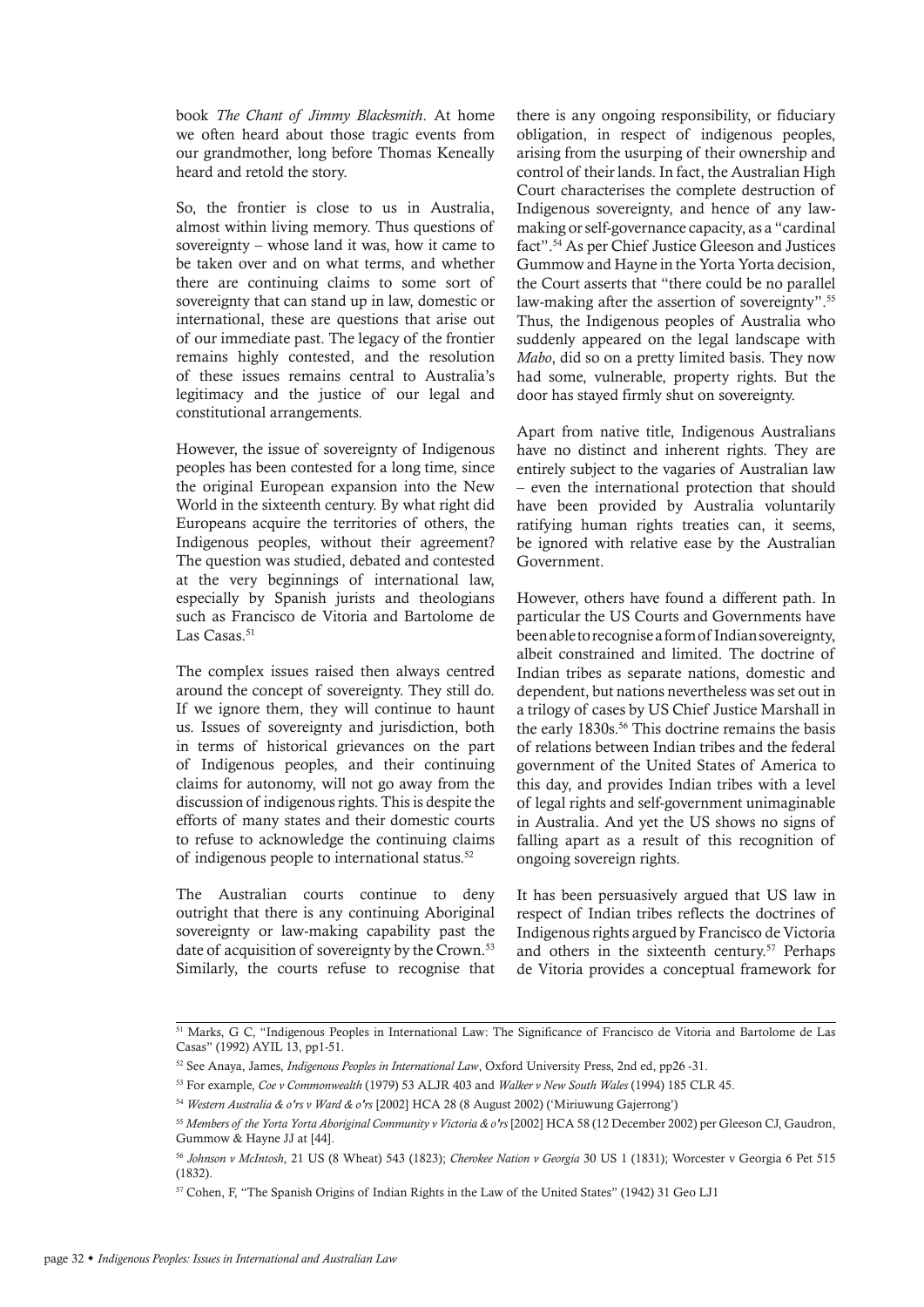dealing with the fact of two peoples sharing the one land. Denying the application of *terra nullius* to the Americas, de Vitoria, in a famous passage, concluded that:

> The aborigines in question were true owners, before the Spaniards came among them, both from the public and private point of view.<sup>58</sup>

However, he also allowed for very wide rights for the Spaniards in terms of sociability and trade, going as far as rights of residence and of exploitation of resources. In a way, this was a formulation of a co-existence regime, and although it was at root unjust to the Indians, it nevertheless provided for an on-going Indigenous sovereignty and for sets of legal rights existing side by side with those of the colonists.

Such an attempt to live with and provide a legal framework for the necessary ambiguity of settler societies has barely surfaced in the legal and constitutional framework of Australia. However, Indigenous Australians have discerned the need. Responding to the 10 Point Plan by which the Government of the day proposed to amend the Native Title Act in response to the Wik decision,<sup>59</sup> Indigenous negotiators advanced an argument for co-existence,<sup>60</sup> that is for co-existence of legal rights of pastoralists and Aborigines – one land, two owners.

I want to conclude with some brief general observations about the way the concept of *terra nullius* has worked to be the essentially racist justification of colonisation. The Roman law concept, which was the international manifestation of *res nullius,* that is a thing not owned by anyone but available to ownership by the first person to seize it with the requisite intention to become its owner for as long as they controlled it, was shifted by degrees from applying to lands that were genuinely empty, to lands that were in fact occupied, but occupied by so-called "uncivilised races". These were races allegedly not socially or politically organised. In the words of the American international lawyer Christopher Joyner, speaking in respect of the Americas:

> Despite the manifest inhabitation of the land by Indian tribes, European jurists conveniently reasoned that all Indians were barbarians and

savages by instinct, and therefore incapable of self-government.<sup>61</sup>

*Terra nullius*, racism and destruction of a peoples' sovereignty are intrinsically linked, in Australia as in other former colonies. David Ritter will explore the consequences of *terra nullius* in contemporary Australia in his paper entitled "The Return of the Zombie: *Terra Nullius* in 2004".

Finally, no matter how these issues are dealt with by domestic courts and governments, sovereignty is, essentially, an international law concept. Since World War II, the rights of Indigenous peoples have re-emerged for consideration, affirmation and development at the international level. Sovereignty's modern application to Indigenous peoples under international law has largely centred around the Indigenous demand that the international norm of self-determination should apply to them as to other peoples. However, at the international level opposition to Indigenous selfdetermination by some nations has been strong, apparently because of concerns about fostering secessionism or separatism. Tom Calma's paper will bring us up to date with relevant developments in the UN system.

Thank you.

## Indigenous peoples and the right to self-determination

## *Tom Calma*

I would like to begin by acknowledging the Gadigal people of the Eora nation.

I pay my respects to the Gadigal as a Kungarakan man whose traditional country lies far north from here, up near Darwin. I recognise the relationship of the Gadigal to this land and their ongoing responsibilities to it, under the watch of their ancestors. In other words, I recognise the ongoing dimensions of the sovereignty of the Gadigal to this country.

On behalf of the Human Rights and Equal Opportunity Commission, thank you for joining

<sup>58</sup> Vitoria, F, *De Indis and De Jure Belli Relectiones*, (1st ed np 1557) reprinted in Scott JB (ed) Classics of International Law Series, 1964 (Bates J trans)

<sup>59</sup> *Wik Peoples v Queensland* (1996) 187 CLR 1.

<sup>60</sup> National Indigenous Working Group, *Coexistence – Negotiation and Certainty*, Canberra April 1997.

<sup>61</sup> Joyner, C, 'The Historical Status of American Indians Under International Law", 11 The Indian Historian No 4, at 31.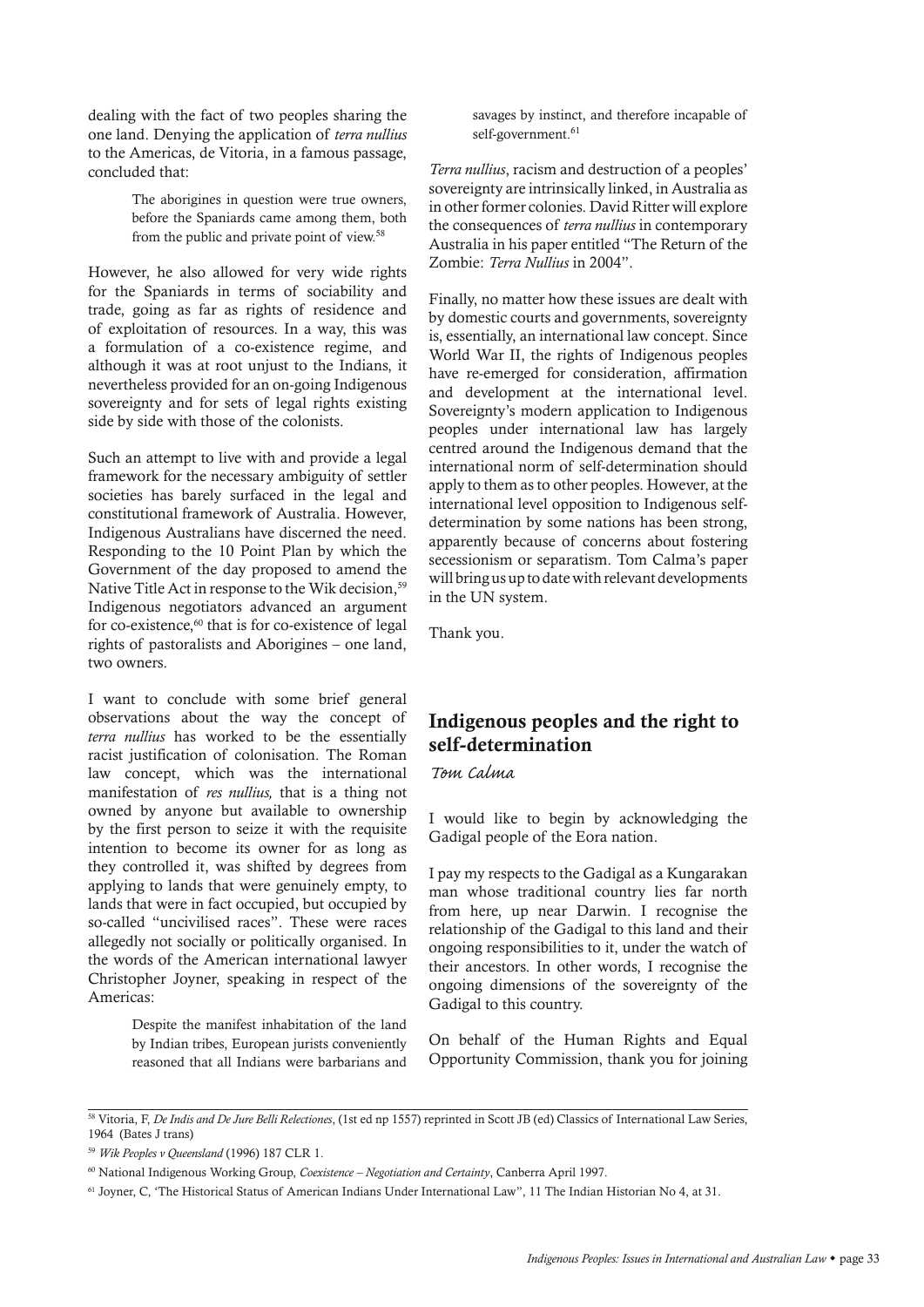us here today at this seminar which we are cohosting with the International Law Association (ILA). This is the third seminar HREOC has co-hosted with the ILA on international law dimensions of issues facing Aboriginal and Torres Strait Islander peoples. These seminars have come about due to the efforts of Greg Marks of the ILA, with the eager support of the ILA's President, Margaret Brewster. So thank you to both Greg and Margaret for your efforts, and for your introductory comments this afternoon. I would also like to thank David Ritter who has flown over from Perth to join the discussion today.

This afternoon I am going to talk to you about the importance of the letter 'S' in international law. Indigenous peoples – or Indigenous people as governments prefer to refer to us – have been fighting for the letter 'S' in the United Nations for at least thirty years. We have been fighting for recognition in international law that we are a 'peoples'. As we know, one of the fundamental principles of international law is set out in Article 1 of the two international covenants (on civil and political, and economic, social and cultural rights). Article 1 states:

> All *peoples* have the right to self-determination. By virtue of that right they may freely determine their political status and freely pursue their economic, social and cultural development.

Throughout the history of the United Nations, governments have been very careful to ensure that they have not used the words 'Indigenous' and 'peoples' next to each other in a sentence. So for example, the three main Indigenous mechanisms in the UN are called:

- The Working Group on Indigenous *Populations*
- The Permanent Forum on Indigenous *Issues*; and
- $\bullet$  The Special Rapporteur on the situation of human rights and fundamental freedoms of indigenous *people*.

We are also currently in the International Decade for the World's Indigenous *People.*

On the odd occasion where the term 'Indigenous peoples' has been used, it has been qualified on the basis that the status of Indigenous people remains subject to negotiation. As an example, Article 1(3) of the International Labour Organisation's *Convention 169 concerning Indigenous and Tribal Peoples in Independent Countries* states that:

The use of the term 'peoples' in this Convention shall not be construed as having any implications as regards the rights which may attach to the term under international law.

Another such example is the Durban Declaration of the World Conference Against Racism from 2001. What governments are doing when they make such a qualification, or when they refuse to use the phrase 'Indigenous peoples' at all, is deferring to the ultimate settlement of this issue through another of the processes of the United Nations.

This is through the working group established by the Commission on Human Rights in 1995 and which is rather inelegantly known as the Ad-hoc open-ended inter-sessional working group on the Draft Declaration on the Rights of Indigenous Peoples. I will refer to it as the CHR Working Group for the remainder of this discussion. For ten years now, this working group has been negotiating a Declaration on the Rights of Indigenous Peoples.

There are two key dates relating to the Draft Declaration that will occur later this year. First, the CHR Working Group will meet for the third week of its tenth session from 29 November to 3 December. At the end of that week, the CHR Working Group will have deliberated for 10 years. Under Commission of Human Rights rules, there will be a review of the Working Group's operations, and a decision will need to be taken next March or April to decide whether to extend the working group any further.

The second key date is that the International Decade for the World's Indigenous *People* will end on Human Rights Day, December 10, this year. One of the key objectives of this decade is the adoption of the Draft Declaration on the Rights of Indigenous Peoples and the further elaboration of international standards on Indigenous rights. As you may know, to date through the CHR Working Group process a total of 2 out of 45 articles of the Draft Declaration have reached consensus and have been provisionally adopted. It is clear that when these two key dates come around there will not be a fully agreed and finalised Declaration.

What I want to talk about here is the nature of the debate in this working group on the application of self-determination to Indigenous peoples and some highly significant developments in the Working Group during its two most recent sessions in September 2003 and September 2004 on this issue.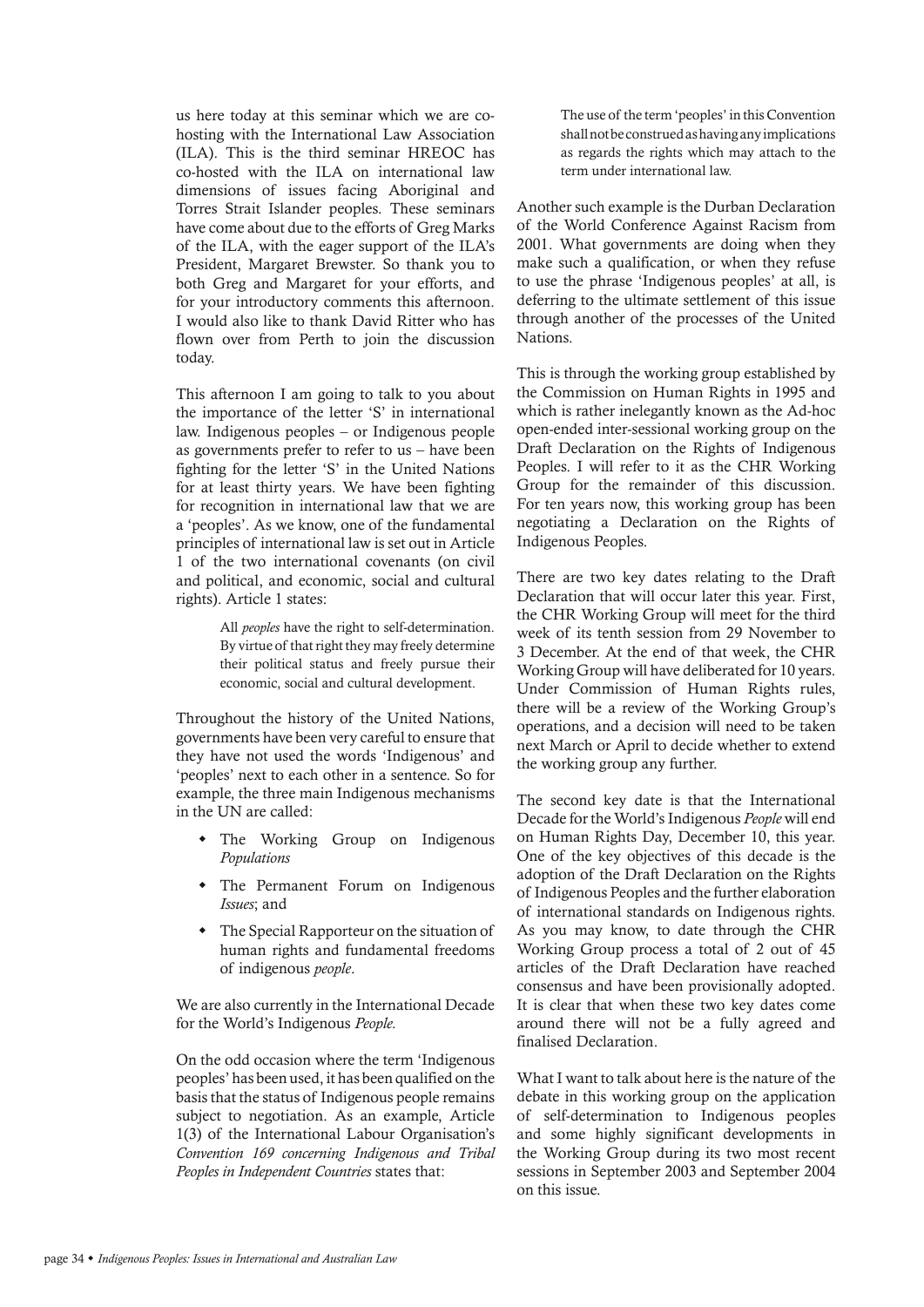I must confess that coming into the role of Social Justice Commissioner I had heard very negative opinions about the Working Group process. Of course, agreement on only 2 of 45 articles in 10 years with the most recent date of agreement on text being 1996 certainly doesn't leave a favourable impression. But I was quite surprised when I attended the latest session of the Working Group this September at the pace of the deliberations and the atmosphere of goodwill that exists in the negotiations. In light of the challenges that remain for this Declaration, I think it is worth me saying at this point that the negotiations are being conducted in good faith and there remains much hope that a Declaration will eventually come into existence.

So I am *not* describing to you a debate that has no chance of resolution. In fact, as you will see shortly, the debate is currently delicately poised and may even be heading towards consensus on the issue of recognition of a right to selfdetermination for Indigenous peoples. Before discussing why this is so, however, I will provide a brief overview of the history of the Draft Declaration. A full description of this history can be found in the *Social Justice Report 2002*.

Indigenous peoples' have sought the recognition of their rights in international forums going back to the League of Nations in the 1920s. There are two aspects to this struggle. First, recognition of the place of Indigenous peoples at the negotiating table as sovereign peoples, or the right to participate. And second, the elaboration of the distinct rights of Indigenous peoples, based on the recognition and protection of distinct Indigenous cultures and societies.

It was not until 1982, however, that Indigenous peoples have been able to access United Nations processes with any consistency or in numbers. This was made possible through the establishment of the Working Group on Indigenous Populations (or WGIP). For twenty plus years, the WGIP has fulfilled two functions. It has reviewed developments in the recognition of Indigenous human rights, something which it does on a thematic basis each year. And secondly, it gives attention to the evolution of standards concerning the rights of Indigenous peoples.

It is under this second function of the WGIP that the Draft Declaration on the Rights of Indigenous Peoples emerged between 1985 and 1993. The five independent experts who make up the Working Group engaged in debate with Indigenous organisations and governments in its annual sessions and progressively developed a Declaration setting out specific issues that they felt required recognition in order to protect the distinct cultures of Indigenous peoples. The Declaration recognises the distinct cultural attributes of Indigenous peoples and the necessity for these to be protected in order for Indigenous peoples to be able to live freely and in equality with other segments of society. This involved recognition of:

- the spiritual connection of Indigenous peoples to their traditional lands and resources;
- $\bullet$  the specific vulnerabilities of Indigenous peoples, including through economic marginalisation and in times of war and conflict;
- the particular vulnerabilities of Indigenous women and children; and
- the need for recognition of the continuing existence of distinct systems of law and governance.

In 1993, the WGIP concluded its work on the Declaration when it inserted into Article 3 recognition that Indigenous peoples have the right to self-determination. The WGIP's Declaration was then adopted by consensus by the Sub-Commission on the Protection and Promotion of Human Rights in 1994. Both the Working Group on Indigenous Populations and the Sub-Commission are, of course, independent expert bodies in the UN human rights system.

In 1995, the Commission on Human Rights established the CHR Working Group to elaborate a Declaration on the Rights of Indigenous Peoples. As a working group of the CHR, this process is a political one involving States or governments. Indigenous peoples can participate in the working group in informal session, but ultimately the process is controlled by the member states. At times there have been heated debates in the Working Group on the adequacy of the participation of Indigenous peoples. And this is an issue that has not been fully resolved.

The specific mandate of the CHR Working Group is to negotiate a Declaration based on the draft prepared by the WGIP and endorsed by the Sub-Commission. So the negotiations take as their basis text that was negotiated by States and Indigenous peoples under the guidance and ultimate decision of the independent experts of the WGIP

The issue of self-determination lies at the core of the Declaration. There are a number of provisions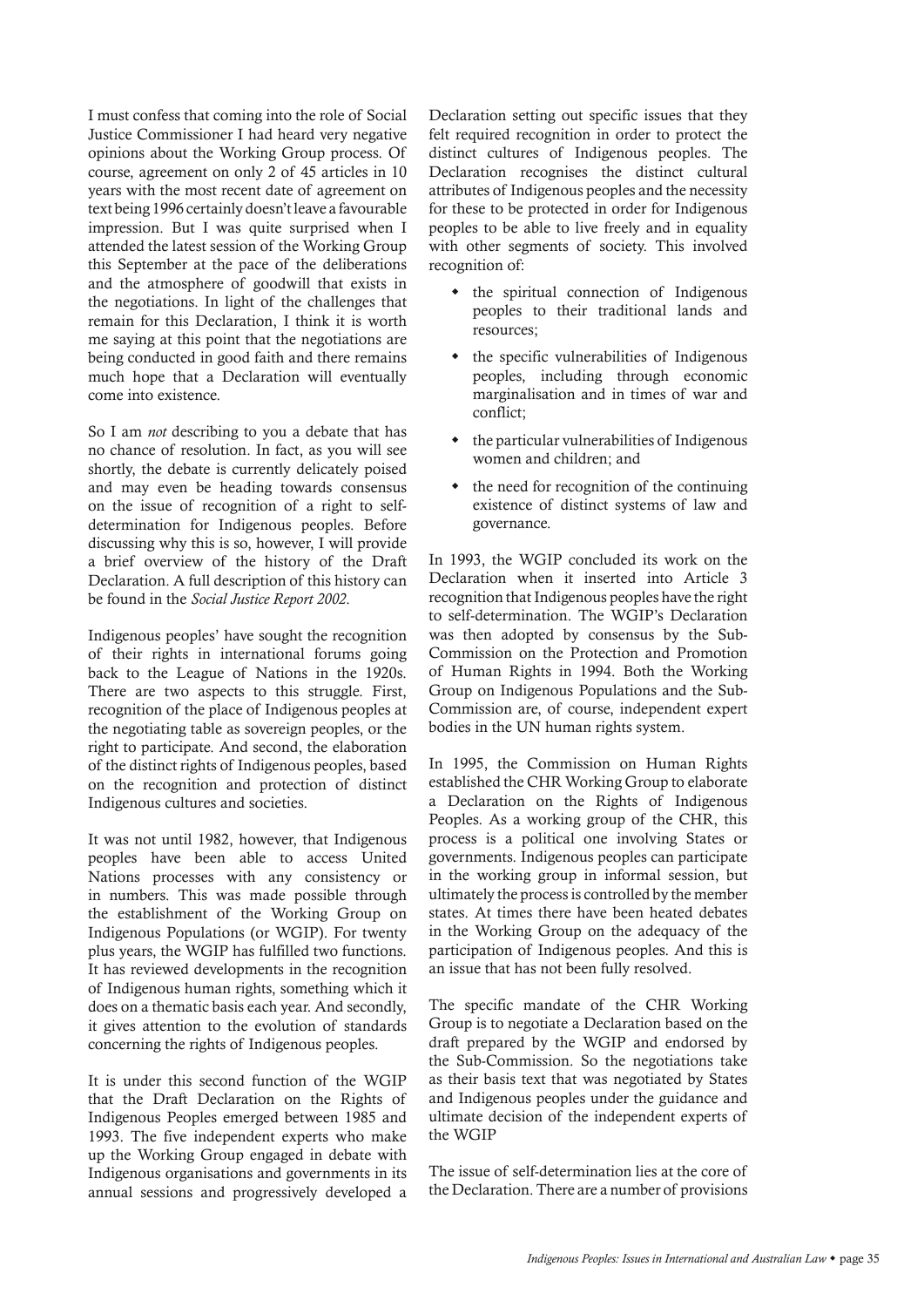in the Declaration which relate to this principle. The key ones for explaining the debates are as follows:

Preambular paragraph 14 affirms the fundamental importance of the right of self-determination of all peoples, and preambular paragraph 15 notes that this Declaration may not be used to deny any peoples their right of self-determination. Article 3 then outlines the right of self-determination in the language of the international covenants which I read earlier. Article 31 gives examples of what self-determination might entail and Article 45 ensures that the right of self-determination, and the other rights recognised in the Declaration, are to be applied consistently with the Charter of the United Nations. There are other articles of the Draft Declaration that relate to selfdetermination, but it is these ones that debates in the CHR Working Group have largely focused on.

It is fair to say that resolving the issue of Indigenous self-determination is the main challenge faced by the CHR Working Group. During the debates on self-determination in the working group to date, very few States have indicated that they can accept the current wording of the Draft Declaration. Most countries have sought to amend the text to safeguard their territorial integrity and political unity from separatist Indigenous movements. The Australian government position until this year was based in concern about separatism and secession, but went further as it opposed the use of the term 'self-determination' at all, and instead sought the Declaration to refer to a right to 'selfempowerment' or 'self-management'.

The United States of America has sought to further limit the application of self-determination to Indigenous peoples to what is termed 'internal' dimensions. And then a few countries, such as the United Kingdom and France, have expressed concern about ensuring that recognition of the rights of Indigenous peoples – including to selfdetermination – does not threaten the universality of human rights or provide special status to Indigenous peoples.

Indigenous peoples have responded to these concerns by stating that nothing less than the recognition of a full right of self-determination is acceptable. They have argued that the international covenants provide that 'all peoples' have the right of self-determination and that this applies without discrimination. Accordingly, the CHR Working Group needs to ensure that it does not restrict Indigenous peoples to enjoyment of a lesser, and discriminatory, standard of

international law. The USA's position of internal self-determination is rejected outright by Indigenous peoples. Indigenous people also note that there are a number of independent studies through the Sub-Commission, as well as findings and commentaries by the human rights treaty committees which state that Indigenous peoples do constitute 'a peoples' for the purposes of article 1 of the international covenants. Accordingly, they argue that the existence of the right of self-determination for Indigenous peoples does not depend on its recognition in the Draft Declaration. This is another reason why Indigenous peoples are concerned that any restrictions on the right would be discriminatory.

This is a shorthand description of an extremely complex debate but it is these issues that have dominated the debates on self-determination in the Draft Declaration process. These debates have been very extensive in the 2003 and 2004 sessions of the CHR Working Group, and we are starting to see a convergence of the views of States and Indigenous peoples on the principle. The central issue here is the territorial integrity and secession argument. So in order to comment on this, let me describe to you the very significant developments on this issue in the 2003 and 2004 sessions of the Working Group.

The 2003 session of the Working Group focused on a proposal by the Nordic countries – Norway, Denmark, Finland, Iceland and Sweden – relating to self-determination. Part of this proposal involved amending the text of the Draft Declaration to address the concerns of States as well as those of Indigenous peoples. That proposal involved maintaining Article 3 of the Declaration in its original form and amending preambular paragraph 15 of the Declaration to include language from the *1970 Friendly Relations Declaration* which would protect against the dismemberment of the territorial integrity or political unity of a State.

The American Indian Law Alliance (or AILA) conducted a detailed analysis of this proposal in which they concluded that it may inadvertently create a discriminatory standard for Indigenous peoples by subjecting the entire draft Declaration to the principle of territorial integrity. As a consequence, they proposed an alternative amendment to preambular paragraph 15 as well as preambular paragraph 14. This alternative text would, in their words, 'ensure a coherent approach that is consistent with international law' and 'meet the basic objectives of the Nordic States' proposal'. They stated: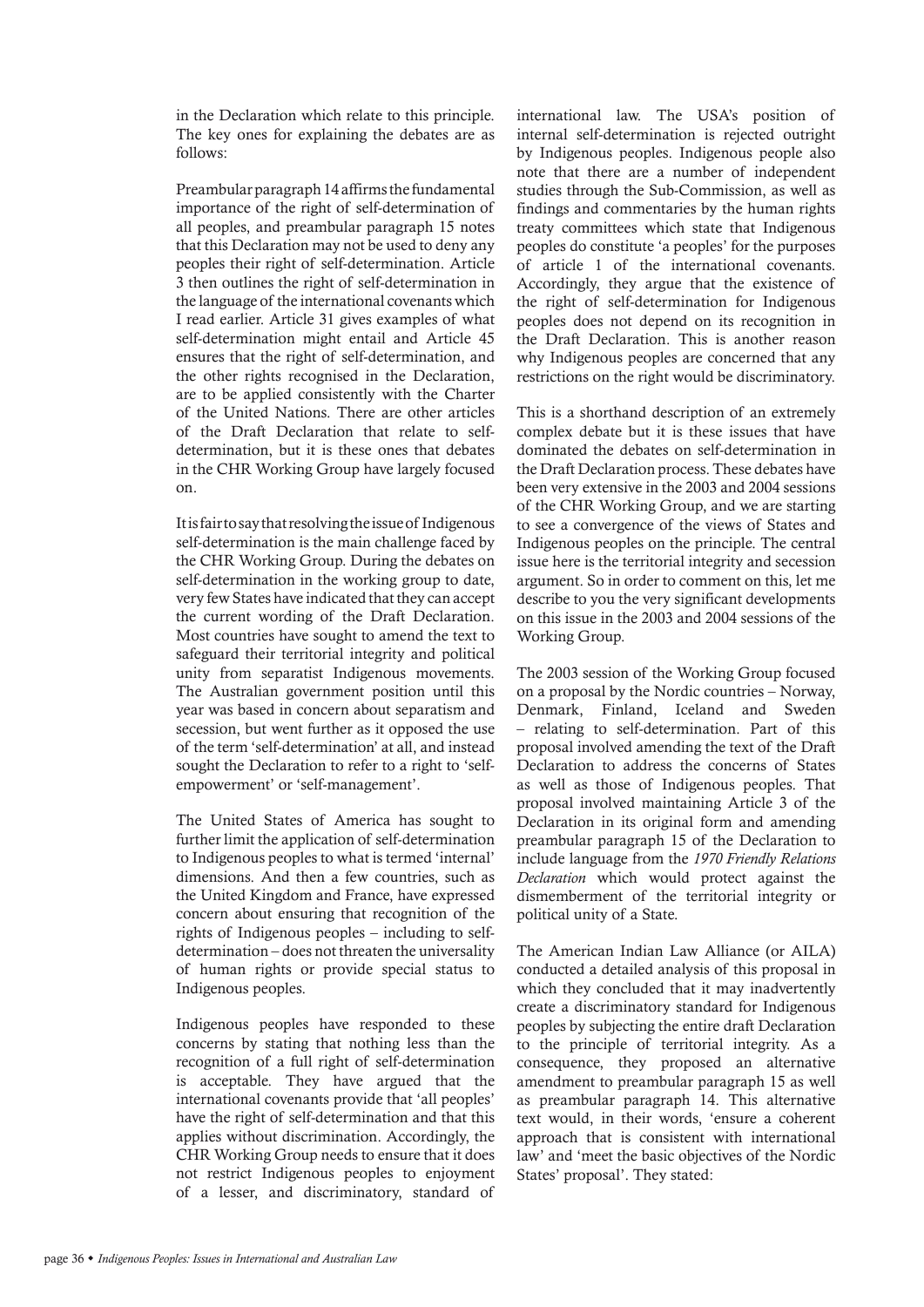We are prepared to consider an amendment to the preamble to (the Declaration) so as to *acknowledge* that international law principles applicable to the right of self-determination may be freely invoked in the future. However, it would be misleading and unjust to highlight in (the Declaration) solely the principle of territorial integrity. This could erroneously imply that the principle of territorial integrity has some special status or significance above a host of other international law principles – such as democracy, rule of law, respect for human rights, non-discrimination and justice – which all apply in the context of self-determination.<sup>62</sup>

Accordingly, AILA proposed the following amended text for pp14 and 15. The amendment to pp14 would ensure the equal application of the right of self-determination to Indigenous peoples, and pp15 would refocus the text from explicit guarantees of territorial integrity to a more general, and broader, application of international law standards. The AILA proposal is a critical intervention in the CHR Working Group. This is because it is the first time that an Indigenous organisation has proposed a substantive change to the text of the Draft Declaration. The importance of this was acknowledged by States and has been a catalyst for the debate in the 2003 and 2004 sessions.

Prior to the 2004 session of the Working Group, the Nordic States were joined by New Zealand and Switzerland in a new proposal for the Declaration. This built on the debates in the 2003 session and proposed new language for a number of articles, including those relating to self-determination. This new language on selfdetermination takes into account the AILA proposal from 2003 by building on their proposal for preambular paragraph 15.63 It also takes up the concerns of States by explicitly incorporating into the body of the Declaration, in Article 3, language relating to territorial integrity.

This new language formed the starting point for discussion in the 2004 session of the Working Group. The new language in Article 3 reflects the Friendly Relations Declaration and is also drawn directly from the Vienna Declaration of the World Conference on Human Rights in 1993. As noted, it introduces to the draft Declaration explicit language on territorial integrity. Prior to this language being considered in the most recent session of the Working Group, Indigenous peoples gave consideration to alternative language on self-determination. This resulted in a further new proposal, which was put forward on behalf of most Indigenous representatives attending the meeting.

This proposal sought to build on the AILA proposal from last year by proposing a slightly reworded version of preambular paragraph 15, retaining Article 3 in its original form (that is, without explicit language on territorial integrity) and by adding a new preambular paragraph which would provide positive recognition to other principles of international law that are relevant to self-determination and which had been referred to by AILA in their submissions in the 2003 meeting. In introducing this proposal, Indigenous people provided an explanatory note as to the intention of the amendments. It reads in part, that the purposes of the amendments, which are to be read together, includes:

- $\bullet$  to achieve consensus among States and Indigenous peoples, by accommodating both State and Indigenous concerns in regard to the fundamental human right of self-determination;
- to retain the original language of article 3… consistent with principles of equality and non-discrimination;
- to affirm that, to the extent provided in international law, States will continue to have the freedom to invoke any principle of international law, including the principle of territorial integrity, in relation to the exercise of self-determination;
- to avoid any explicit reference to the principle of territorial integrity in the (Declaration), in view of the growing abuses of this principle in different regions of the world; and
- $\bullet$  to encourage harmonious and cooperative relations between States and Indigenous peoples, based on universal and mutually reinforcing principles and values of international law.64

<sup>62</sup> American Indian Law Alliance, *Nordic States' proposal on self-determination: Indigenous concerns and a proposed alternative*, 15 September 2003.

<sup>&</sup>lt;sup>63</sup> Note: The AILA proposal was added to by Guatemala and Mexico during the 2003 session and resulted in a revised version which has been referred to as the Guatemala / AILA proposal. For the purposes of time I have not described the content of this proposal, as is it is incorporated into subsequent proposals by Indigenous Peoples and the Nordic countries in the 2004 session.

<sup>64</sup> Inuit Circumpolar Conference, *Indigenous peoples proposed amendments relating to the right of self-determination – explanatory note*, 20 September 2004.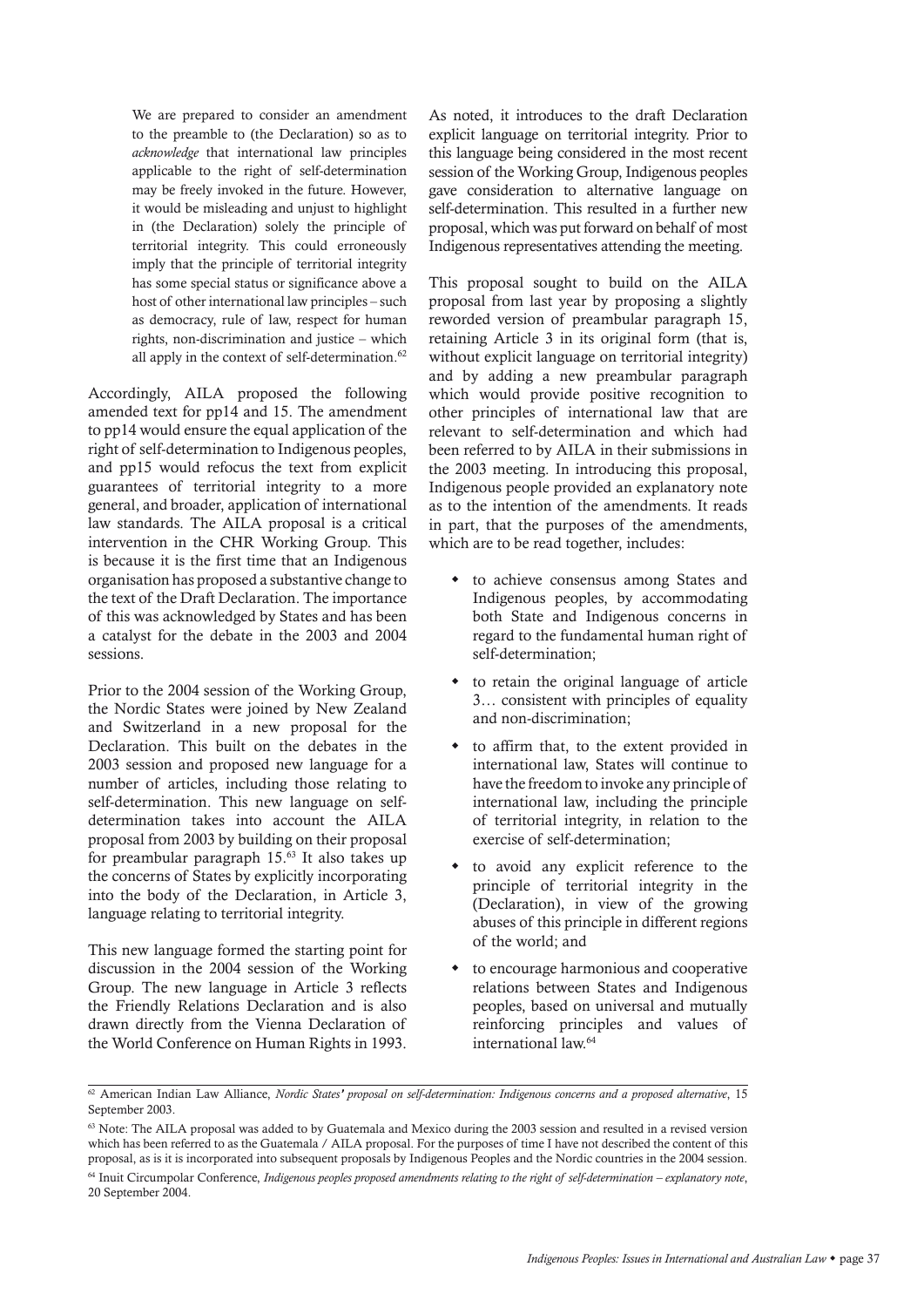Again, the introduction of such a proposal and an explanatory note that explicitly details the interpretation of international law as it applies to Indigenous peoples in relation to selfdetermination is highly significant. Now there were a few other proposals made in the September 2004 meeting about self-determination, but at the end of the day the debate has reached a point where we are moving between this proposal of the majority of Indigenous delegations and that of the Nordic countries. The only other substantive proposal which differs from these is a proposal by another Indigenous delegation to include the entirety of Article 1 of the international covenants in Article 3 of the Declaration.

I want to conclude by making some comments about where the debate is at, but before doing that I want to provide you with one more piece of detail about the debate. A very significant development from an Australian perspective was the change in our government's position during the debates at this session. In previous sessions, our government had argued against the principle of self-determination. This year they dropped their opposition to the use of this term, with the proviso that it was appropriately qualified with protections of territorial integrity. The Nordic, New Zealand and Swiss proposal in this year's meeting addresses that concern and so the government were prepared to accept this text or a slightly modified version of it.<sup>65</sup>

So where does this leave us and more importantly what does it mean?

*There has been a significant narrowing in the lines of dispute about the right of self-determination as it applies to Indigenous peoples.* Most participants in the CHR Working Group, through the positions they have adopted, impliedly or explicitly acknowledge that Indigenous peoples are capable of being recognised as possessing a right of selfdetermination. These debates have, in my view, moved from being focused on whether Indigenous peoples have a right to self-determination to now focusing on the *nature* and *extent* of Indigenous peoples' right to self-determination.

This is not to say that it is not still contentious. Recognition of self-determination is a vital step in a legal process of decolonising the relationship of Indigenous peoples and States. Some Indigenous peoples see the attempts to impose qualifications of territorial integrity as leading instead to their

*re-colonisation* or as limiting recognition of their sovereign rights as Indigenous nations.

When the CHR Working Group resumes later this month it will focus on the issue of selfdetermination. It is likely that the debate will come down to how the principle of territorial integrity is 'captured' by the Declaration. The proposal of Indigenous peoples, with no explicit reference, comes with a clear understanding of how international law operates and how it includes territorial integrity considerations. Some States showed great interest in seeing the explanatory note jointly agreed by most of the Indigenous delegations incorporated into the record of the meeting, so that it may form part of the interpretative materials of the Declaration (or the *travaux préparatoires*) once it is concluded.

The Social Justice Commissioner's Office, along with Australian Indigenous organisations, has endorsed this proposal. It has clear logic and a guarantee of the application of the territorial integrity principle *alongside other principles of international law* through the provisions of preambular paragraph 15 as well as Article 45 (which I only briefly mentioned earlier). In other words, despite the absence of explicit language on territorial integrity, the draft Declaration has a double guarantee of the application of this principle already. But it is a guarantee that is appropriately weighted alongside other, equally important, principles of international law.

What remains to be seen is whether this logic is enough for those States who remain concerned to ensure that there is absolutely no misunderstanding about the effect on their political unity and territorial integrity of the recognition of the right of self-determination for Indigenous peoples. I would argue that more explicit text is unnecessary from an international law perspective. But as Indigenous peoples have known and stated for a long time, this process is one that is primarily about politics and not law. And I think it is a politics of decolonisation  $- a$ new version of a process that to date has not been applied to Indigenous peoples.

This is the context in which the upcoming negotiations on the Draft Declaration will take place.

Thank you.

 $65$  The government indicated in debates that it was prepared to move the second new proposed paragraph of Article 3, which relates to legitimate action to realise the right of self-determination, to the Preamble.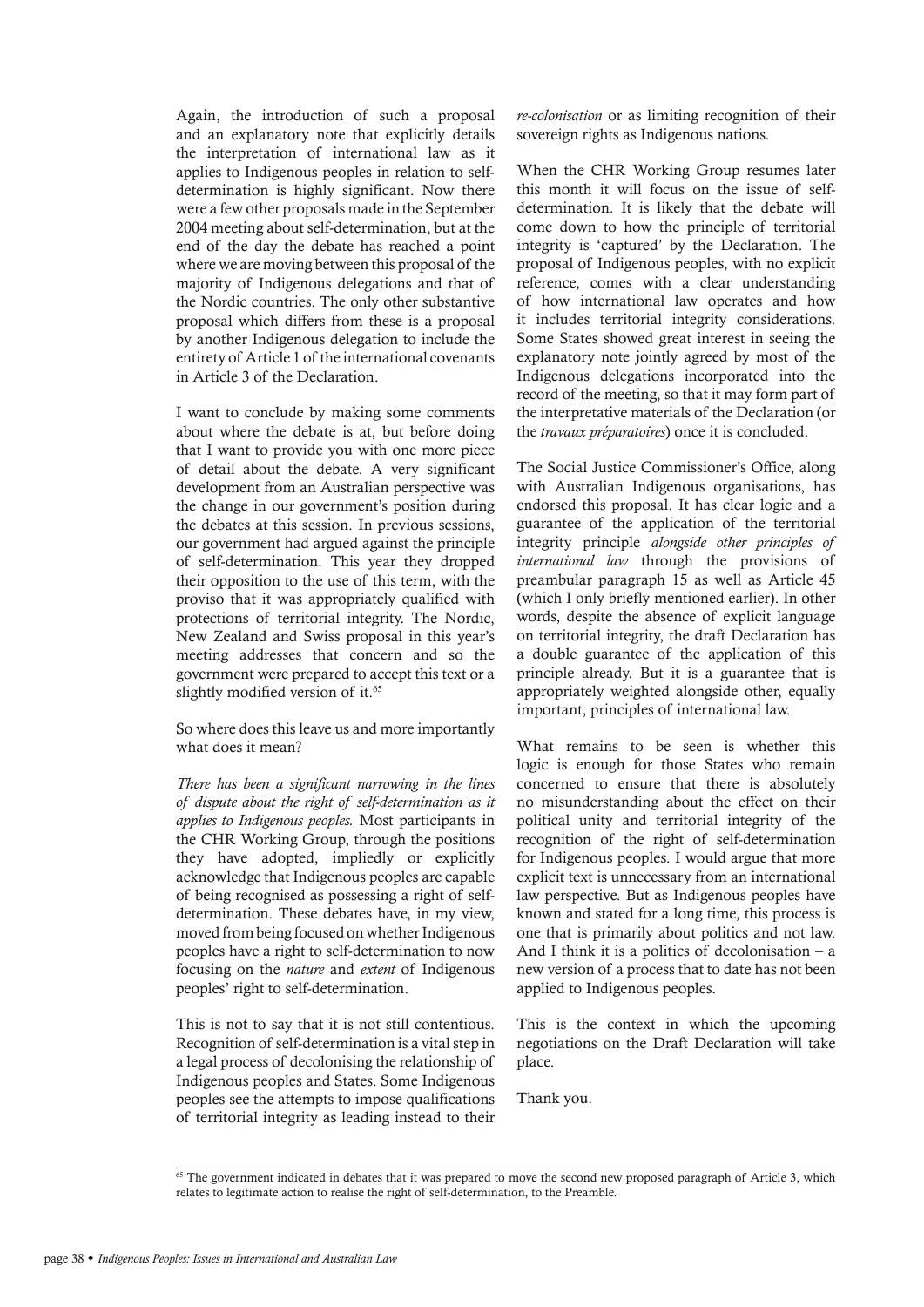#### *Postscript*

The CHR Working Group met for its eleventh session in November–December 2005 and January–February 2006. By the end of this session consensus had been reached on approximately two thirds of the text of the Declaration. Negotiations continued on self-determination, land and resources, the general provisions and other issues.

The Chairperson of the Working Group submitted his report on the Declaration to the Commission on Human Rights in March 2006. In his report, the Chairperson annexed a revised Chairperson's text for the Declaration. This text includes all language agreed during the negotiation sessions, as well as the Chairperson's own proposals on those remaining articles that were still pending, based on the discussions held during the sessions.

In relation to self-determination, the Chairperson's text maintains Article 3 unamended; moves Article 31 so that it is placed immediately following Article 3 (this identifies self-government and autonomy as a special form of the exercise of self-determination); and preambular paragraphs 14, 15, 15bis and 16 continue to provide interpretative content on self-determination.

The Chairperson states in his report to the CHR that he hopes that his Chairperson's text 'would be considered as a final compromise text'.<sup>66</sup>

The Chairperson's text was then considered at the inaugural session of the Human Rights Council. Indigenous organisations and numerous States pushed for the adoption of the Declaration. On 29 June 2006, this text was adopted by a vote of 30 for, 2 against, 12 abstentions, with 3 states absent.

The Human Rights Council's Declaration on the Rights of Indigenous Peoples will now be considered by the United Nations General Assembly in its 61st session in the latter part of 2006. With the likely passage of the Declaration through the General Assembly, the debate on the entitlement of Indigenous peoples to the letter 'S' will be confirmed once and for all.

## The Return of the Zombie: *Terra Nullius* in 2004

*David Ritter* 

#### *Prologue*

Thank you to the Human Rights and Equal Opportunity Commission for the support in travelling from Western Australia, to the International Law Association for the invitation to talk and to my employer, the Yamatji Barna Baba Maaja Aboriginal Corporation native title representative body for permitting me to accept.

## *Introduction*

The doctrine of *terra nullius* is once again a matter of public intellectual debate, with recent contributions appearing in *The Financial Review*, 67 *The Bulletin*, <sup>68</sup> *The Australian*, <sup>69</sup> *Quadrant*, Michael Duffy's *Counterpoint*70 and Geraldine Doogue's *Sunday Profile*71 on Radio National. In this paper I discuss this sudden proliferation of noise about *terra nullius* and what it might signify. In order to address the present though, I first want to return to very different days, specifically ten years back in time in November, 1994...

A decade ago I completed my first writing about native title, a critical analysis of the so-called 'rejection of *terra nullius*' in *Mabo*. 72 I was motivated to write by what seemed to be an extraordinary

<sup>66</sup> UN Doc: E/CN.4/2006/79, 22 March 2006, para 30.

<sup>67</sup> B. Attwood, 'Myth, history and the law of the land', *The Australian Financial Review*, Friday 11 June 2004, 6-8, 6 (this article appears expanded and referenced as B. Attwood, 'The Law of the Land or the law of the land?: History, law and narrative in a settler society', *History Compass*, vol. 2, 2004).

<sup>68</sup> M. Connor, 'Error Nullius Revisited', *Upholding the Constitution*, 16, ch.4

<sup>69</sup> M. Connor, 'Dispel myth of terra nullius and historians are on shaky ground', *The Australian*, 9 July 2004

<sup>70 &#</sup>x27;Terra Nullius: Legal Update', *Counterpoint*, Monday 16 August 2004, presented by Michael Duffy, transcript available at http://www.abc.net.au/rn/talks/counterpoint/stories/s1179206.htm; and 'Wedge Watch - Terra Nullius Contested', *Counterpoint*, Monday 12 July 2004, presented by Michael Duffy; transcript available at http://www.abc.net.au/rn/talks/ counterpoint/stories/s1153484.htm.

<sup>71 &#</sup>x27;Bain Attwood and *Terra Nullius*', *Sunday Profile*, presented by Geraldine Doogue, Sunday, 25 July 2004, transcript available at http://www.abc.net.au/sundayprofile/stories/s1160553.htm.

<sup>72</sup> Subsequently published as D. Ritter, 'The Rejection of Terra Nullius in *Mabo*: A Critical Analysis', *Sydney Law Review*, (1996) 18(1) 5.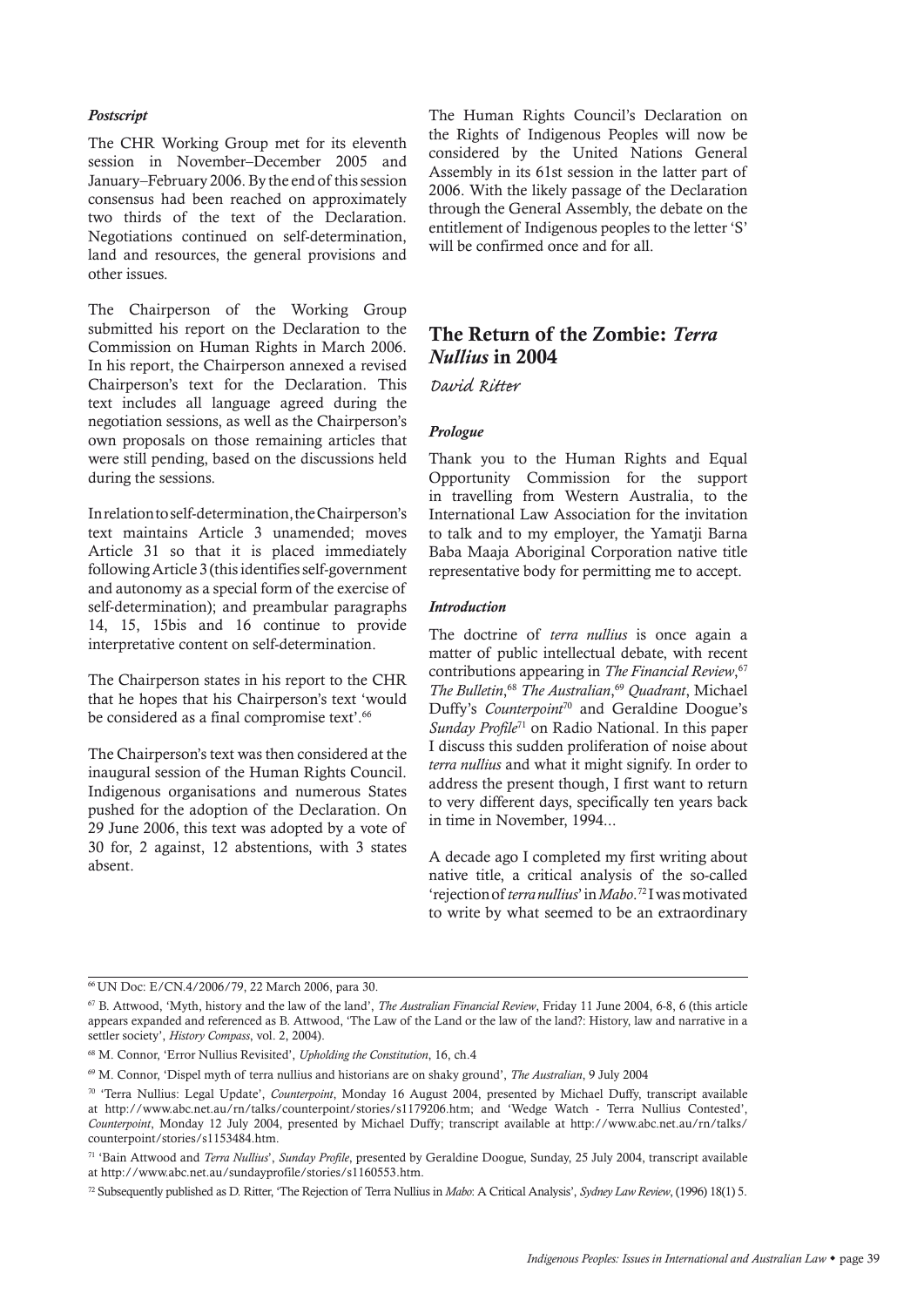disjunction: numerous commentators were saying that it was 'the rejection of *terra nullius*' by the High Court in *Mabo* that had permitted the recognition of native title in Australia: it was a description in the nature of an accepted shorthand.<sup>73</sup> Yet, prior to *Mabo*, there was no Australian court case at all which stood as authority for the proposition that the application of the 'doctrine of *terra nullius*' prevented native title in Australia from being recognised. In the only prior Australian case on point, *Milirrpum v Nabalco* which was decided in 1971, the single judge of the Supreme Court of the Northern Territory who heard the matter decided that native title had 'never formed, part of the law of any part of Australia,'74 but he did not rely on any so-called doctrine of *terra nullius*. 75

Legal historian Henry Reynolds was, even before *Mabo*, perhaps the most famous and forceful exponent of the idea that *terra nullius* stood as a barrier to the recognition of native title in Australia. According to Reynolds in the vastly influential 1987 work, *The Law of the Land*, Australia had been annexed by the Crown as apparently *terra nullius* (a land belonging to noone) because the indigenous inhabitants seemed 'without political organisation, recognisable systems of authority or legal codes.'76 Reynolds concluded that, if the Courts would accept that Australia was not *terra nullius* at colonisation, then there would be no choice but to recognise the existence of native title under Australian common law. Reynolds felt that, with '*terra nullius* out of the way,' prior Aboriginal occupancy could become 'the starting point for legal argument.'<sup>77</sup> The subsequent apparent rejection of *terra nullius*  and the recognition of native title in *Mabo* seemed to verify Reynolds' ideas.

Ten years ago my conclusion was that the High Court's repudiation of the doctrine of *terra* 

*nullius* was doctrinally immaterial to the result in the *Mabo* decision. No obscure international law maxim had ever stood as a barrier to the recognition of native title in Australia. The more prosaic truth was that prior to *Mabo*, the High Court had simply never been asked to decide whether Australian law recognised Indigenous titles to land. In *Mabo*, in the absence of any binding Australian precedent, the Court simply considered the state of affairs in every other nation in the common law world, – including Canada, New Zealand and the United States – and in each case the authority was clear: there was a doctrine of native title. The *Mabo* case was no more than the cautious application of principle accepted throughout the rest of the common law world and, as such, was both proper and quite conservative.78 I was emboldened because other rather more distinguished commentators had reached the same conclusions about the relevance of *terra nullius*, including the former High Court Chief Justice Sir Harry Gibbs and Professor Richard Bartlett, one of the leading academic authorities on native title in Australia, who had written that:

> The Mabo decision has been hailed as the rejection of the concept of 'terra nullius'...But the concept is essentially irrelevant to native title at common law*.* 79

In my view there was a particular ideological explanation for why the High Court had engaged in what appeared to be a purely rhetorical exercise. By 1992 it had become clear as a matter of acknowledged public fact that Aboriginal people did own land in a proprietary sense according to their own traditional system of law and custom and that, accordingly, the absence of legal recognition of native title created a rupture between truth and power. By purporting

<sup>73</sup> See for some examples of many B. Mellor, 'Nullius annulled', *Time Australia*, 1992 7, 52; M. Lavarch, *Native Title: Legislation with Commentary,* Commonwealth Government Printing Service, Canberra, 1994, pp.iii -iv; M. Mason, *The Mabo Case – Native Title Ousts Terra Nullius*, Commonwealth Parliamentary Library, Canberra, 1992.

<sup>74</sup> *Milirrpum v Nabalco Ltd and the Commonwealth* (1971) 17 FLR 141, p.245.

<sup>75</sup> The decision was also widely and correctly criticised as wrong at law. See J. Hookey, 'The Gove Land Rights Case', *Federal Law Review*, 1972 5; *passim*; *Calder v Attorney General for British Columbia* (1973) 34 DLR (3d) 145 (S.C), pp 200 and 218; 'Aboriginal Title to Lands', *University of Western Australia Law Review*, 1974 6, 282, p.283; K. McNeil, 'A Question of Title', *Monash University Law Review*, 1990 16, 91, p.93; M.C. Blumm and J. Malbon, 'Aboriginal Title, the Common Law and Federalism' in M.P. Ellinghaus (ed), *The Emergence of Australian Law*, (Butterworths Sydney), 1989, p.141; R.H. Bartlett, 'Aboriginal Land Claims at Common Law', *University of Western Australia Law Review*, 1983 15, 293, p.293; K. McNeil, *Common Law Aboriginal Title*, (Oxford University Press Oxford), 1989.

<sup>76</sup> H. Reynolds, *The Law of the Land*, Penguin, Ringwood (Vic.), 1987, p.12.

<sup>77</sup> *Ibid*, p.174.

<sup>78</sup> For contemporary defences of the decision, see M. Kirby, 'In Defence of Mabo' in M. Goot and T. Rowse (eds), *Make a Better Offer: The Politics of Mabo*, Pluto Press, Leichardt (N.S.W.), 1994; G. Nettheim, 'Judicial Revolution or Cautious Correction?', *University of New South Wales Law Journal*, 1993 16, 1, S. Churches, 'Mabo: A Flexible Sinew of the Common Law', *Brief*, 1993 20, 8 and R.H. Bartlett, 'Mabo: Another Triumph for the Common Law', *Sydney Law Review*, 1993 15, 178.

<sup>79</sup> R.H. Bartlett, R.H., The Mabo Decision, Butterworths, Sydney, 1993, p.ix.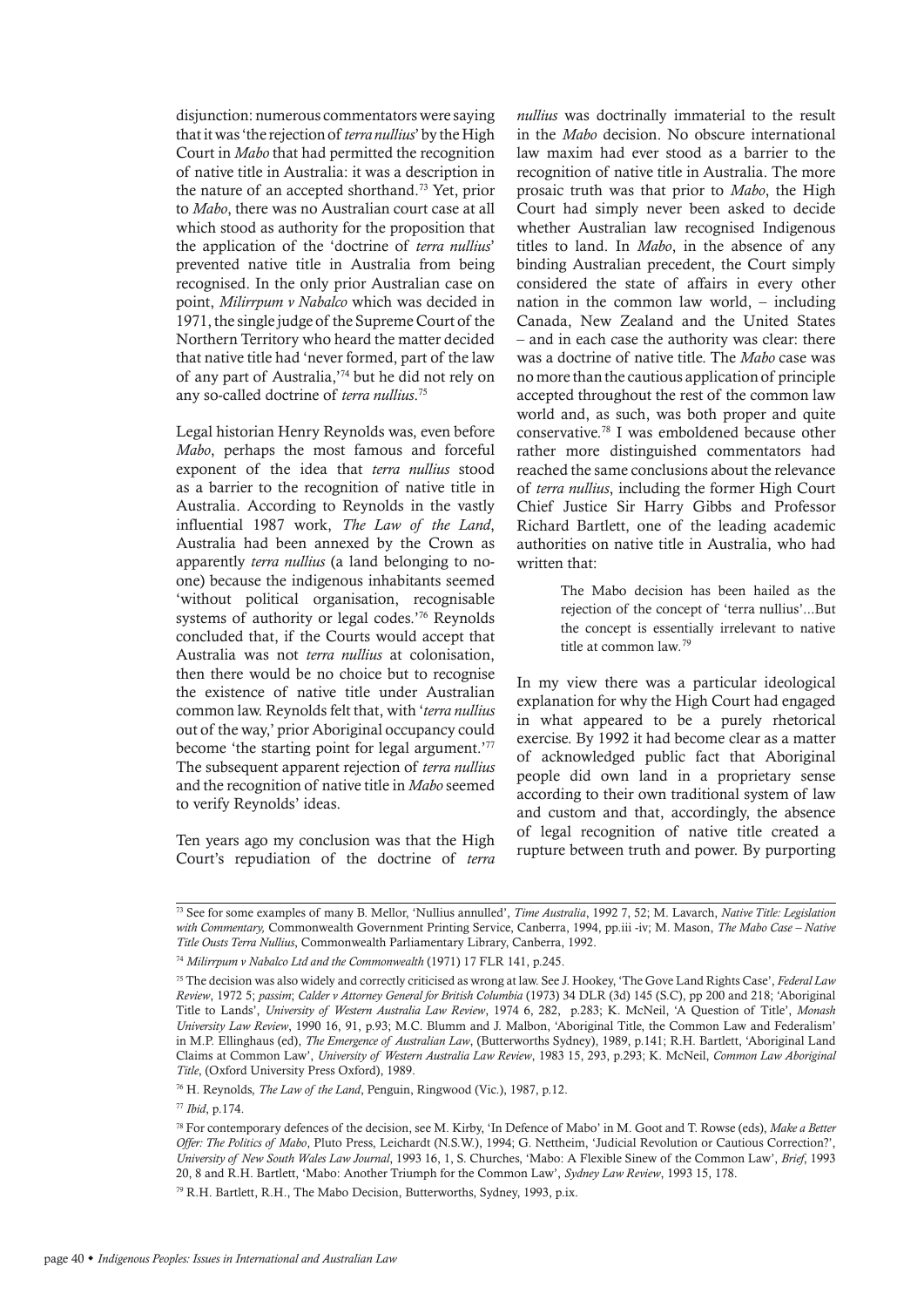to reject '*terra nullius*' as the doctrine that had been responsible for Aboriginal dispossession, the High Court was able to solve the discursive crisis. While power in Australian society had shifted somewhat with the recognition of native title under the common law, the broader ideological consequence was the re-legitimation of the existing legal hierarchy. The *Mabo* decision said nothing about the legitimacy of British colonisation of the Australian continent. Quite the reverse: it confirmed that Commonwealth sovereignty was inviolate. In a simple legalhistorical moral fable, once the wicked and unjust doctrine of '*terra nullius*' had been dispelled, the legal and administrative arrangements which were assembled after the fall could be defended as, by definition, fair and just.<sup>80</sup>

The High Court's refutation of *terra nullius* was also seen as raising the curtain for the new native title era which began on 1 January 1994 with the commencement of operation of the *(Commonwealth) Native Title Act.* Upon the commencement of the actual operation of the relevant legislation it could be said that in practice there was '*terra nullius* no more.'81 The new debates were about the detail of native title: what it was, who held it, what destroyed it and the functioning of that labyrinth of process which the NTA ushered in to existence. Pre-eminent among the debates that followed *Mabo* and the enactment of the NTA, were the pastoral lease question (was native title extinguished by pastoral leases?) and the tradition question (how 'traditional' did an Aboriginal society have to be to continue to be acknowledged as native title holders?) Answers to these and other questions have now been provided by the Courts.82 It is now abundantly clear that the law of native title, though still an important process for the recognition of traditional ownership, is less than the great emancipatory revelation for all Indigenous people than some people once envisaged.

What role has '*terra nullius*' played in the post-*Mabo* environment? First, if one accepts for a moment the notion that a doctrine of *terra nullius did* have to be rejected in order for *Mabo* to be decided as it was, then one would expect it to be irrelevant to ongoing formal legal debates, perhaps like obsolete causes of action forming no part in contemporary civil litigation. Similarly though, if one follows the thesis that *terra nullius* was not pertinent to the question of whether native title should be acknowledged under Australian law, then the expectation would also be that it would be absent from current question. So how do we account for the renewed interest in *terra nullius*?

The 'rejection of *terra nullius*' remains entrenched as a convenient summary of the popular or collective understanding of the *Mabo* decision: a slogan to be invoked in speeches, newspaper articles and textbooks. The familiar incantation is suggestive of course of far more than just the purported *ratio decidendi* of the *Mabo* case. While no doctrine of *terra nullius* needed to be rejected in *Mabo*, the phrase was never-the-less an evocative description of the discourses that operated to legitimate the dispossession of Aboriginal people and permitted both the exclusion of Aboriginal people from the rule of law, and, where Aboriginal people were formally included within the colonial system, the manner in which they were disadvantaged because of their non-conformity to the dominant culture. One sometimes also sees reference to the 'rejection of *terra nullius*' used as shorthand to connote both the apparent victory of the new Indigenous history over the silence of earlier historiography and the policy triumph of self-determination over assimilation. The phrase also echoed Prime Minister Paul Keating's broad political rejection of Australia's imperialist, anglospheric and monarchist past, in favour of a republican, multilateral and multicultural future. The 'rejection of *terra nullius*' was a phrase encapsulating the political and cultural zeitgeist.

Times, though, have changed and the political use of the metaphor of *terra nullius* has shifted with them. Where once Reynolds used the term to create what Bain Attwood has recently called a 'juridical history or myth' upon which the doctrine of native title could be founded;<sup>83</sup> now the spectre of *terra nullius* is summoned to renounce the atavistic. By way of example, in a contribution to Robert Manne's 2003 anthology *Whitewash*, a collection of essays on Windschuttle's book *The Fabrication of Aboriginal History*, entitled '*Terra nullius* Reborn', Reynolds argued that there:

<sup>80</sup> A conclusion supported by Bain Attwood. See B. Attwood, 'Myth, history and the law of the land', *The Australian Financial Review*, Friday 11 June 2004, 6-8, 6 (this article appears expanded and referenced as B. Attwood, 'The Law of the Land or the law of the land?: History, law and narrative in a settler society', *History Compass*, vol. 2, 2004).

<sup>81</sup> To use the title of an article of the time. See F. Brennan, Terra Nullius no more', *Eureka Street*, 1992 2, 4.

<sup>&</sup>lt;sup>82</sup> This is not the place to cite the relevant authority. See generally R. Bartlett, *Native Title in Australia*, Butterworths, 2004 and M. Perry and S. Lloyd, *Australian Native Title Law*, Thompson, 2003.

<sup>83</sup> B. Attwood, 'Myth, history and the law of the land', *The Australian Financial Review*, Friday 11 June 2004, 6-8, p.8.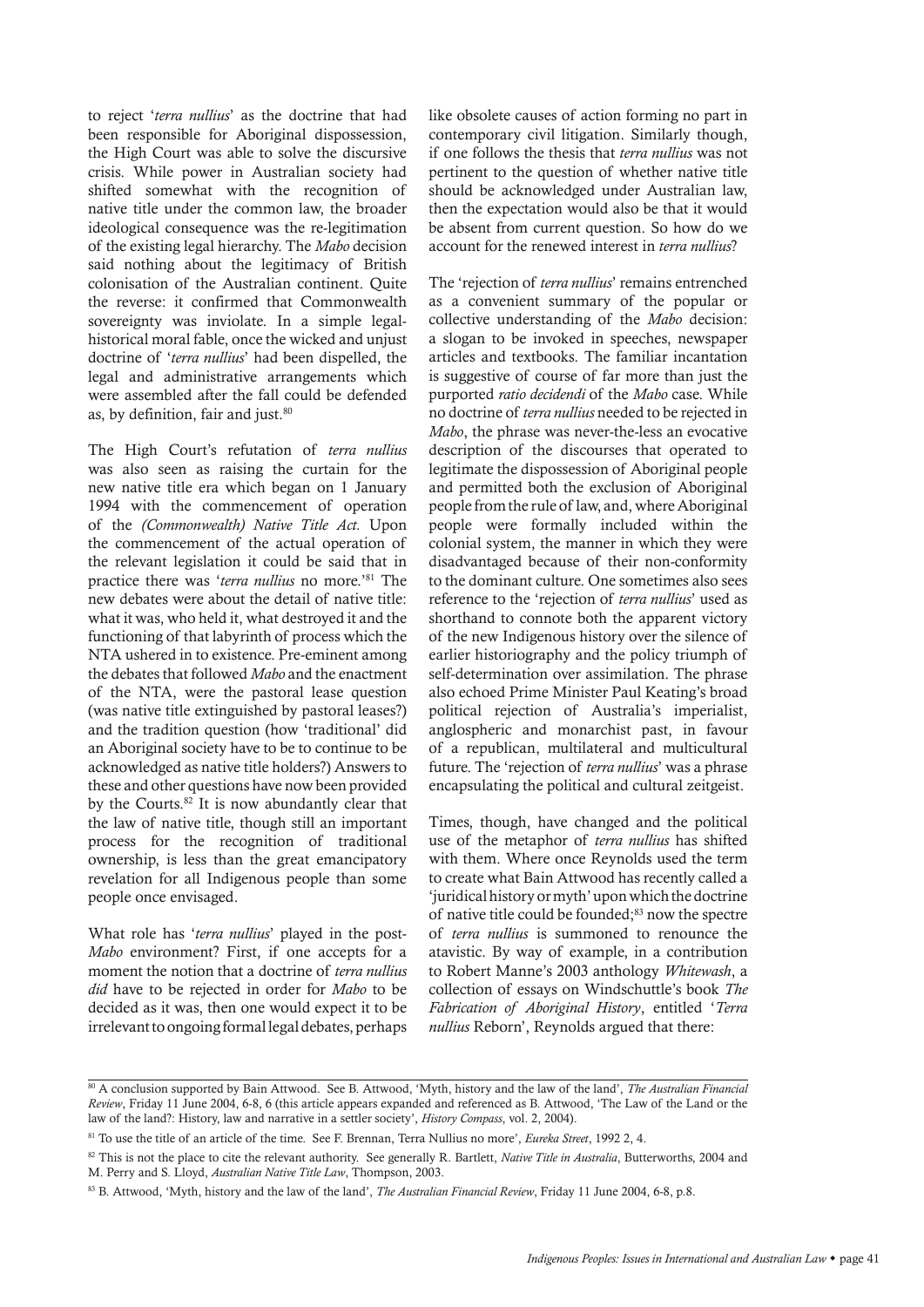is no doubt about Keith Windschuttle's ambition. He seeks to bring the concept of terra nullius back to life… He tells us that the notions of the exclusive possession of territory and the defence of it either by law or force 'were not part of the Aborigines' mental universe.' In short the Tasmanians 'did not own the land.' The concept of property was 'not part of their culture. 84

It is ambiguous that rather than dealing with Windschuttle on the many and varied methodological grounds that are available, Reynolds chooses to resort to the rhetorical authority of the law. However, as a matter of law and logic, Windschuttle cannot '*bring the concept of terra nullius back to life*' as Reynolds alleges. An historian cannot retrospectively impose the operation of a legal position on people and events of two hundred years ago. John Dawson in a vitriolic attack in the July–August 2004 edition of *Quadrant*, suggested that, rather than argue in methodological terms, Reynolds:

> plants his banner on the battlements of the High Court, and with a cry of 'Remember Mabo' he rallies the faithful to his side in its defence*.* 85

Reynolds is not the only eminent historian who has used the High Court as a redoubt in the midst of the so-called history wars. Patricia Grimshaw, for example, engaged in public debate with Keith Windschuttle, cited the 'rejection of *terra nullius*' in *Mabo* as one of the reasons why listeners should discount the latter's arguments.<sup>86</sup> There is a clear elision occurring between the doctrine and the discourse of *terra nullius* in these debates. Logically, it can only be the 'discourse of *terra nullius*' which Windschuttle is seeking to reinvigorate and which Reynolds, Grimshaw and others are seeking to condemn, but confusion arises because the phrase also purports to name a doctrine with legal affect. References to the *Mabo* decision to support the arguments of

historians are also ambiguous in another way. Since when did historians cede jurisdiction to the law courts? It is one of the enduring intellectual and cultural consequences of the *Mabo* decision and the High Court's doctrinally unnecessary forays into history, that an implicit expectation developed that the 'new Indigenous history' which has been elaborated in Australia in the last thirty years could be written up, accompanied by legal submissions and taken to the Courts in the expectation that 'justice' (in accordance with contemporary ideas of that expression) would be done.

The hearing of an application for a determination of native title before the Federal Court is no more than an adversarial proceeding concerning the existence of present rights. A native title 'claim' is not made for recompense for past loss, but for the recognition of current but inchoate rights. There is no 'defence' available to Aboriginal people that they would have been able to prove native title but for past injustices. The role of the courts is not to do 'historical justice' (whatever that means); the judicial function is to decide a dispute between the parties on the basis of the limited range of facts in evidence. Historians should not so willingly cede jurisdiction over humanistic thinking to judicial functionaries.<sup>87</sup>

Late last year saw the publication of an expanded third edition of Reynolds' 1987 book, *The Law of the Land*. Strangely, the new version does not respond to any of the critics of the original work and the fresh writing is principally confined to the development of the law of native title since *Mabo*. 88 Unsurprisingly, Reynolds does not like what he has seen and reflecting bitterly on the way that the Courts have interpreted native title he concludes that if 'you can no longer sustain *terra nullius* in the face of world opinion, an 'inherently fragile' native title is the next best thing.'89 A significant critique of Reynolds' new edition has come from fellow historian Bain Attwood who has also highlighted the legal irrelevance of *terra nullius* to

89 H. Reynolds, *The Law of the Land*, Penguin Ringwood (Vic.), 3rd ed, 2003, p.235.

<sup>84</sup> H. Reynolds, 'Terra Nullius Reborn' in R. Manne (ed), Whitewash: On Keith Windschuttle's Fabrication of Aboriginal History, Black Inc, Melbourne, 2003, p. 109.

<sup>85</sup> J. Dawson, 'The Nullius Ideal: on "Terra Nullius Reborn" by Henry Reynolds', *Quadrant*, Vol XLVIII, No 7, July-August 2004: available online at: http://www.quadrant.org.au/php/archive\_details\_list.php?article\_id=862.

<sup>86</sup> In the course of a debate with Windschuttle entitled 'White Settlement: Violent Conquest or Benign Colonisation?', aired on 20 April 2003 on ABC Radio National's *Hindsight* program.

<sup>87</sup> See generally H. Wootten, 'Conflicting Imperatives: Pursuing Truth in the Courts' in I. McCalman and A. McGrath, *Proof & Truth. The Humanist as Expert*, Australian Academy of the Humanities, Canberra, 2003.

<sup>&</sup>lt;sup>88</sup> *The Law of the Land*, despite its influence, has always enjoyed a mixed reputation, even on what might be described as the academic left. See for example V.Gollan's contribution to R.Lilley et al, 'The Appropriation of Terra Nullius. A Review Symposium', *Oceania*, 1988-89, 59, 222-231, p 229; V. Kerruish, 'Reynolds, Thompson and the Rule of Law', *Law in Context*, 1989 7, 87 and A. Curthoys, 'Rewriting Australian History: Including Aboriginal History', *Arena*, 62, 1983, 96-110.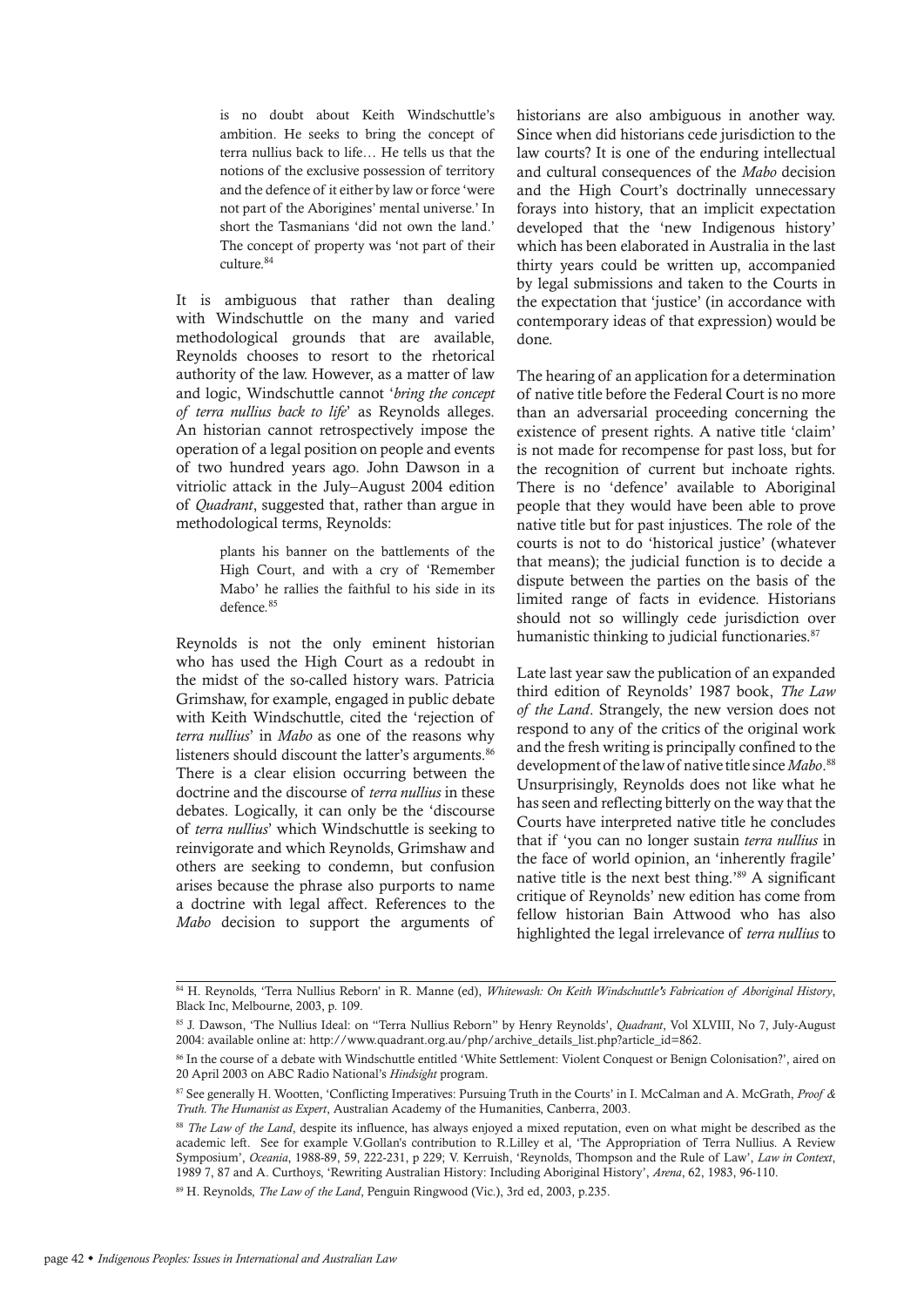the *Mabo* decision in a sustained criticism of the Reynolds thesis in a lengthy article published in *The Financial Review*. 90

Curiously, Attwood's review found an almost immediate admirer in Christopher Pearson, who wrote a scathing attack on Reynolds for *The Weekend Australian*. 91 It is implicit in Pearson's commentary that if Reynolds was wrong about *terra nullius*, then the High Court's decision in *Mabo* must also have been wrong and there should never have been any recognition of native title in Australia:

> the discipline of economic history is so unfashionable that we are not likely any time soon to get a sober reckoning of what Mabo, Wik and the native title legislation all told cost the gross national product*.* 92

Ironically though, in assuming that the rejection of *terra nullius* played a decisive role in *Mabo*, Pearson is actually accepting Reynolds' analysis of the case. The problem for both Pearson and Reynolds is that, as I have argued, *Mabo* turned on the proper interpretation of the common law, not the applicability of the international law notion of *terra nullius*.

Another of Pearson's inspirations was Tasmanian historian, Michael Connor who has written a series of articles censuring Reynolds, and criticizing the numerous commentators who have adopted the shorthand 'rejection of terra nullius' meaning of *Mabo*. 93 Connor too seems to assume some determinative doctrinal significance of *terra nullius* to the result in *Mabo*, though his principal concern is with what he perceives as 'the fawning stupidity, cupidity of a generation' of historians 'and their willingness to believe the unbelievable.'94

> History is being written with both eyes on the law courts, and sometimes in the pay of the parties arguing in the courts*.* 95

Connor is correct in noting that historians are being retained as expert witnesses in native title cases. However, historians like Reynolds whose legal-historical arguments may quite properly influence the court in certain circumstances under even the most conservative analysis of the extent to which judges may have regard to history,<sup>96</sup> are not in the nature of retained expert witnesses in native title proceedings, who are subject to appropriately rigid Federal Court practice directions.97

It is evident that the recent legal-historical debates about the strength of Reynolds' scholarship evince ongoing dialogues over present controversies, fought on the terrain of the past. Pearson is using historical debate as an opportunity to try to reopen old political battles over native title, implying that if Reynolds was wrong, there should be no native title. Connor dismisses reliance on Reynolds' theories not only on the basis of their inaccuracy, but more broadly on ideological grounds as inapt for the present because '*terra nullius* serves a politics of confrontation.'98 Reynolds himself continues to

92 C. Pearson, 'Shifting War on Terra Nullius', *Weekend Australian*, June 26-27, 2004, p.18.

<sup>90</sup> B. Attwood, 'Myth, history and the law of the land', *The Australian Financial Review*, Friday 11 June 2004, 6-8, 6 (this article appears expanded and referenced as B. Attwood, 'The Law of the Land or the law of the land?: History, law and narrative in a settler society', *History Compass*, vol. 2, 2004).

<sup>91</sup> C. Pearson, 'Shifting War on Terra Nullius', *Weekend Australian*, June 26-27, 2004, p.18.

<sup>93</sup> M. Connor, 'Dispel myth of Terra Nullius and Historians are on Shaky Ground', *The Australian*, 9 July 2004; M. Connor, 'Error Nullius', *Bulletin*, 28 August, 2003 and M. Connor, 'Error Nullius Revisited', *Upholding the Constitution: Papers of the Samuel Griffith Society*, 16(4).

<sup>94</sup> M. Connor, 'Error Nullius Revisited', *Upholding the Constitution: Papers of the Samuel Griffith Society*, 16(4), p.9.

<sup>95</sup> M. Connor, 'Error Nullius Revisited', *Upholding the Constitution: Papers of the Samuel Griffith Society*, 16(4), p. 8.

<sup>96</sup> See for example Communist Party Case (1950-51) 83 CLR 1 and Woods v Multisport Holdings Pty Ltd [2002] HCA (7 March 2002), per McHugh J and Callinan J.

<sup>97</sup> See Federal Court of Australia, 'Guidelines for Expert Witnesses in Proceedings in the Federal Court of Australia', issued by Black CJ on 19 March 2004. Reynolds was specifically retained in relation to the Wik litigation: see H. Reynolds, 'Native title and Pastoral Leases', *Aboriginal Law Bulletin*, 3 (85), Oct 1996, 14-5 and H. Reynolds and J. Dalziel, 'Aborigines, Pastoral Leases and Promises by the Crown: Imperial and Colonial Policy, 1826-1855', *University of New South Wales Law Journal*, 1996 19, 315. For a critical review of the Court's favourable reception of Reynolds in the Wik case see J. Fulcher, 'Sui Generis History? The use of history in Wik' in G. Hiley (ed), *The Wik Case – Issues and Implications*, Sydney, Butterworths, 1997 and J. Fulcher, 'The *Wik* Judgment, Pastoral Leases and Colonial Office Policy and Intention in NSW in the 1840s', *Australian Journal of Legal History*, 1998 4, 33-56.

<sup>98</sup> M. Connor, 'Error Nullius Revisited', *Upholding the Constitution: Papers of the Samuel Griffith Society*, 16(4), p.3.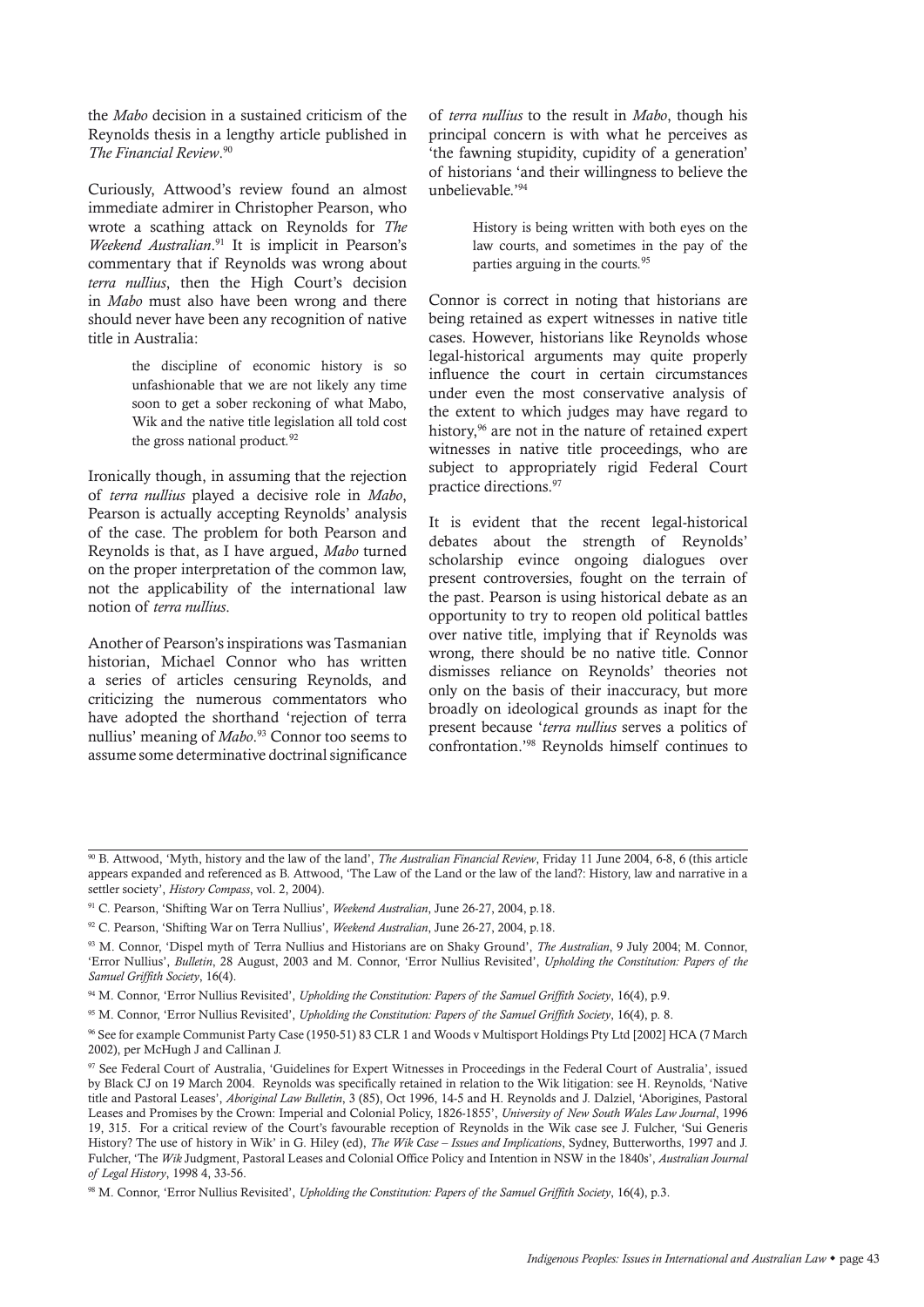invoke *terra nullius*, though in the manner of Bob Roberts singing, 'the times they are a changing, they are a changing back.'99 In these arguments over the meaning of '*terra nullius*', whether at an historical or historiographical level, what is occurring is a contest over the present. Indeed, if the rhetorical 'rejection of *terra nullius*' became a metaphor for the (then) Prime Minister's broader denunciation of Australia's monocultural past, then the current assault on Reynolds from the right is redolent of the wholesale destruction of the Keating agenda by the government of John Howard.

*Terra nullius* was doctrinally irrelevant to the recognition of native title in *Mabo* and is not germane to the native title process now. Yet the inconsequence of *terra nullius* to the decision in *Mabo*, does not mean that the decision should have been differently decided and no amount of reconsideration of the legal history of Henry Reynolds can have the sensible implication as a matter of law, that the recognition of native title should be reversed. Native title is well established throughout the common law world and has now become assimilated within the mainstream of Australian jurisprudence and legal administration. Nevertheless, the politics of terra nullius, a doctrinally irrelevant phrase from a dead language, remains animated. The 'rejection of *terra nullius*' has its own shifting historiography; a context for ongoing debate about the present.

<sup>&</sup>lt;sup>99</sup> Bob Roberts, written and directed by Tim Robbins, 1992. The plot involves a corrupt rightwing folksinger running a crooked election campaign while an independent muck-raking reporter tries to stop him. One of Bob Roberts' more memorable choruses is that 'the times they are a changing, they are a changing back.'